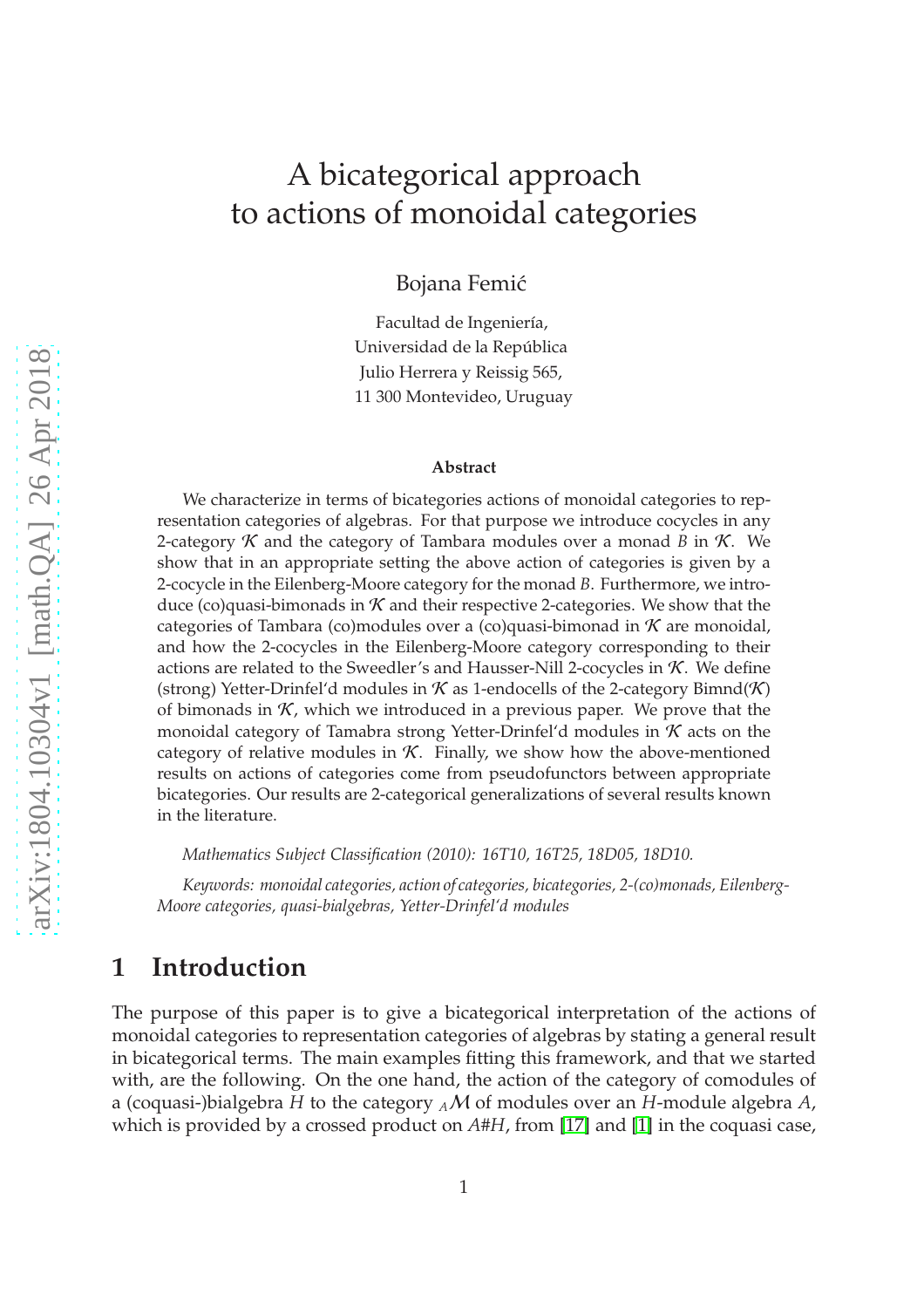and similarly on the other hand, the action of the category of modules of a (quasi- )bialgebra *H* to the category  $_A$ *M*, where *A* is an *H*-comodule algebra.

Crossed products were given a 2-categorical interpretation in [\[11\]](#page-42-1) leading to the notions of a wreath, mixed wreath and their co- versions. In [\[8\]](#page-42-2) studying the latter we formulated Sweedler's 2-cocycle, a 2-cocycle of the type of Hausser and Nill introduced in [\[10\]](#page-42-3) and the dual versions of the two, all in a 2-categorical setting. The former comes packed in the data of a wreath, while the latter is packed in the data of a mixed wreath. In the same work we also introduced bimonads in 2-categories (not as opmonoidal monads as in [\[13,](#page-42-4) [15\]](#page-42-5), but rather following the approach of [\[14\]](#page-42-6) which suited better our purposes). All this presents a sufficient tool to express the abovementioned actions of categories in bicategorical terms. (In this paper we do not study the dual statements, where  $_A$ M would be substituted by <sup>*C*</sup>M being *C* an *H*-(co)module coalgebra. They correspond to the cowreath and mixed cowreath constructions in the setting we explained above.)

Let K denote a 2-category and Mnd(K) the 2-category of monads in  $K$ , [\[18\]](#page-42-7). In [\[8\]](#page-42-2) we introduced modules over monads and comodules over comonads in  $K$ , as certain 1-cells. In the present paper we introduce *Tambara modules* over a monad *B* in K as *B*modules which are simultaneously objects in  $Mnd(\mathcal{K})(B)$ , the strict monoidal category of 1-endocells in Mnd $(K)$  over the 0-cell *B*, with a suitable compatibility condition. Moreover, we introduce quasi-bimonads and coquasi-bimonads in  $K$  and their respective 2-categories. We prove in Theorem [3.5](#page-12-0) that the category of Tambara modules over a quasi-bimonad is non-strict monoidal. In a similar fashion we define Tambara comodules over a comonad *F* (which are simultaneously objects in  $Mnd(\mathcal{K})(B)!$ ) and by sort of duality we have that the category of Tambara comodules over a coquasi-bimonad is monoidal. The converse statements - if the category of Tambara (co)modules is monoidal that *F* is a (co)quasi-bimonad - hold true under the assumption that the 1-cells of  $K$  posses elements. This is fulfilled for example in the 2-category Tensor of tensor categories, whose objects are tensor categories and given two such objects C and D, the category  $Tensor(C, D) := C-D$ -Bimod is the category of C-D-bimodule categories. A (co)quasi-bimonad in Tensor is a structure involving coring categories which we introduced in [\[7\]](#page-42-8).

The first main result of the present paper is Theorem [4.1.](#page-16-0) To formulate the statement we introduce the notion of 2- and 3-cocycles in any 2-category  $K$  as certain 2-cells. We consider a monad *B* in  $K$  and a monoidal category *C* such that there is a quasimonoidal functor  $\mathcal{F}: C \to \text{Mnd}(\mathcal{K})(B)$  that factors through a faithful quasi-monoidal functor  $\mathcal{U}: \mathcal{C} \longrightarrow \text{Mnd}(\mathcal{K})(B)$ . We prove that there is an action of C on the category of *B*-modules in  $K$  if and only if there is an invertible normalized 2-cocycle over the 0-cell *B* in the Eilenberg-Moore category  $EM^M(\mathcal{K})$  for monads in  $\mathcal{K}$ . Specifying this result to the above-mentioned monoidal categories of Tambara (co)modules over a (co)quasi-bimonad  $F$  in  $K$ , we characterize in Proposition [5.2](#page-20-0) and Proposition [6.2](#page-24-0) the corresponding actions of categories. They yield the existence of what we call Sweedler's, respectively Hausser-Nill, Hopf datum in  $K$ . Our result on the action of categories in the case of quasi-bimonads in  $K$  is a 2-categorical generalization of what Hausser and Nill proved in [\[10,](#page-42-3) Section 9] in the setting of modules over a commutative ring.

When we introduced bimonads in 2-categories in [\[8\]](#page-42-2) and the corresponding 2-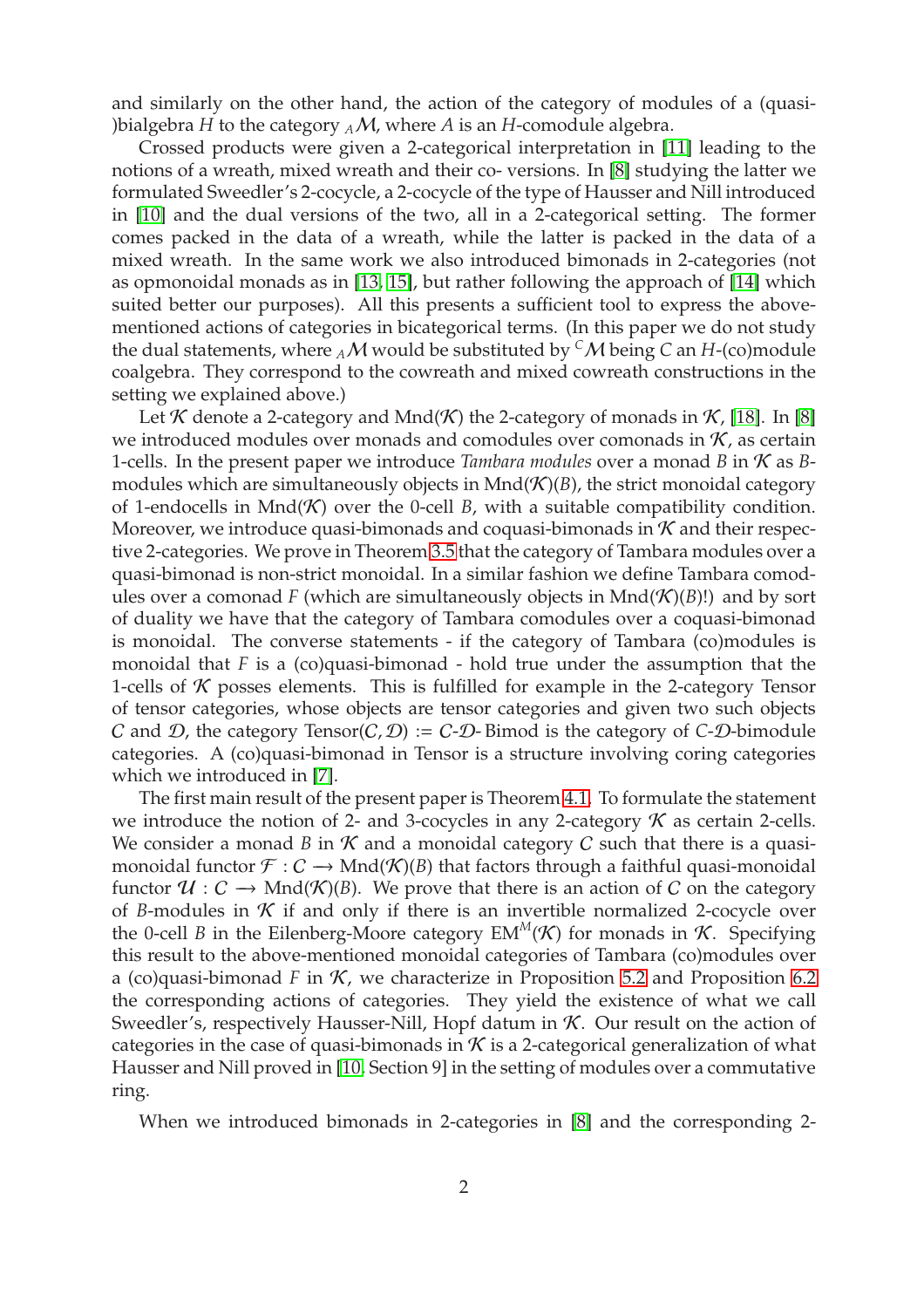category Bimnd(K) of bimonads, we observed that the endomorphism 1-cells in Bimnd(K) are a 2-categorical version of Yetter-Drinfel'd modules. In the present paper we call them *strong Yetter-Drinfel'd modules in* K. We also consider such Yetter-Drinfel'd modules over a 0-cell *i.e.* bimonad *F* which simultaneously are Tambara modules over a monad *B*. They form a monoidal category. We prove in Theorem [7.6](#page-30-0) that this monoidal category acts on the category of *relative* (*F*, *B*)*-modules in* K, which we also introduce in the present paper.

On the other hand, we introduce the 2-category  $\tau$ -Bimnd(K) of  $\tau$ -bimonads in K and show that there is an embedding 2-functor  $\tau$ -Bimnd(K)  $\rightarrow$  Bimnd(K). Fixing a 0-cell in τ-Bimnd(K) yields a monoidal embedding of categories τ-Bimnd(K)(*F*) −→ Bimnd(K)(*F*). When K is induced by the category of vector spaces over a filed *k*, the subcategory in this embedding is the category of Yetter-Drinfel'd modules over *k*. For this reason the objects of τ-Bimnd(K)(*F*) we call *classical Yetter-Drinfel'd modules in* K. In particular, classical Yetter-Drinfel'd modules in  $K$  (including those over a field) are strong. We prove that the corresponding monoidal category of "Tambara classical Yetter-Drinfel'd modules" is a monoidal subcategory of the category of "Tambara strong Yetter-Drinfel'd modules". Consequently, the former category acts on the category of relative  $(F, B)$ -modules in  $K$ . This generalizes [\[12,](#page-42-9) Theorem 2.3] to the 2-categorical setting.

On the other hand, it is well-known that a category action  $C \times M \rightarrow M$  of a monoidal category C corresponds (bijectively) to a monoidal functor  $C \rightarrow Fun(M, M)$ to the monoidal category of endofunctors on M. Moreover, given a bi/2-category  $\mathcal K$ and a 0-cell  $\mathcal{A}$  in  $\mathcal{K}$ , one has that 1-endocells on  $\mathcal{A}$  form a (strict) monoidal category  $K(\mathcal{A}, \mathcal{A})$ . Then giving a pseudofunctor  $\mathcal{T} : \mathcal{K} \to \text{Cat}$ , to the 2-category of categories, it induces a monoidal functor  $\mathcal{T}_{\mathcal{A}} : \mathcal{K}(\mathcal{A}, \mathcal{A}) \to \text{Fun}(\mathcal{T}(\mathcal{A}), \mathcal{T}(\mathcal{A}))$ . We introduce new bi/2-categories and construct pseudofunctors from these to Cat. The rest of our main results are Theorem [8.1,](#page-38-0) Theorem [8.2](#page-40-0) and Proposition [8.3,](#page-41-1) in which we recover all previously obtained results on actions of monoidal categories.

As for the organization of the paper, we start by introducing 2- and 3-cocycles in  $K$ , Sweedler's and Hausser-Nill Hopf datum in  $K$ , the category of Tambara modules and show when it is monoidal. In Section 3 we define quasi-bimonads and coquasibimonads and their respective 2-categories. We prove in Theorem [3.5](#page-12-0) that the category of Tambara modules over a quasi-bimonad in  $K$  is non-strict monoidal. In Section 4 we prove Theorem [4.1](#page-16-0) which studies the action of a monoidal category, from which there is a forgetful functor to  $Mnd(K)(B)$  for a monad *B* in *K*, to the category of left *B*-modules in  $K$ . Section 5 and 6 are dedicated to specializing the latter Theorem to the categories of Tambara modules over a (co)quasi-bimonad *F* so that *B* is an *F*- (co)module monad. Section [7](#page-28-0) section studies Yetter-Drinfel'd modules in  $K$ . Here is where we prove the action of the monoidal category of Tambara strong Yetter-Drinfel'd modules to the category of relative  $(F, B)$ -modules in  $K$ . In the last section we construct pseudofunctors from certain bi/2-categories to Cat recovering the previously obtained results on actions of categories.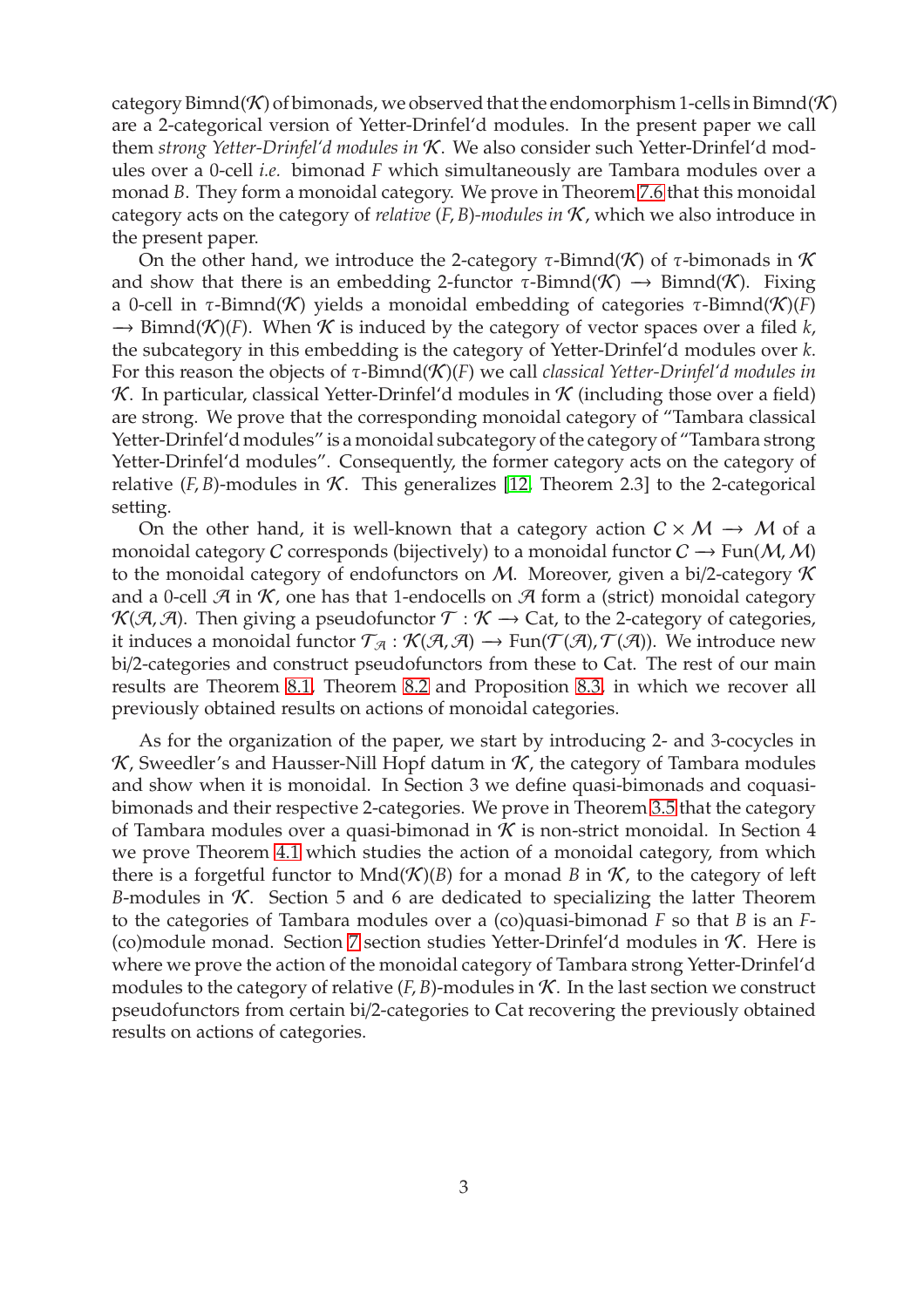# **2 Notation, terminology and preliminary results**

We assume the reader has basic knowledge of 2-categories, (co)monads, (co)wreaths, Eilenberg-Moore categories for 2-categories and actions of monoidal categories. For reference we recommend [\[2,](#page-41-2) [3,](#page-41-3) [16,](#page-42-10) [18,](#page-42-7) [11,](#page-42-1) [6\]](#page-42-11). Throughout  $K$  will denote a 2-category, the horizontal composition of 2-cells we will denote by  $\times$  and the vertical one by  $\circ$ . The Eilenberg-Moore category with respect to monads we will denote by  $EM^M(\mathcal{K})$  and the one for comonads by  $EM^C(\mathcal{K})$ .

In [\[8,](#page-42-2) Definition 2.3] we defined modules over a monad and comodules over a comonad. As a matter of fact, such definition of modules appears in [\[11\]](#page-42-1) under the name "generalized t-algebra with domain X (in the definition below  $t = T$ ,  $X = B$ ). We recall here left modules and right comodules, the rest of the structures is defined analogously.

**Definition 2.1** *Let*  $(\mathcal{A}, T, \mu, \eta)$  *be a monad and*  $(\mathcal{A}, D, \Delta, \varepsilon)$  *a comonad in*  $\mathcal{K}$ *.* 

- *(a) A* 1-cell  $F : B → ∅$  *in*  $K$  *is called a* left *T*-module *if there is a* 2-cell  $v : TF → F$  *such that*  $v(\mu \times \text{Id}_F) = v(\text{Id}_T \times v)$  *and*  $v(\eta \times \text{Id}_F) = \text{Id}_F$  *holds.*
- *(b)* A 1-cell  $F : \mathcal{A} \to \mathcal{B}$  *in*  $K$  *is called a* right *D*-comodule *if there is a 2-cell*  $\rho : F \to FD$ *such that*  $(\mathrm{Id}_F \times \Delta) \rho = (\rho \times \mathrm{Id}_D) \rho$  *and*  $(\mathrm{Id}_F \times \varepsilon) \rho = \mathrm{Id}_F$  *holds.*

As the composition of composable 1-cells in  $K$  gives a monoidal structure on such 1-cells and the corresponding 2-cells, we will use freely string diagram notation in our computations. Multiplication and unit of a monad, commultiplication and counit of a comonad, left action and coaction and right coaction we write respectively:

✡✠ ❞ ☛✟ ❞ <sup>P</sup> ✏ <sup>P</sup> .

Let Mnd( $K$ ) denote the 2-category of monads and Comnd( $K$ ) of comonads. We will use 1-cells  $(X, \tau)$  in the four 2-categories: Mnd $(\mathcal{K})$ , Mnd $(\mathcal{K}^{op})$ , Comnd $(\mathcal{K})$  and Comnd( $\mathcal{K}^{op}$ ), where  $\mathcal{K}^{op}$  denotes the 2-category which differs from  $\mathcal K$  in that the 1cells appear in reversed order (the diagrams there are left-right symmetric to those for K), and even we will deal with pairs  $(B, \tau)$  which will simultaneously be 1-cells in all the four 2-categories. For this reason, to simplify the formulations we will often say for the distributive law  $\tau$  that it is: "left monadic, right monadic, left comonadic, right comonadic", respectively. Although it has nothing to do with (co)monadic adjunctions, this terminology we find more concise than to say that  $\tau$  is a distributive law "with respect to the (co)monadic structure in the left/right coordinate", for example. Similarly, for a 2-cell  $\zeta$  in  $\mathcal K$  which is a 2-cell in some of, or in various of the above four 2-categories, we will often say " $\tau$  is natural with respect to  $\zeta$ ".

At last let us say that we are going to use the term "Yang-Baxter equation" in a more general form. Namely, we will use it for an identity between 2-cells acting on three a priori different 1-cells in  $K$ , resembling the Rademeister move III.

<span id="page-3-0"></span>Now that we fixed notation and terminology, we proceed to some new definitions and first results.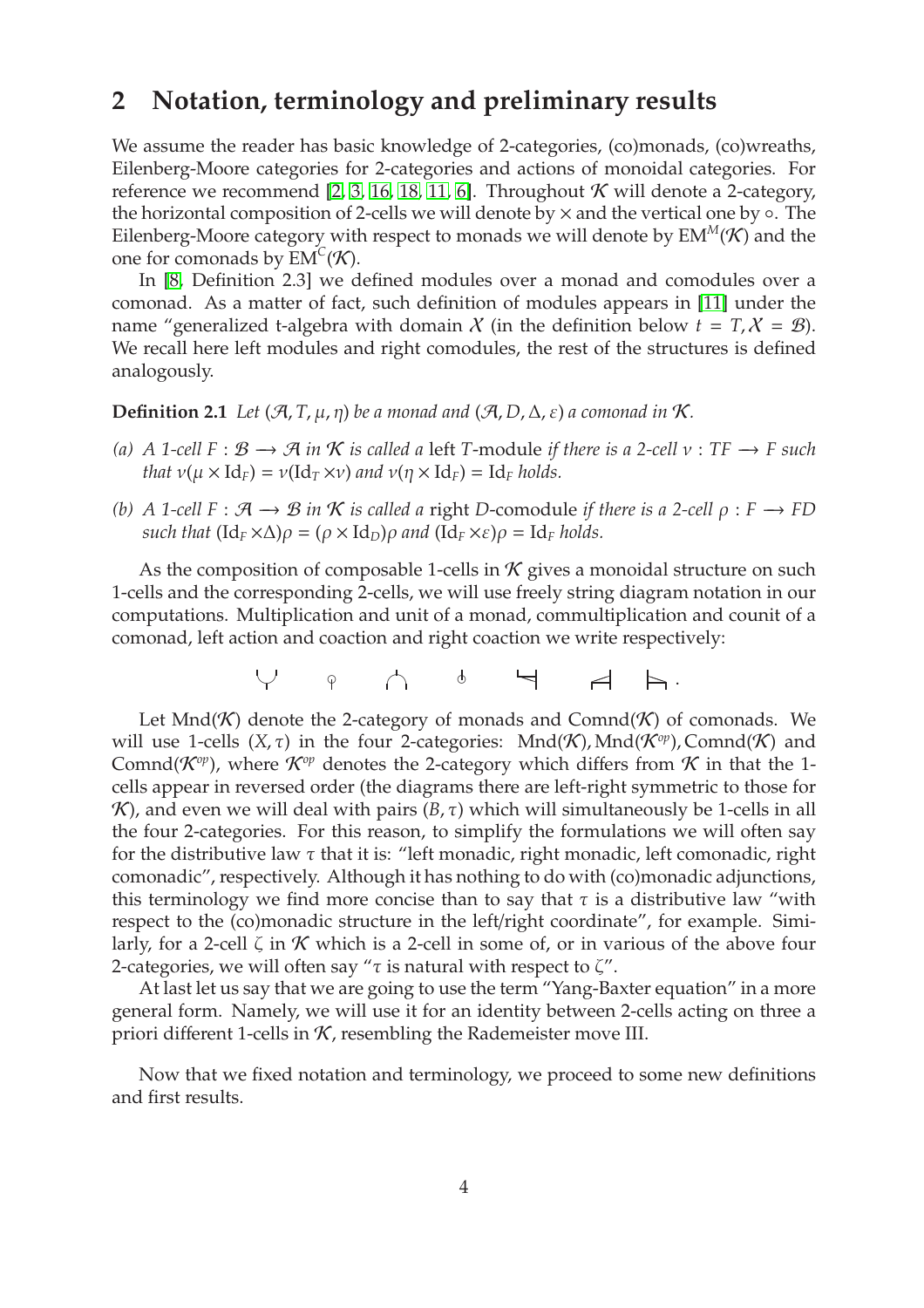**Definition 2.2** *Let* ρ *be an operator that to any pair of composable 1-cells Y*, *Z assigns a 2-cell*  $\rho_{Y,Z}: YZ \to YZ$  in  $\mathcal K$ , such that  $(\zeta \times \xi) \circ \rho_{Y,Z} = \rho_{Y',Z'} \circ (\zeta \times \xi)$  for every pair of 2-cells  $\zeta: Y$ −→ *Y* ′ , ξ : *Z* −→ *Z* ′ *. Then* ρ *is called a* 2-cocycle in K *if the following holds:*

<span id="page-4-0"></span>
$$
(\mathrm{Id}_X \times \rho_{Y,Z}) \circ \rho_{X,YZ} = (\rho_{X,Y} \times \mathrm{Id}_Z) \circ \rho_{XY,Z}.
$$
 (1)

*for every triple of composable 1-cells*  $X : C \to D, Y : B \to C, Z : A \to B$  *in K. Moreover,*  $\rho$ *is* a normalized 2-cocycle *if*  $\rho_{Id_{\mathcal{A}},X} = \rho_{X,Id_{\mathcal{A}}} = id_X$  for every 1-cell  $X : \mathcal{A} \longrightarrow \mathcal{A}$ .

Differently stated, a 2-cocycle is a family

$$
\rho = (\rho_{Y,Z} : YZ \to YZ \mid Y, Z \in \mathcal{K})
$$

of natural morphisms in the product category  $\mathcal{K}(\mathcal{B}, C) \times \mathcal{K}(\mathcal{A}, \mathcal{B})$ , one for each object  $(Y, Z) \in \mathcal{K}(\mathcal{B}, C) \times \mathcal{K}(\mathcal{A}, \mathcal{B})$ , satisfying condition [\(1\)](#page-4-0).

If a 2-cocycle  $\rho$  is invertible, being his inverse the operator  $\rho_{VI}^{-1}$  $V_{V,W}^{-1}: VW \rightarrow VW$ , then observe that it fulfills the identity:

<span id="page-4-2"></span>
$$
\rho_{X,YZ}^{-1} \circ (\text{Id}_X \times \rho_{Y,Z}^{-1}) = \rho_{XY,Z}^{-1} \circ (\rho_{X,Y}^{-1} \times \text{Id}_Z)
$$
 (2)

The above definition can be generalized to any *n*-cocycle in the obvious way, we write out the 3-cocycle condition, the rest is not of our interest in this moment. Given three composable 1-cells *X*, *Y*, *Z* an operator  $\rho$  : *XYZ*  $\rightarrow$  *XYZ* natural in the three components is a *3-cocycle in*  $K$  if:

$$
(\mathrm{Id}_X \times \rho_{Y,Z,W}) \circ \rho_{X,YZ,W} \circ (\rho_{X,Y,Z} \times \mathrm{Id}_W) = \rho_{X,Y,ZW} \circ \rho_{XY,Z,W}
$$
 (3)

holds, where *W* is a fourth 1-cell which is composable with *Z*. We say that  $\rho$  is *a normalized* 3-*cocycle* if  $\rho_{Id_D, X, Y} = \rho_{X, Id_C, Y} = \rho_{X, Y, Id_B} = id_{XY}$  for every 1-cells *X*, *Y* as above.

For any 0-cell  $\mathcal A$  in  $\mathcal K$  there is a strict monoidal 1-category  $\mathcal K(\mathcal A)$  whose objects are 1-cells  $X : \mathcal{A} \to \mathcal{A}$  and morphisms 2-cells  $\zeta : X \to Y$  in  $\mathcal{K}$ . The objects of  $\mathcal{K}(\mathcal{A})$ are composable 1-cells in  $K$ . If the monoidal category  $K(\mathcal{A})$  happens to be a tensor category (most importantly abelian), then the above definition of a 2-cocycle recovers that of 2-cocycles in the Yetter cohomology, called by its introduction in [\[21\]](#page-42-12), but it was independantly introduced also in [\[5\]](#page-42-13).

In [\[9,](#page-42-14) Definition 4.5] we introduced monad Hopf data. There we required that the 2-cells  $\psi_{B,F}$  and  $\mu_M$  have specific forms. However, a monad Hopf datum can be considered in a more general setting, we resume it here. Consider a wreath *F* around *B* given by  $(B, F, \psi, \mu_M, \eta_M)$  with the associated 7 axioms. Suppose there are 2-cells *B B B B*

 $\varepsilon_B := \frac{B}{A}$  $\frac{B}{b}$ ,  $\varepsilon_F := \frac{F}{b}$  $_{\!\scriptscriptstyle (\!\chi\!)}$  so that ✡✠  $\mathbf{P}$ = ❞ ❞ . When you apply  $\varepsilon_B$  and independantly  $\varepsilon_F$  to the  $7$ 

axioms of the wreath, you get 14 new axioms. The obtained data, together with ε*B*, ε*F*, where we only suppose that *B* is a monad, is a *monad Hopf datum*. Though, if we lack of the 2-cell  $\varepsilon_B$  and we apply only  $\varepsilon_F$  to the 7 axioms of the wreath  $(B, F, \psi, \mu_M, \eta_M)$ , we obtain the following 7 axioms:

<span id="page-4-3"></span><span id="page-4-1"></span>
$$
\begin{array}{ccc}\n\stackrel{B}{B} & F & \stackrel{B}{B} & F \\
\hline\n\end{array}
$$
\n
$$
\begin{array}{ccc}\n\stackrel{B}{\downarrow} & F & \\
\hline\n\stackrel{B}{\downarrow} & B & \\
\stackrel{B}{\downarrow} & B & \\
\hline\n\end{array}
$$
\n(4)

\n
$$
\begin{array}{ccc}\n\stackrel{F}{\downarrow} & F & \\
\hline\n\stackrel{B}{\downarrow} & B & \\
\hline\n\end{array}
$$
\n(5)

\nmodule monad unity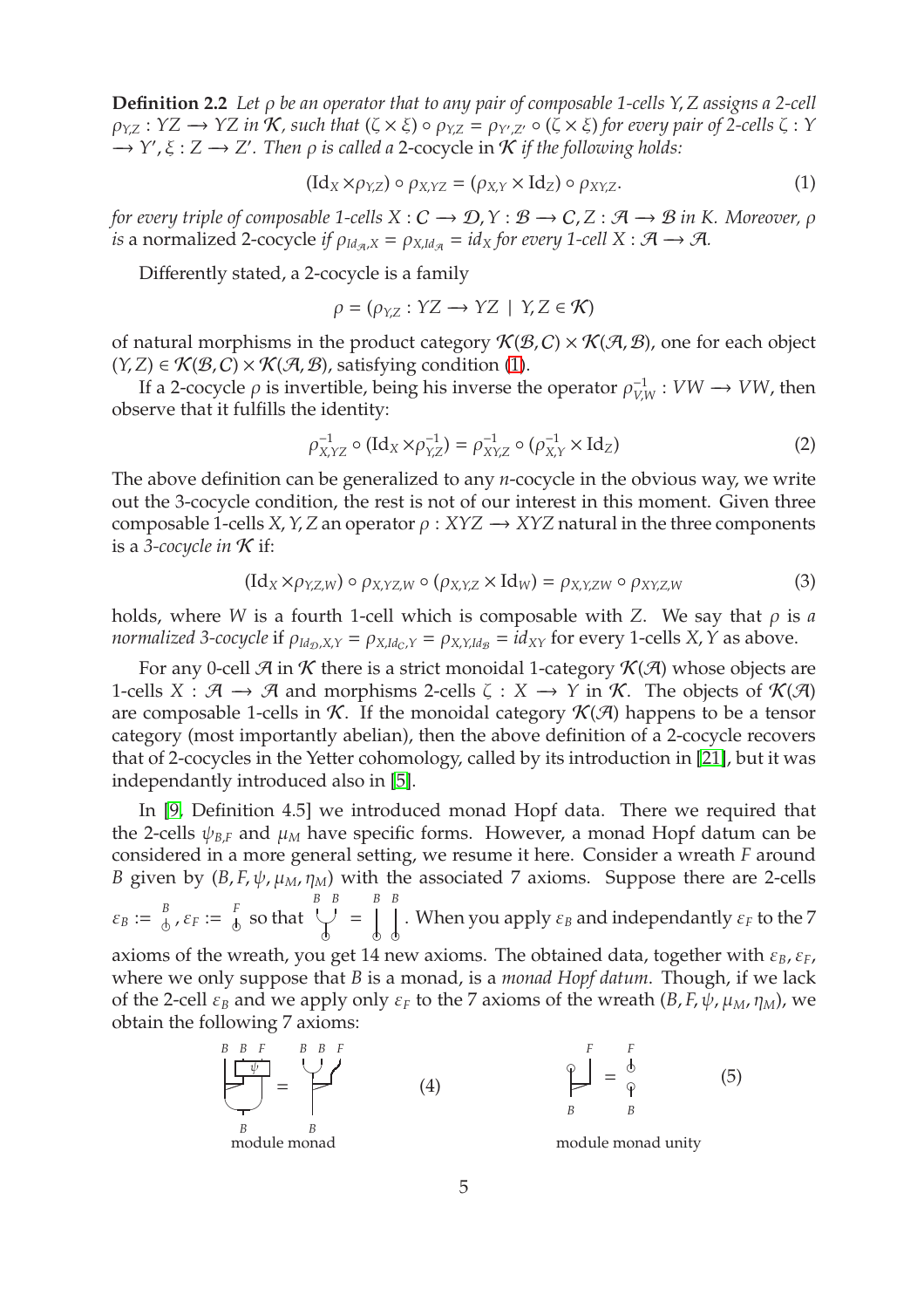<span id="page-5-3"></span><span id="page-5-2"></span><span id="page-5-1"></span>

<span id="page-5-0"></span>Here *B F* ✏ *B* := ψ*B*,*<sup>F</sup>*  $\int\limits_{S}^{\varphi_{B,F}}$ ,  $\sigma :=$ µ*<sup>M</sup>*  $\frac{1}{\beta}$  and  $\beta$  : *FFF*  $\rightarrow$  *FFF* is a 3-cocycle on *FFF* in *K*. The 2-cell

 $β$  in [\(8\)](#page-5-0) is an identity in a wreath. In the context of this paper it will appear non-trivial in Section [5.](#page-18-0) In [\[8,](#page-42-2) [9\]](#page-42-14) we showed that the upper data (where  $β$  is identity) determines Sweedler's crossed product in a 2-categorical setting. To the above 2-cell  $\sigma$  we will refer to as to Sweedler's 2-cocycle in  $K$ . For this reason, the data  $(B, F, \psi, \mu_M, \eta_M, \varepsilon_F, \beta)$ , where *B* is a monad and *F* a 1-cell, both over a 0-cell  $\mathcal{A}$ , so that [\(4\)](#page-4-1)–[\(9\)](#page-5-1) hold, we will call *Sweedler's Hopf datum*. The relation between 2-cocycles in [\(8\)](#page-5-0) and [\(2\)](#page-4-2) will be clarified in Lemma [5.5.](#page-23-0)

The name "module monad" in [\(4\)](#page-4-1)–[\(5\)](#page-4-3) in the literature is usually termed *F measures B*. A priori, *F* is not a monad. Observe that if the 2-cocycle  $\sigma$  is trivial, that is if  $\sigma = \eta_B(\varepsilon_F \times \varepsilon_F)$ , [\(6\)](#page-5-2)–[\(7\)](#page-5-3) state that *B* is a proper right *F*-module, where a priori non-*F F F F*

associative product on *F* is given by  $\small\downarrow$  : *F* := µ*<sup>M</sup>*  $\mathbf{P}$ *F* .

In a similar fashion as we introduced Sweedler's Hopf datum, we do the folowing. Consider a mixed wreath  $(B, F, \psi, \Delta_M, \varepsilon_M)$ , that is, a cowreath *F* around a monad *B*, and

assume there is a 2-cell  $\eta_F := \varphi$  . Apply  $\eta_F$  to the 7 axioms of the mixed wreath to obtain: *F*

<span id="page-5-5"></span><span id="page-5-4"></span>
$$
\begin{array}{c}\n\stackrel{B}{\downarrow} & \stackrel{B}{\downarrow} & \stackrel{B}{\downarrow} \\
\downarrow & \downarrow & \downarrow \\
\downarrow & \stackrel{B}{\downarrow} & \downarrow & \downarrow \\
\downarrow & \stackrel{B}{\downarrow} & \downarrow & \downarrow \\
\downarrow & \stackrel{B}{\downarrow} & \downarrow & \downarrow \\
\downarrow & \stackrel{B}{\downarrow} & \downarrow & \downarrow \\
\downarrow & \stackrel{B}{\downarrow} & \downarrow & \downarrow \\
\downarrow & \stackrel{B}{\downarrow} & \downarrow & \downarrow \\
\downarrow & \stackrel{B}{\downarrow} & \downarrow & \downarrow \\
\downarrow & \stackrel{B}{\downarrow} & \downarrow & \downarrow \\
\downarrow & \stackrel{B}{\downarrow} & \downarrow & \downarrow \\
\downarrow & \stackrel{B}{\downarrow} & \downarrow & \downarrow \\
\downarrow & \stackrel{B}{\downarrow} & \downarrow & \downarrow \\
\downarrow & \stackrel{B}{\downarrow} & \downarrow & \downarrow \\
\downarrow & \stackrel{B}{\downarrow} & \downarrow & \downarrow \\
\downarrow & \stackrel{B}{\downarrow} & \downarrow & \downarrow \\
\downarrow & \stackrel{B}{\downarrow} & \downarrow & \downarrow \\
\downarrow & \stackrel{B}{\downarrow} & \downarrow & \downarrow \\
\downarrow & \stackrel{B}{\downarrow} & \downarrow & \downarrow \\
\downarrow & \stackrel{B}{\downarrow} & \downarrow & \downarrow \\
\downarrow & \stackrel{B}{\downarrow} & \downarrow & \downarrow \\
\downarrow & \stackrel{B}{\downarrow} & \downarrow & \downarrow \\
\downarrow & \stackrel{B}{\downarrow} & \downarrow & \downarrow \\
\downarrow & \stackrel{B}{\downarrow} & \downarrow & \downarrow \\
\downarrow & \stackrel{B}{\downarrow} & \downarrow & \downarrow \\
\downarrow & \stackrel{B}{\downarrow} & \downarrow & \downarrow \\
\downarrow
$$

comodule monad comodule monad unity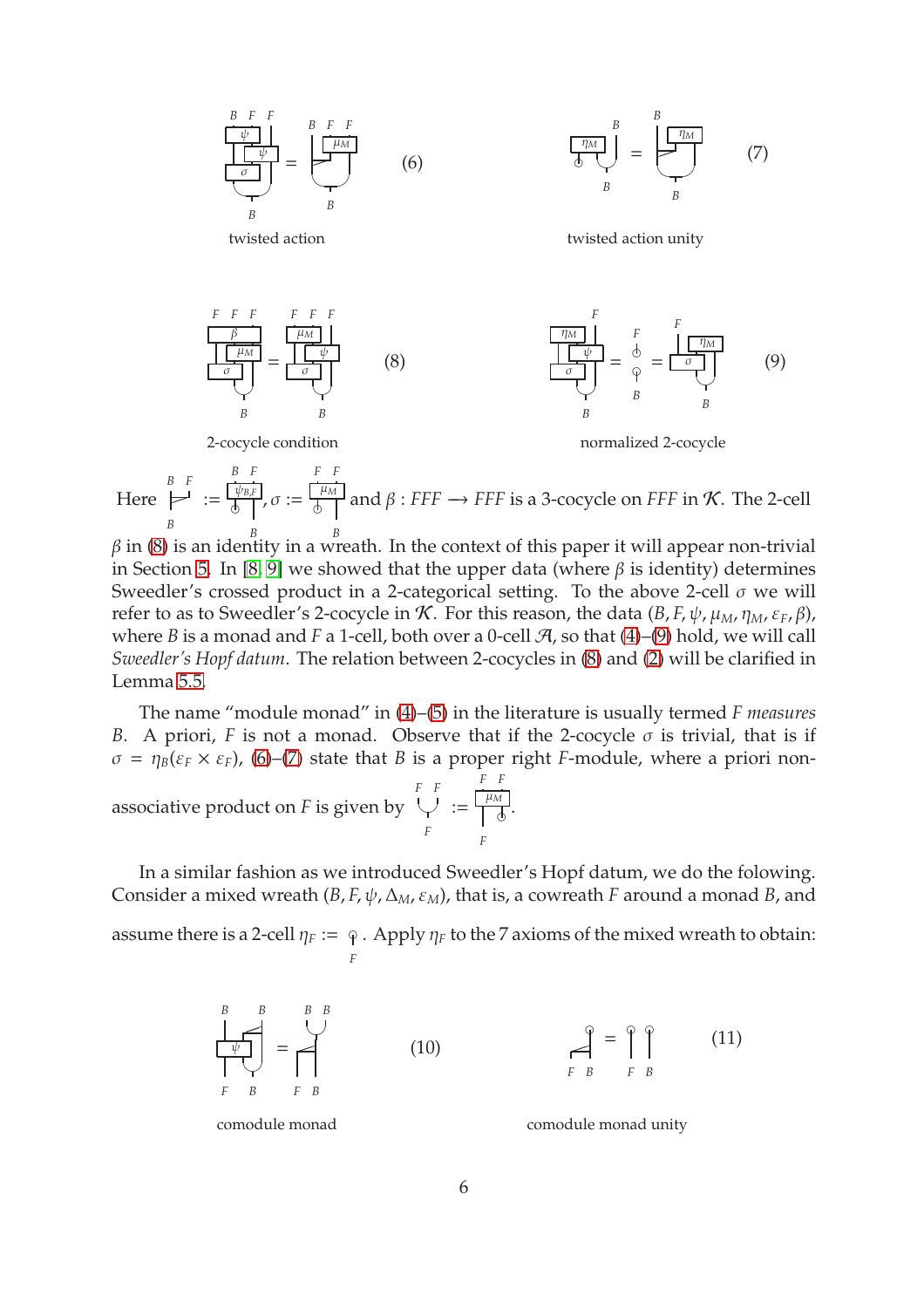<span id="page-6-3"></span><span id="page-6-2"></span>
$$
\frac{\Delta_{M}}{\left|\begin{array}{c}\right|_{F} \neq B \\ F \neq B\end{array}\right|_{F} = \frac{\left|\begin{array}{c}\phi_{1}\phi_{2}\phi_{3}\phi_{4}\phi_{5}\phi_{6}\phi_{7}\phi_{8}\phi_{8}\phi_{9}\phi_{1}^{2}\end{array}\right|_{B} = \frac{\left|\begin{array}{c}\phi_{2}\phi_{3}\phi_{6}\phi_{6}\phi_{7}\phi_{1}^{2}\end{array}\right|_{B} = \frac{\left|\begin{array}{c}\phi_{3}\phi_{2}\phi_{1}^{2}\phi_{1}^{2}\end{array}\right|_{B} = \frac{\left|\begin{array}{c}\phi_{2}\phi_{1}\phi_{1}^{2}\phi_{1}^{2}\end{array}\right|_{B} = \frac{\left|\begin{array}{c}\phi_{3}\phi_{1}\phi_{1}^{2}\phi_{1}^{2}\end{array}\right|_{B} = \frac{\left|\begin{array}{c}\phi_{3}\phi_{1}\phi_{1}^{2}\phi_{1}^{2}\end{array}\right|_{B} = \frac{\left|\begin{array}{c}\phi_{3}\phi_{1}\phi_{1}^{2}\phi_{1}^{2}\end{array}\right|_{B} = \frac{\left|\begin{array}{c}\phi_{3}\phi_{1}\phi_{1}^{2}\phi_{1}^{2}\end{array}\right|_{B} = \frac{\left|\begin{array}{c}\phi_{3}\phi_{1}\phi_{1}^{2}\phi_{1}^{2}\end{array}\right|_{B} = \frac{\left|\begin{array}{c}\phi_{3}\phi_{1}\phi_{1}^{2}\phi_{1}^{2}\end{array}\right|_{B} = \frac{\left|\begin{array}{c}\phi_{3}\phi_{1}\phi_{1}^{2}\phi_{1}^{2}\end{array}\right|_{B} = \frac{\left|\begin{array}{c}\phi_{3}\phi_{1}\phi_{1}^{2}\phi_{1}^{2}\end{array}\right|_{B} = \frac{\left|\begin{array}{c}\phi_{3}\phi_{1}\phi_{1}^{2}\phi_{1}^{2}\end{array}\right|_{B} = \frac{\left|\begin{array}{c}\phi_{3}\phi_{1}\phi_{1}^{2}\phi_{1}^{2}\end{array}\right|_{B} = \frac{\left|\begin{array}{c}\phi_{3}\phi_{1}\phi_{1}^{2}\phi_{1}^{2}\end{array}\right|_{B} = \frac{\left|\begin{array}{c}\phi_{3}\phi_{1}\phi_{1}^{2}\phi_{1}^{2}\end{array}\right|_{B} =
$$

<span id="page-6-1"></span><span id="page-6-0"></span>*F B F F B F F B* 2-cell  $β$  in [\(14\)](#page-6-0) is an identity in a mixed wreath. As above, it will be non-trivial in the context appearing in Section [6.](#page-23-1) In [\[8\]](#page-42-2) we showed that the above data (where  $β$  is identity) determines a comodule algebra *B* over a bimonad *F* in a 2-categorical setting. (In [\[10\]](#page-42-3) *F* was actually a quasi-bialgebra over a commutative ring *R* and the rest of the structure is the same, for  $K$  the 2-category induced by the monoidal category of modules over *R*. ) For this reason, the data  $(B, F, \psi, \Delta_M, \varepsilon_M, \eta_F, \beta)$ , where *B* is a monad and *F* a 1-cell, both over a 0-cell  $\mathcal{A}$ , so that the identities  $(10) - (15)$  $(10) - (15)$  $(10) - (15)$  hold, we will call *a Hausser-Nill datum*. In Lemma [6.5](#page-27-0) we will explain the relation between the "2-cocycle"  $\Phi_{\lambda}$  in [\(14\)](#page-6-0) and a 2-cocycle in K.

Again, the name "comodule monad" in [\(10\)](#page-5-4)–[\(11\)](#page-5-5) is conditional, we could say that *F* comeasures B. A priori, *F* is not a comonad. Observe that if the 2-cocycle  $\Phi_{\lambda}$  is trivial, [\(12\)](#page-6-2)–[\(13\)](#page-6-3) state that *B* is a proper left *F*-comodule, where a priori non-coassociative

coproduct on *F* is given by *F* ☛✟ *F F* := *F* ∆*<sup>M</sup>* ❞ *F F* .

#### **2.1 Categories of Tambara modules**

Let us recall the 2-category of monads Mnd(K). Its 0-cells are monads  $(\mathcal{A}, B) \cong$  $(\mathcal{A}, B, \mu, \eta)$ , 1-cells are morphisms of monads, that is  $(X, \psi) : (\mathcal{A}, B) \to (\mathcal{A}', B')$  where  $X : \mathcal{A} \to \mathcal{A}'$  is a 1-cell in  $\mathcal{K}$  and  $\psi : B'X \to XB$  is a 2-cell in  $\mathcal{K}$  so that [\(16\)](#page-6-4) hold, and 2-cells are  $\zeta : (X, \psi) \longrightarrow (Y, \psi')$  where  $\zeta : X \longrightarrow Y$  is a 2-cell in  $\mathcal K$  so that [\(17\)](#page-6-5) holds.

<span id="page-6-5"></span><span id="page-6-4"></span>
$$
\frac{\begin{array}{c}\nB' & B' & X \\
\hline\n\downarrow & \downarrow \\
\hline\n\downarrow & \downarrow \\
X & B & X & B\n\end{array}\n\quad\n\begin{array}{c}\nX & X \\
\hline\n\downarrow & \downarrow \\
\hline\n\downarrow & \downarrow \\
X & B & X & B\n\end{array}\n\quad\n\begin{array}{c}\nB' & X & B' & X \\
\hline\n\downarrow & \downarrow & \downarrow \\
\hline\n\downarrow & \downarrow & \downarrow \\
X & B & X & B\n\end{array}\n\quad\n\begin{array}{c}\nB' & X & B' & X \\
\hline\n\downarrow & \downarrow & \downarrow \\
\hline\n\downarrow & \downarrow & \downarrow \\
Y & B & Y & B\n\end{array}\n\quad\n\begin{array}{c}\n(B' & X & B' & X \\
\hline\n\downarrow & \downarrow & \downarrow \\
\hline\n\downarrow & \downarrow & \downarrow \\
Y & B & Y & B\n\end{array}\n\quad\n\tag{17}
$$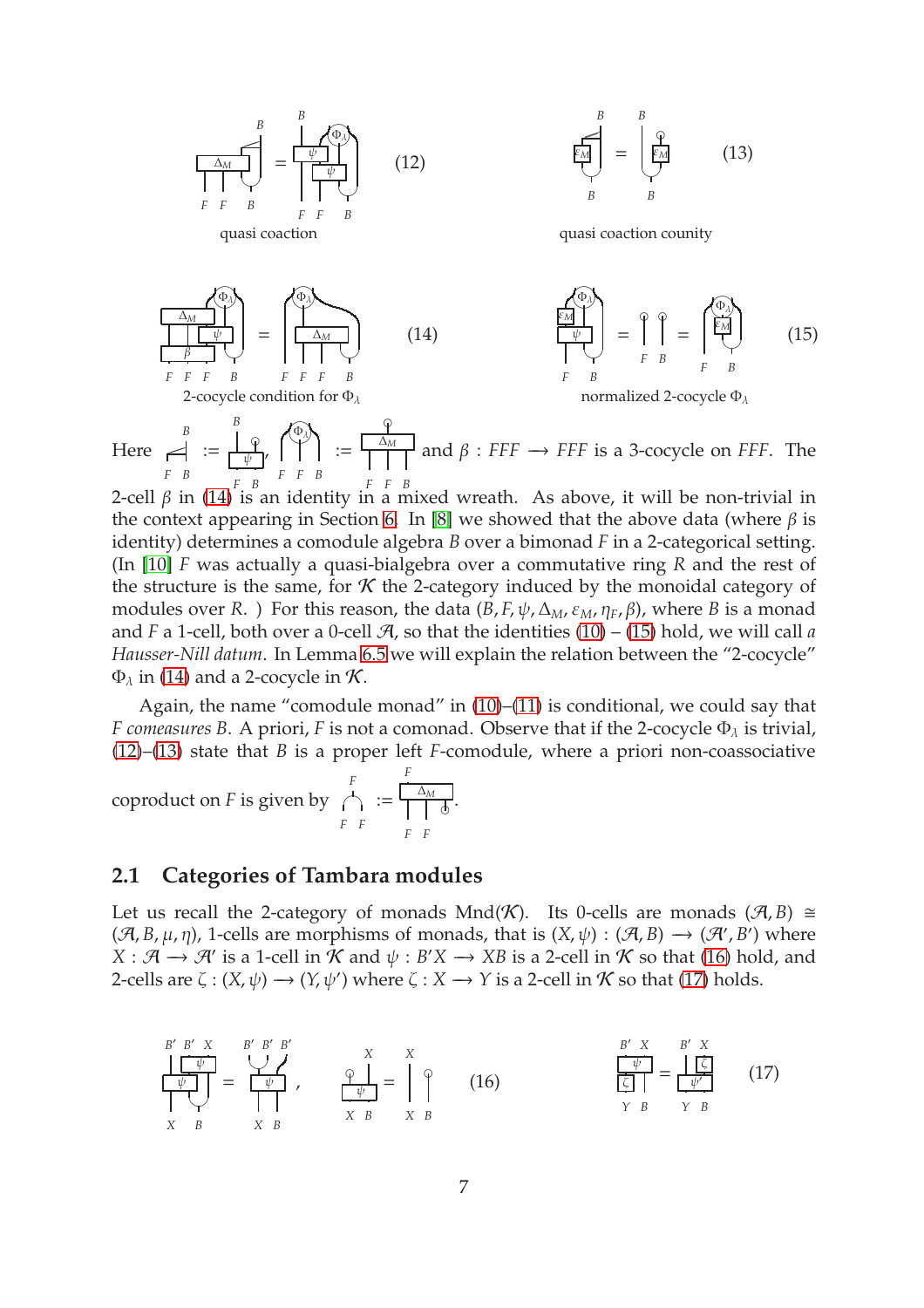The horizontal composition of 1-cells:  $(X, \tau_{B,X}) : (\mathcal{A}, B) \to (\mathcal{A}', B')$  and  $(Y, \tau_{B',Y}) : (\mathcal{A}', B')$  $\rightarrow$  (*A''*, *B''*), where  $\tau_{B,X}: B'X \rightarrow XB$  and  $\tau_{B',Y}: B''Y \rightarrow YB'$ , is given by:

<span id="page-7-0"></span>
$$
(Y, \tau_{B',Y})(X, \tau_{B,X}) = (YX, \tau_{B,YX}) = (YX, \begin{array}{c} B'' & Y & X \\ \hline \tau_{B',Y} & \tau \\ \hline \tau_{B,X} \\ Y & X & B \end{array}). \tag{18}
$$

The vertical and horizontal composition of 2-cells is given as in  $K$ . The identity 1-cell on a 0-cell ( $\mathcal{A}, B$ ) is given by: (id $_{\mathcal{A}}$ , Id<sub>*B*</sub>) : ( $\mathcal{A}, B$ )  $\rightarrow$  ( $\mathcal{A}, B$ ). The identity 2-cell on a 1-cell  $(X, \tau_{B,X}) : (\mathcal{A}, B) \longrightarrow (\mathcal{A}', B')$  is given by Id<sub>X</sub>.

The 2-category of comonads is Comnd( $K$ ) = Mnd( $K_{op}$ ), where  $K_{op}$  differs from  $K$  in that the 2-cells are reversed with respect to those in  $K$ . This means that in Comnd(K) one has 2-cells  $\phi : XB \rightarrow B'X$  and  $\zeta : X \rightarrow Y$  which satisfy the up-side down versions of diagrams  $(16) - (17)$  $(16) - (17)$ .

The strict monoidal category  $Mnd(\mathcal{K})(B)$  has then for objects monad morphisms  $(X, \psi) : (\mathcal{A}, B) \longrightarrow (\mathcal{A}, B)$ , where  $X : \mathcal{A} \longrightarrow \mathcal{A}$  is a 1-cell and  $\psi : BX \longrightarrow XB$  is a 2-cell in K, and morphisms are  $\zeta : (X, \psi) \to (Y, \psi')$ , where  $\zeta : X \to Y$  is a 2-cell in K, so that [\(16\)](#page-6-4) and [\(17\)](#page-6-5) hold with  $B = B'$ . From now on we will denote  $\mathcal{T}(\mathcal{A}, B) := \text{Mnd}(\mathcal{K})(B)$ . This monoidal category was studied in [\[4\]](#page-41-4) and the notation is to evoke Tambara who studied in [\[19\]](#page-42-15) a monoidal category of *transfer morphisms* which is  $\mathcal{T}(A, B)$  for K being the 2-category induced by the monoidal category of vector spaces.

It is clear that *B* is a (left and right) module over itself. Given a 2-cell  $\tau_{B,B} : BB \rightarrow BB$ it is very well known that the composition 1-cell *BB* is a monad with structure 2-cells:

<span id="page-7-1"></span>
$$
\nabla_{BB} = \bigcup_{B}^{B} \bigcup_{B}^{B} \bigcup_{B}^{B} \eta_{BB} = \bigcap_{B}^{\varphi} \bigcap_{B}^{\varphi}
$$
 (19)

if and only if  $(B, \tau_{B,B})$  is a 1-cell both in Mnd(K) and in Mnd( $\mathcal{K}^{op}$ ). *We will assume throughout that given a monad B the 2-cell* τ*<sup>B</sup>*,*<sup>B</sup> is both a left and a right monadic distributive law.*

Given two left *B*-modules  $X, Y : \mathcal{H}' \to \mathcal{A}$  in  $\mathcal{K}$ , for a 2-cell  $\zeta : X \to Y$  we will say that it is left *B*-linear, or a morphism of left *B*-modules, if the following is fulfilled:

$$
\frac{B \times X}{\boxed{\zeta}} = \boxed{\frac{\zeta}{\zeta}}
$$

**Definition 2.3** *Let B* :  $\mathcal{A}$  →  $\mathcal{A}$  *be a monad in*  $\mathcal{K}$ *. We denote by*  $_{(\mathcal{A},B)}\mathcal{T}$  *the following category. Its objects are triples*  $(X, \tau_{B,X}, \nu)$  *where*  $(X, \tau_{B,X})$  *are objects of*  $\mathcal{T}(\mathcal{A}, B)$  *such that*  $(X, \nu)$  *is a left B-module in K and the action*  $v : (BX, \tau_{B,BX}) \rightarrow (X, \tau_{B,X})$  *is a morphism in*  $\mathcal{T}(A, B)$ *. Morphisms of*  $_{(\mathcal{A},\mathcal{B})}\mathcal{T}$  *are left B-linear morphisms in*  $\mathcal{T}(\mathcal{A},\mathcal{B})$ *.* 

*The objects of*  $_{(AB)}T$  *we will call left Tambara B-modules.* 

When the action  $v : (BX, \tau_{B,BX}) \to (X, \tau_{B,X})$  is a morphism in  $\mathcal{T}(A, B)$ , we will also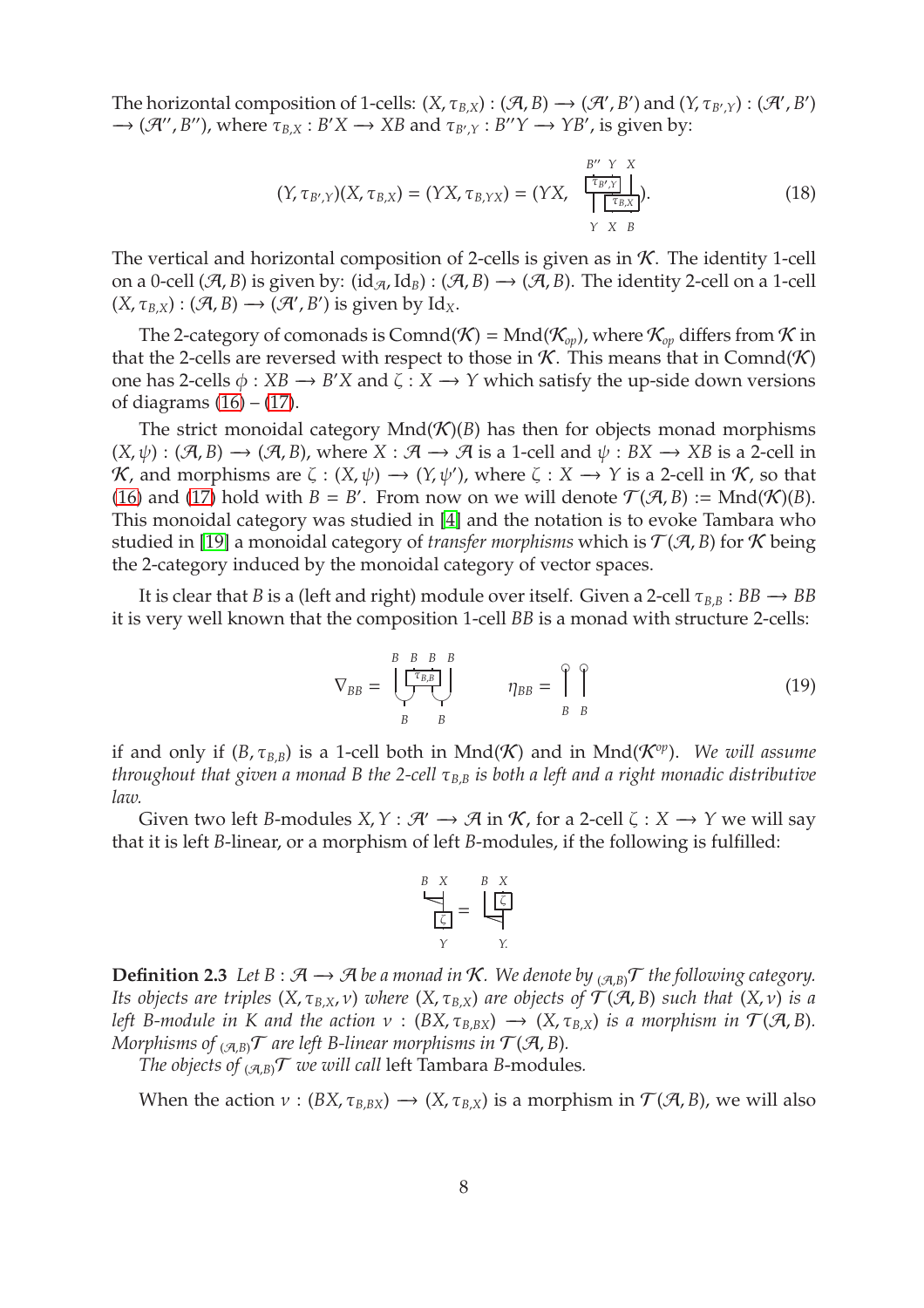say that  $\tau_{B,X}$  *is natural with respect to the left action*, meaning:

*B B X* P τ*B*,*<sup>X</sup> X B* = *B B X* τ*B*,*<sup>B</sup>* τ*B*,*<sup>X</sup>* P *X B* (20)

We will abuse notation in that we will denote also by  $(X, \tau_{B,X})$  the objects of  $(A,B)$ without expliciting the *B*-action.

<span id="page-8-1"></span>Observe that  $(B, \tau_{B,B})$  is an object of  $(A, B)$ <sup>T</sup> and that given any object  $(X, \tau_{B,X})$  in  $(A, B)$ <sup>T</sup> the left *B*-action on *X* is a morphism in  $_{(\mathcal{A},B)}\mathcal{T}$ .

**Proposition 2.4** *Let*  $B : \mathcal{A} \rightarrow \mathcal{A}$  *be a monad in*  $K$  *such that there is a 2-cell* <sup>B</sup> satisfying: *B B*

$$
\begin{array}{ccc}\nB & B & B & B \\
\hline\n\end{array}\n=\n\begin{array}{ccc}\nB & B & B \\
\hline\n\end{array}\n\begin{array}{ccc}\n\end{array}\n\end{array}\n\quad \text{and} \quad\n\begin{array}{ccc}\n\varphi & \varphi \\
B & B & B\n\end{array}\n=\n\begin{array}{ccc}\n\varphi \\
\hline\n\end{array}
$$

*If*  $(X, \tau_{B,X})$ ,  $(Y, \tau_{B,Y}) \in (A,B)$ , *T , then*  $(XY, \tau_{B,XY}) \in (A,B)$ , *T with the B-action given by:* 

<span id="page-8-0"></span>
$$
\begin{bmatrix}\nB & XY \\
\downarrow & \downarrow \\
XY & X & Y\n\end{bmatrix} = \begin{bmatrix}\nB & X & Y \\
\downarrow & \downarrow \\
\downarrow & \downarrow \\
XY & Y\n\end{bmatrix} \tag{21}
$$

*and where*  $\tau_{B,XY}$  *is from* [\(18\)](#page-7-0)*.* 

*X*

*Proof.* The proof that *XY* is a *B*-module via [\(21\)](#page-8-0) is direct, using that  $\tau_{B,X}$  is natural with *B X*  $\leftarrow$  and that it is a left monadic distributive law. respect to  $\Box$ 

<span id="page-8-3"></span>As a matter of fact, that [\(21\)](#page-8-0) endows *XY* with a structure of a left *B*-module is a consequence of the following result.

**Proposition 2.5** Let  $B : \mathcal{A} \to \mathcal{A}$  be a monad,  $(X, \psi_{B,X})$  an object in  $\mathcal{T}(\mathcal{A}, B)$  and  $M : \mathcal{A}'$ −→ A *a left B-module in* K*. Then XM is a left B-module via*

<span id="page-8-2"></span>
$$
\sum_{\substack{XM \ XM}}^{B} = \frac{\frac{B \ X \ M}{\psi_{B,X}}}{\prod_{X \ M}^{B \ X \ M}} \tag{22}
$$

<span id="page-8-4"></span>**Remark 2.6** The proof of the above Proposition is direct. Its result was used in the literature for  $K$  being the 2-category induced by the monoidal category of vector spaces, see *e.g.* [\[17\]](#page-42-0). In the proof of Proposition [2.4](#page-8-1) one is actually proving that under specified conditions (*X*,  $\psi_{B,X}$ ) is an object in  $\mathcal{T}(\mathcal{A}, B)$  with  $\psi_{B,X}$  given by:

$$
\psi_{B,X} = \begin{bmatrix} & B & X \\ & & \downarrow \\ & & \uparrow \\ & & \uparrow \\ & & X & B. \end{bmatrix}
$$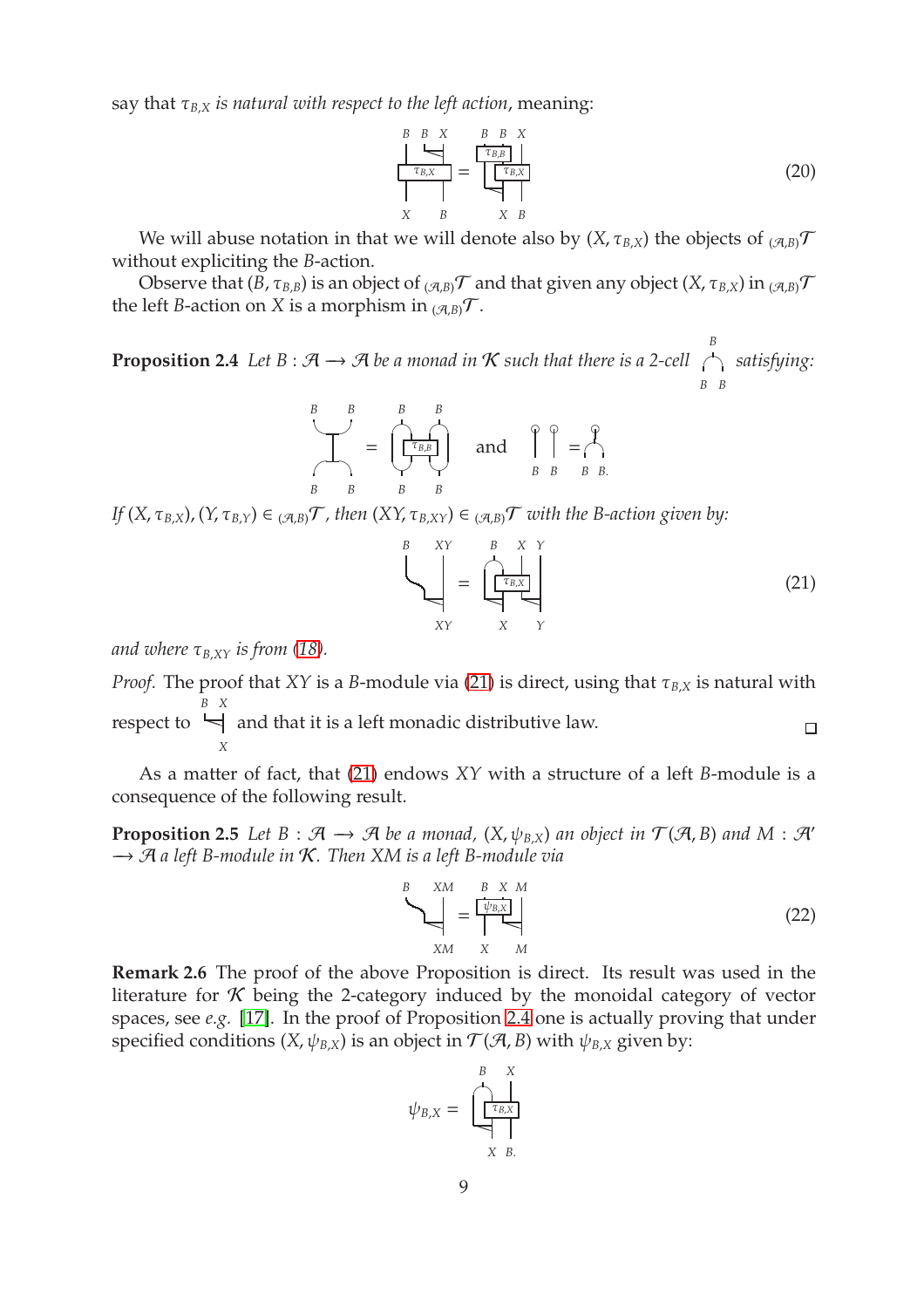Let us record few more properties that are in the line of the above results. Let  $B : \mathcal{A}$  $\rightarrow$  A be a monad with a 2-cell  $\varepsilon_B : B \rightarrow \text{Id}_{\mathcal{A}}$  so that Id<sub>A</sub> is a left *B*-module by  $\varepsilon_B$ . The left hand-side version of the definition of a module monad from [\(4\)](#page-4-1), saying that a left *B*-module and monad  $F : \mathcal{A} \rightarrow \mathcal{A}$  is a left *B*-module monad, is:

*B F F* ✍ ✌ P *F* = *B F F* ψ P ✍ ✌ *F B* ❞ P *F* = *B* ❞ ❞ *F*. (23)

The following are straightforwardly proved:

**Proposition 2.7** Let  $(F : \mathcal{A} \rightarrow \mathcal{A}, \mu_F, \eta_F)$  be a monad and a left B-module and assume that  $(F, \psi_{B,F})$  *is an object of*  $\mathcal{T}(\mathcal{A}, B)$ *. Then F is a left B-module monad if and only if*  $\mu_F$  *and*  $\eta_F$  *are left B-linear, where FF is a left B-module by [\(22\)](#page-8-2).*

**Proposition 2.8** *Let* (*F*,  $\psi_{B,F}$ ) *be an object of*  $\mathcal{T}(\mathcal{A}, B)$  *and consider BF as a left B-module by*  $\mu_B \times id_F$  and FB by [\(22\)](#page-8-2). Then  $\psi_{B,F} : BF \rightarrow FB$  is left B-linear.

# **3 Quasi-bimonads and coquasi-bimonads in 2-categories**

Given a monad *B* on a 0-cell  $\mathcal{A}$  in  $\mathcal{K}$ . The identity 1-cell Id<sub> $\mathcal{A}$ </sub> is trivially a comonad and we can consider the monad of the 2-cells  $\text{Id}_{\mathcal{A}} \to B$  in  $\mathcal{K}$ , which is indeed a convolution algebra in the monoidal category  $\mathcal{K}(\mathcal{A})$ .

**Definition 3.1** *A quasi-bimonad in K is an octuple* ( $\mathcal{A}$ , *F*,  $\mu$ ,  $\eta$ ,  $\Delta$ ,  $\varepsilon$ ,  $\tau_{EF}$ ,  $\Phi$ ), where ( $\mathcal{A}$ ,  $F$ ,  $\mu$ ,  $\eta$ ) *is a monad,* τ<sub>*F<sub><i>F</sub>* : *FF* → *FF is a left and right monadic and comonadic distributive law, the*</sub></sub>

$$
2-cells \Delta = \bigwedge_{F} \text{ and } \varepsilon = \frac{F}{\delta} \quad \text{satisfy:}
$$
\n
$$
\bigwedge_{F}^{F} = \bigg[ = \bigwedge_{F}^{F} \bigwedge_{F}^{F} = \bigwedge_{F}^{F} \bigwedge_{F}^{F} = \bigwedge_{F}^{F} \bigwedge_{F}^{F} \bigwedge_{F}^{F} = \bigwedge_{F}^{F} \bigwedge_{F}^{F} = \bigwedge_{F}^{F} \bigwedge_{F}^{F} \bigwedge_{F}^{F} = \bigwedge_{F}^{F} \bigwedge_{F}^{F} \bigwedge_{F}^{F} = \bigwedge_{F}^{F} \bigwedge_{F}^{F} \bigwedge_{F}^{F} = \bigwedge_{F}^{F} \bigwedge_{F}^{F} \bigwedge_{F}^{F} = \bigwedge_{F}^{F} \bigwedge_{F}^{F} \bigwedge_{F}^{F} = \bigwedge_{F}^{F} \bigwedge_{F}^{F} \bigwedge_{F}^{F} = \bigwedge_{F}^{F} \bigwedge_{F}^{F} \bigwedge_{F}^{F} = \bigwedge_{F}^{F} \bigwedge_{F}^{F} \bigwedge_{F}^{F} = \bigwedge_{F}^{F} \bigwedge_{F}^{F} \bigwedge_{F}^{F} = \bigwedge_{F}^{F} \bigwedge_{F}^{F} \bigwedge_{F}^{F} = \bigwedge_{F}^{F} \bigwedge_{F}^{F} \bigwedge_{F}^{F} = \bigwedge_{F}^{F} \bigwedge_{F}^{F} \bigwedge_{F}^{F} = \bigwedge_{F}^{F} \bigwedge_{F}^{F} \bigwedge_{F}^{F} = \bigwedge_{F}^{F} \bigwedge_{F}^{F} \bigwedge_{F}^{F} = \bigwedge_{F}^{F} \bigwedge_{F}^{F} \bigwedge_{F}^{F} = \bigwedge_{F}^{F} \bigwedge_{F}^{F} \bigwedge_{F}^{F} = \bigwedge_{F}^{F} \bigwedge_{F}^{F} \bigwedge_{F}^{F} = \bigwedge_{F}^{F} \bigwedge_{F}^{F} \bigwedge_{F}^{F} = \bigwedge_{F}^{F} \bigwedge_{F}^{F} \bigwedge_{F}^{F} = \bigwedge_{F}^{F} \big
$$

and the 2-cell  $\Phi:\mathrm{Id}_{\mathcal{A}}\longrightarrow$  *FFF is convolution invertible and normalized:* Φλ  $5 =$ *F F*  $\circ$ *F F and it obeys:*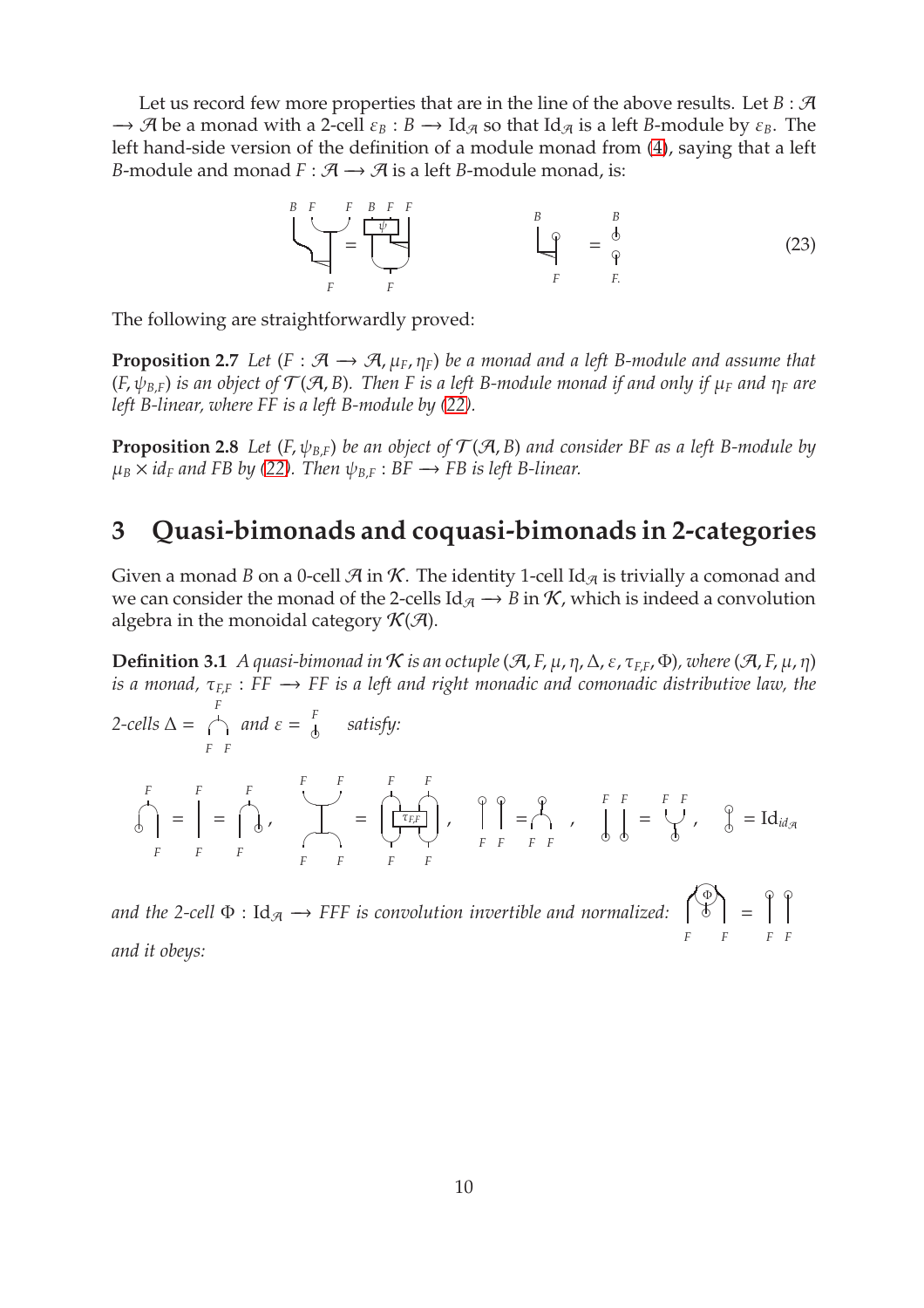<span id="page-10-3"></span>

quasi coassociativity 3-cocycle condition

<span id="page-10-4"></span>

*We will often write shortly* ( $\mathcal{A}, F, \Phi$ ) *for a quasi-bimonad* ( $\mathcal{A}, F, \mu, \eta, \Delta, \varepsilon, \tau_{FE}, \Phi$ ).

When we deal with Tambara modules over a quasi-bimonad (A, *F*, Φ) it makes sense to require that the 2-cells τ*<sup>F</sup>*,*<sup>X</sup>* assigned to Tambara modules *X* be also (right) comonadic distributive laws. As a matter of fact, this property will be needed in order to prove that the category of Tambara modules over a quasi-bimonad (A, *F*, Φ) is monoidal. For this proof we will also need two more assumptions. Then it becomes natural to introduce the following 2-category.

Let QB(K) denote the 2-category of quasi-bimonads in  $K$ , it consists of the following: 0-cells: are quasi-bimonads  $(\mathcal{A}, F, \tau_{FE}, \Phi) \cong (\mathcal{A}, F, \mu, \eta, \Delta, \varepsilon, \tau_{EF}, \Phi)$  in  $\mathcal{K}$  such that

<span id="page-10-2"></span>
$$
\left(\bigoplus_{F}^{F}\right)\left(\bigoplus_{F}^{F}=\underbrace{\frac{1}{\left(\frac{\tau_{EF}}{\left(\frac{\tau_{EF}}{\left(\frac{\tau_{EF}}{\left(\frac{\tau_{EF}}{\left(\frac{\tau_{EF}}{\left(\frac{\tau_{EF}}{\left(\frac{\tau_{EF}}{\left(\frac{\tau_{EF}}{\left(\frac{\tau_{EF}}{\left(\frac{\tau_{EF}}{\left(\frac{\tau_{EF}}{\left(\frac{\tau_{EF}}{\left(\frac{\tau_{EF}}{\left(\frac{\tau_{EF}}{\left(\frac{\tau_{EF}}{\left(\frac{\tau_{EF}}{\left(\frac{\tau_{EF}}{\left(\frac{\tau_{EF}}{\left(\frac{\tau_{EF}}{\left(\frac{\tau_{EF}}{\left(\frac{\tau_{EF}}{\left(\frac{\tau_{EF}}{\left(\frac{\tau_{EF}}{\left(\frac{\tau_{EF}}{\left(\frac{\tau_{EF}}{\left(\frac{\tau_{EF}}{\left(\frac{\tau_{EF}}{\left(\frac{\tau_{EF}}{\left(\frac{\tau_{EF}}{\left(\frac{\tau_{EF}}{\left(\frac{\tau_{EF}}{\left(\frac{\tau_{EF}}{\left(\frac{\tau_{EF}}{\left(\frac{\tau_{EF}}{\left(\frac{\tau_{EF}}{\left(\frac{\tau_{EF}}{\left(\frac{\tau_{EF}}{\left(\frac{\tau_{EF}}{\left(\frac{\tau_{EF}}{\left(\frac{\tau_{EF}}{\left(\frac{\tau_{EF}}{\left(\frac{\tau_{EF}}{\left(\frac{\tau_{EF}}{\left(\frac{\tau_{EF}}{\left(\frac{\tau_{EF}}{\left(\frac{\tau_{EF}}{\left(\frac{\tau_{EF}}{\left(\frac{\tau_{EF}}{\left(\frac{\tau_{EF}}{\left(\frac{\tau_{EF}}{\left(\frac{\tau_{EF}}{\left(\frac{\tau_{EF}}{\left(\frac{\tau_{EF}}{\left(\frac{\tau_{EF}}{\left(\frac{\tau_{EF}}{\left(\frac{\tau_{EF}}{\left(\frac{\tau_{EF}}{\left(\frac{\tau_{EF}}{\left(\frac{\tau_{EF}}{\left(\frac{\tau_{EF}}{\left(\frac{\tau_{EF}}{\left(\frac{\tau_{EF}}{\left(\frac{\tau_{EF}}{\left(\frac{\tau_{EF}}{\left(\frac{\tau_{EF}}{\left(\frac{\tau_{EF}}{\left(\frac{\tau_{EF}}{\left(\frac{\tau_{EF}}{\left(\frac{\tau_{EF}}{\left(\frac{\tau_{EF}}{\left(\frac{\tau_{EF}}{\left(\frac{\tau_{EF}}{\left(\frac{\tau_{EF}}{\left(\frac{\tau_{EF}}{\left(\frac{\tau_{EF}}{\left(\frac{\tau_{EF}}{\left(\frac{\tau_{EF}}{\left(\frac{\tau_{EF}}{\left(\frac{\tau_{EF}}{\left(\frac{\tau_{EF}}{\left(\frac{\tau_{
$$

<span id="page-10-1"></span><mark>τ<sub>F,Id,q</sub> is natural w.r.t. Φ</mark>

holds;

 $1$ -cells: are pairs  $(X, \tau_{F,X}) : (\mathcal{A}, F, \tau_{F,F}, \Phi) \to (\mathcal{A}', F', \tau_{F',F'}, \Phi')$  where  $(X, \tau_{F,X}) : (\mathcal{A}, F, \mu, \eta)$  $\rightarrow$   $(\mathcal{A}', F', \mu', \eta')$  is a 1-cell in Mnd $(\mathcal{K})$  and  $(X, \tau_{F,X}) : (\mathcal{A}, F, \Delta, \varepsilon) \rightarrow (\mathcal{A}', F', \Delta', \varepsilon')$  is a 1-cell in Comnd $(\mathcal{K}^{op})$ , that is, the following identities hold:

<span id="page-10-0"></span>
$$
\frac{\left|\begin{array}{cc}\n\tau_{FX} \\
\tau_{FX} \\
\tau_{FX}\n\end{array}\right|}{X F} = \frac{\left|\begin{array}{cc}\n\tau_{FX} \\
\tau_{FX} \\
\tau_{FX}\n\end{array}\right|}{X F}, \quad\n\frac{\varphi}{\tau_{FX}} = \begin{array}{cc}\n\varphi \\
\tau_{FX} \\
\tau_{FX} \\
\tau_{FX} \\
\tau_{FX} \\
\tau_{FX} \\
\tau_{FX} \\
\tau_{FX} \\
\tau_{FX} \\
\tau_{FX} \\
\tau_{FX} \\
\tau_{FX} \\
\tau_{FX} \\
\tau_{FX} \\
\tau_{FX} \\
\tau_{FX} \\
\tau_{FX} \\
\tau_{FX} \\
\tau_{FX} \\
\tau_{FX} \\
\tau_{FX} \\
\tau_{FX} \\
\tau_{FX} \\
\tau_{FX} \\
\tau_{FX} \\
\tau_{FX} \\
\tau_{FX} \\
\tau_{FX} \\
\tau_{FX} \\
\tau_{FX} \\
\tau_{FX} \\
\tau_{FX} \\
\tau_{FX} \\
\tau_{FX} \\
\tau_{FX} \\
\tau_{FX} \\
\tau_{FX} \\
\tau_{FX} \\
\tau_{FX} \\
\tau_{FX} \\
\tau_{FX} \\
\tau_{FX} \\
\tau_{FX} \\
\tau_{FX} \\
\tau_{FX} \\
\tau_{FX} \\
\tau_{FX} \\
\tau_{FX} \\
\tau_{FX} \\
\tau_{FX} \\
\tau_{FX} \\
\tau_{FX} \\
\tau_{FX} \\
\tau_{FX} \\
\tau_{FX} \\
\tau_{FX} \\
\tau_{FX} \\
\tau_{FX} \\
\tau_{FX} \\
\tau_{FX} \\
\tau_{FX} \\
\tau_{FX} \\
\tau_{FX} \\
\tau_{FX} \\
\tau_{FX} \\
\tau_{FX} \\
\tau_{FX} \\
\tau_{FX} \\
\tau_{FX} \\
\tau_{FX} \\
\tau_{FX} \\
\tau_{FX} \\
\tau_{FX} \\
\tau_{FX} \\
\tau_{FX} \\
\tau_{FX} \\
\tau_{FX} \\
\tau_{FX} \\
\tau_{FX} \\
\tau_{FX} \\
\tau_{FX} \\
\tau_{FX} \\
\tau_{FX} \\
\tau_{FX} \\
\tau_{FX} \\
\tau_{FX} \\
\tau_{FX} \\
\tau_{FX} \\
\tau_{FX} \\
\tau_{FX} \\
\tau_{FX} \\
\tau_{FX} \\
\tau_{FX} \\
\tau_{FX} \\
\tau_{FX} \\
\tau_{FX} \\
\tau_{FX} \\
\tau_{FX} \\
\tau_{FX} \\
\tau_{FX} \\
\tau_{FX} \\
\tau_{FX} \\
\tau_{FX} \\
\tau_{FX} \\
\tau_{FX} \\
\tau_{FX} \\
\tau_{FX} \\
\tau_{FX} \\
\tau_{FX} \\
\tau
$$

and the following compatibility conditions between  $\tau_{F,X}$  and  $\Phi$ , on one side, and between  $\tau_{FX}$  and  $\tau_{FF}$  on the other, are fulfilled: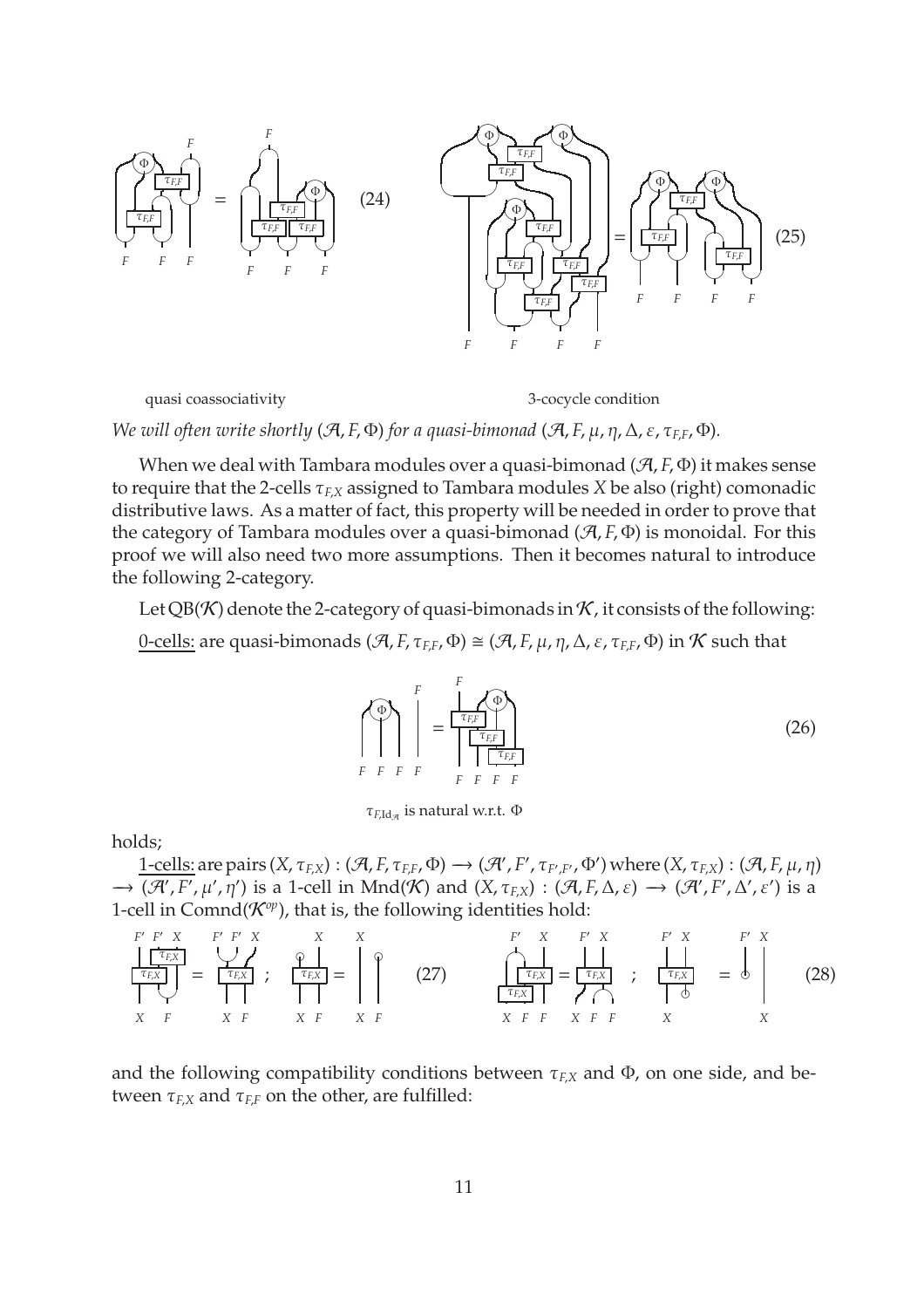<span id="page-11-0"></span>

τIdA,*<sup>X</sup>* is natural w.r.t. Φ YBE for *FFX*

<span id="page-11-1"></span>

2-cells: are 2-cells in Mnd(K), that is,  $\zeta$  :  $(X, \tau_{F,X}) \rightarrow (Y, \tau_{F,Y})$  so that the identity:

<span id="page-11-2"></span>
$$
\frac{\frac{F'}{[\zeta_K]}}{\frac{G}{[\zeta]}} = \frac{\frac{F'}{[\zeta]}}{\frac{\tau_{EY}}{\tau_{EY}}}
$$
(31)

holds.

The horizontal composition of 1-cells, the vertical and horizontal composition of 2-cells, the identity 1-cell on a 0-cell and the identity 2-cell on a 1-cell are given as in  $Mnd(K)$ .

**Remark 3.2** For any  $(X, \tau_{F,X}) \in \text{Mnd}(\mathcal{K})$  the 2-cell  $\tau_{FF,X} =$ *F* ′ *F* ′ *X* τ*F*,*<sup>X</sup>*  $\frac{1}{\tau_{F,X}}$  fulfills the conditions

[\(27\)](#page-10-0)–[\(28\)](#page-10-1). On the other hand, note that  $\tau_{Id_{\mathcal{A}},X}$  is nothing but identity 2-cell on *X* in K. Then to say that  $\tau_{Id_{\mathcal{A}},X}$  is natural with respect to  $\Phi$  : Id<sub> $\mathcal{A}$ </sub>  $\rightarrow$  *FFF*, is to say that:  $(X \times \Phi) \circ \tau \mathrm{Id}_{\mathcal{A}}$ ,  $X = \tau_{FFF,X} \circ (\Phi' \times X)$  holds, which is [\(29\)](#page-11-0). A similar situation happens in [\(26\)](#page-10-2).

The strict monoidal category  $QB(K)(F)$  then has for objects pairs  $(X, \tau_{FX})$  where  $X : \mathcal{A} \to \mathcal{A}$  is a 1-cell and  $\tau_{EX} : FX \to XF$  is a 2-cell in  $K$ , so that [\(27\)](#page-10-0) – [\(30\)](#page-11-1) hold with  $\mathcal{A} = \mathcal{A}'$  and  $F = F'$ . Morphisms of QB(K)(F) are the same as those of  $\mathcal{T}(\mathcal{A}, F)$ .

<span id="page-11-3"></span>**Definition 3.3** *The category of left Tambara modules over a quasi-bimonad* (A, *F*, Φ) *we denote by* (A,*F*,Φ)T *and we define it as follows. Its objects are triples*(*X*, τ*<sup>F</sup>*,*<sup>X</sup>*, ν)*, where*(*X*, τ*<sup>F</sup>*,*<sup>X</sup>*) *are objects of*  $QB(K)(F)$  *so that*  $(X, v)$  *is a left F-module in*  $K$  *and the action*  $v : (FX, \tau_{EFX}) \rightarrow (X, \tau_{EX})$  *is a* morphism in QB(K)(*F*)*.* Morphisms of <sub>(A,*F*, $\Phi$ ) $\mathcal{T}$  are left *F*-linear morphisms in QB(K)(*F*)*.*</sub>

Again, we will abuse notation and we will denote by  $(X, \tau_{EX})$  the objects of  $(\mathcal{A} \cup \mathcal{A})$ without expliciting the *F*-action.

Loosely speaking, the objects of  $_{(\mathcal{A},F,\Phi)}\mathcal{T}$  are pairs  $(X,\tau_{F,X})$  so that *X* is a left *F*-module and the 2-cell  $\tau_{F,X}$  is both monadic and comonadic with respect to *F*, it is natural with respect to the left *F*-module action on *X* and satisfies [\(29\)](#page-11-0) and [\(30\)](#page-11-1). The 2-cell  $\tau_{FF}$  is left and right monadic and left and right comonadic distributive law. Morphisms of  $(\mathcal{A}, \mathcal{F}, \Phi)$ <sup>T</sup> are left *F*-linear 2-cells  $\zeta : X \to Y$  in  $\mathcal K$  so that [\(17\)](#page-6-5) holds with  $B = B' = F$ .

Let us now introduce some useful tool for the further computations. If *F* is a monad, then so is *FF* with structure morphisms [\(19\)](#page-7-1), and similarly *FFF*. We now set the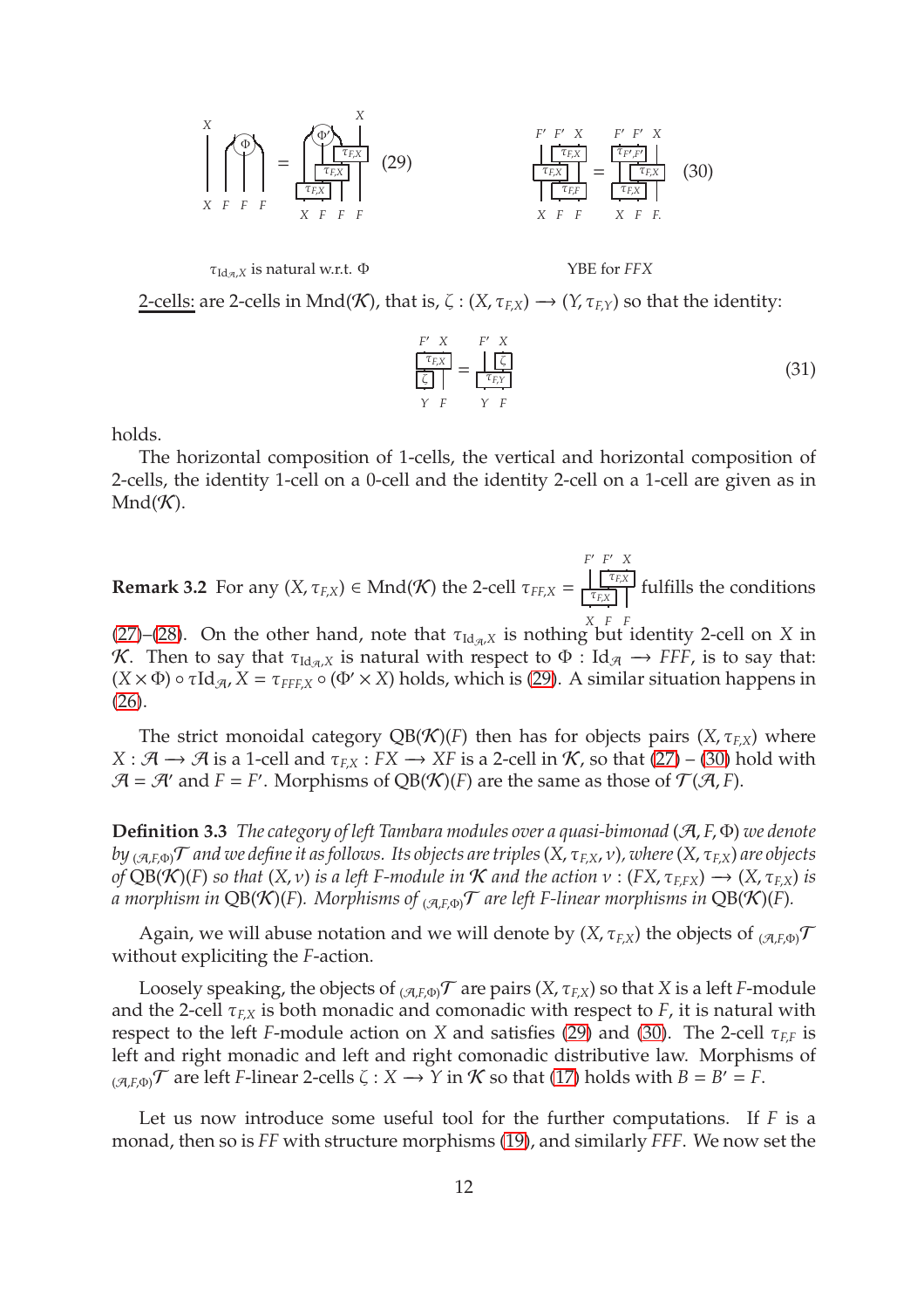following notation:

$$
\sum_{XY}^{FF} \frac{XY}{X} = \underbrace{\begin{bmatrix} F & F & X & Y \\ \hline \tau_{F,X} \\ \hline \tau_{F,X} \end{bmatrix}}_{XY} \times \begin{bmatrix} FFF & XYZ \\ YYZ \\ XYZ \end{bmatrix} = \underbrace{\begin{bmatrix} F & F & X & Y & Z \\ \hline \tau_{F,X} \\ \hline \tau_{F,X} \end{bmatrix}}_{X & Y & Z}
$$
(32)

Observe that by [\(21\)](#page-8-0) one has:

$$
F = \frac{XYZ}{\sqrt{2\pi}} = \frac{F - XYZ}{\sqrt{2\pi}} = \frac{XYZ}{XYZ}
$$

<span id="page-12-3"></span>where  $\Delta^2 = (\Delta \times id_F) \Delta = (id_F \times \Delta) \Delta : F \longrightarrow FFF.$ 

**Proposition 3.4** *Let*  $(\mathcal{A}, F, \Phi)$  *be a quasi-bimonad in*  $\mathcal{K}$  *and*  $(X, \tau_{F,X})$ ,  $(Y, \tau_{F,Y})$ ,  $(Z, \tau_{F,Z}) \in$  $_{(\mathcal{A},E,\Phi)}\mathcal{T}$ *. The following relations hold true:* 

<span id="page-12-2"></span><span id="page-12-1"></span>

*Proof.* For the first identity first apply that the *F*-action is a morphism in  $QB(K)(F)$ , then apply the Yang-Baxter identity [\(30\)](#page-11-1) (first once, then twice) and finally the monadic distributive law. The second identity is obvious, and for the third one apply first the Yang-Baxter identity [\(30\)](#page-11-1) (first once, then twice) and then the fact that the *F*-action is a morphism in  $QB(K)(F)$ .  $\Box$ 

<span id="page-12-0"></span>We now may prove:

**Theorem 3.5** *For a quasi-bimonad* ( $\mathcal{A}, F, \Phi$ ) *in*  $\mathcal{K}$ *, the category*  $_{(\mathcal{A}, F, \Phi)}$  *f is non-strict monoidal with the unit object* ( $\text{Id}_{\mathcal{A}}$ *, id<sub>F</sub>*) *with the trivial F-action, the tensor product as in Proposition [2.4,](#page-8-1) the unit constraints given by identities and the associativity constraint*  $\alpha$  :  $(XY)Z \rightarrow X(YZ)$ *given by:*

<span id="page-12-4"></span>
$$
\alpha_{X,Y,Z} = \begin{bmatrix} \begin{matrix} \begin{matrix} X & Y & Z \\ \begin{matrix} T_{F,X} \\ T_{F,X} \end{matrix} \end{matrix} \\ \begin{matrix} T_{F,X} \\ T_{F,X} \end{matrix} \\ \begin{matrix} X & Y \\ Y & Z \end{matrix} \end{bmatrix} & = \begin{matrix} XYZ \\ \begin{matrix} \begin{matrix} \Phi \\ \mathbf{Y} \end{matrix} \\ XYZ \end{matrix} \end{bmatrix} \end{bmatrix} \tag{35}
$$

*for*  $(X, \tau_{FX})$ ,  $(Y, \tau_{FX})$ ,  $(Z, \tau_{FZ}) \in (A, F, \Phi)$ .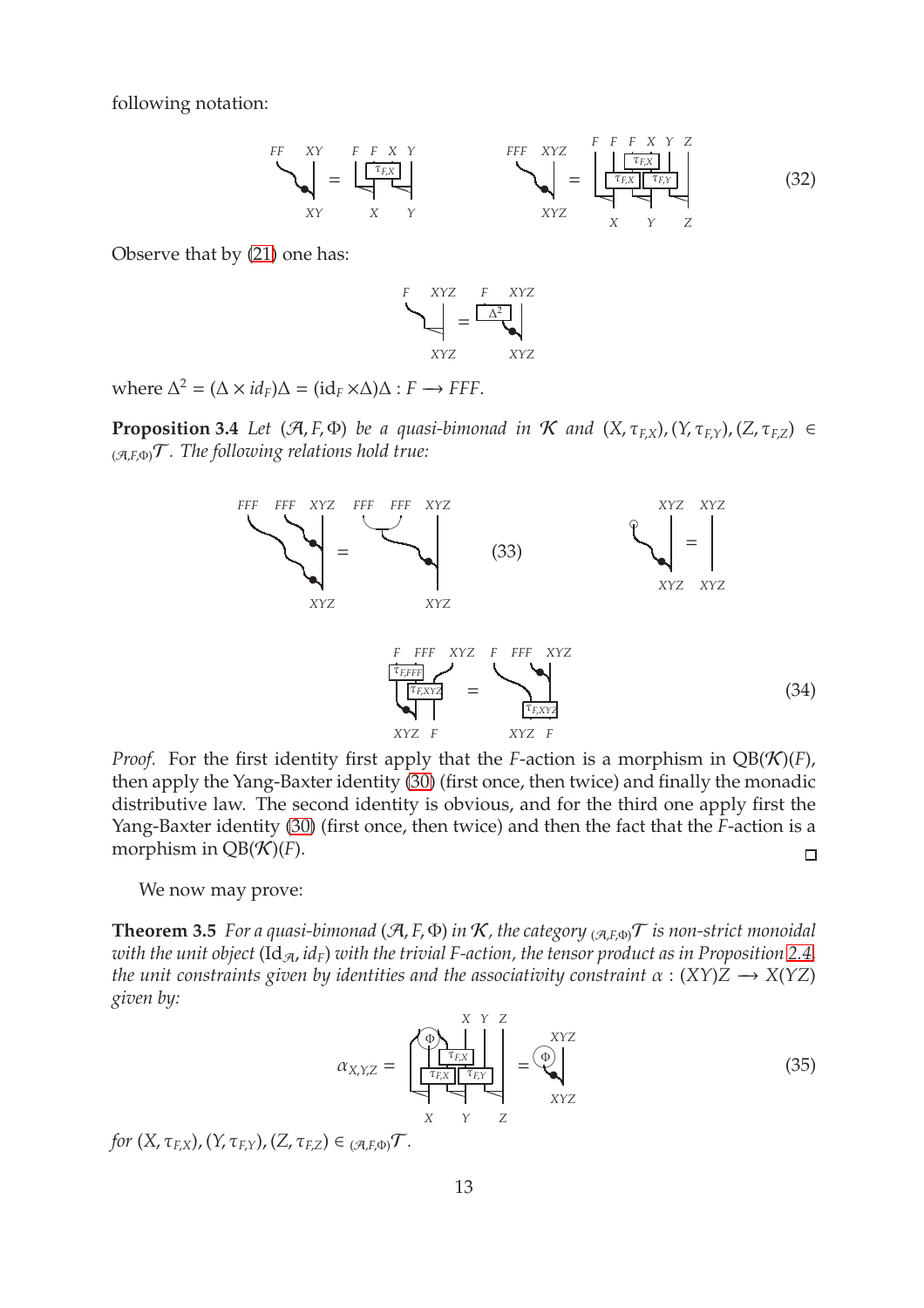*Proof.* Let us first show that  $\alpha_{X,Y,Z}$  is an isomorphism in  $_{(\mathcal{A},F,\Phi)}\mathcal{T}$ . It is clearly invertible. We see that the identity [\(17\)](#page-6-5) is fulfilled:

<span id="page-13-1"></span>

Observe that left *F*-module structure on  $(XY)Z$  and on  $X(YZ)$  are both given via  $\psi_{EXT}$ (see [\(22\)](#page-8-2)). Now, left *F*-linearity of  $\alpha_{X,YZ} : (XY)Z \rightarrow X(YZ)$  can be stated like this:



which is equivalent to [\(24\)](#page-10-3) (choose  $X = Y = Z = F$  and compose with  $\eta_F$ ). In the pentagon axiom for  $\alpha$ :

<span id="page-13-0"></span>
$$
(\mathrm{Id}_X \times \alpha_{Y,Z,W}) \circ \alpha_{X,YZ,W} \circ (\alpha_{X,Y,Z} \times \mathrm{Id}_W) = \alpha_{X,Y,ZW} \circ \alpha_{XY,Z,W}
$$
(37)

by the comonadic distributive law we have:



then [\(37\)](#page-13-0) becomes:



the latter by [\(34\)](#page-12-1) is equivalent to:

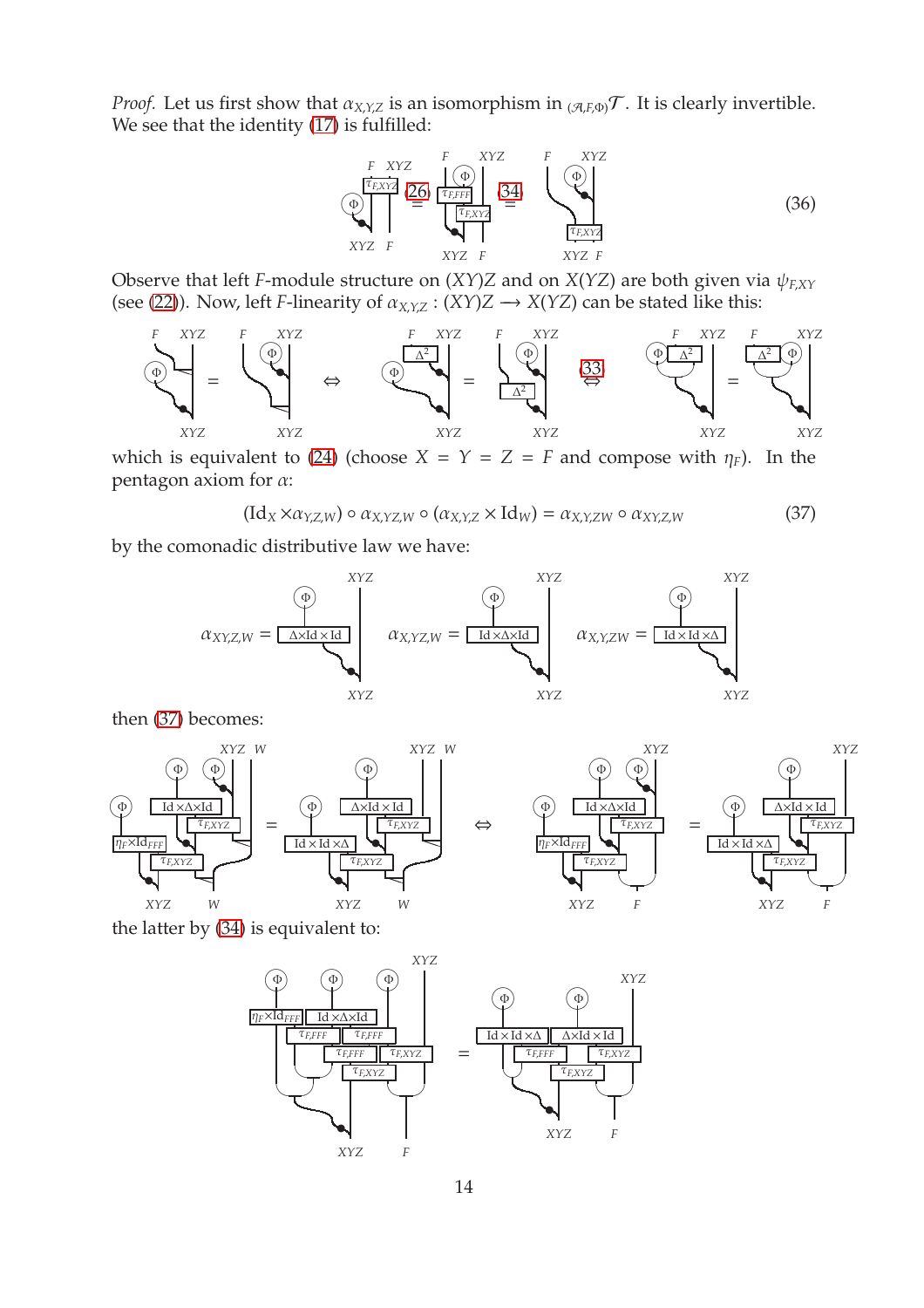which by the monadic distributive law is further equivalent to:



and this (choose  $X = Y = Z = F$  and compose with  $\eta_F$ ) is equivalent to:

<span id="page-14-0"></span>

Observe that this is precisely [\(25\)](#page-10-4) (recall the comonad structure of *FFF* and apply [\(29\)](#page-11-0)).

The unity constraints taken as identities are left *F*-linear by the  $\Delta$ -*ε* compatibility of *F*. Their coherence with  $\alpha$  means:

$$
\begin{pmatrix}\nX \text{Id} \, Y \\
\textcircled{y} \\
X \text{Id} \, Y\n\end{pmatrix} = \n\begin{pmatrix}\n\textcircled{y} \\
\textcircled{y} \\
\textcircled{y} \\
\textcircled{y} \\
X\n\end{pmatrix} = \n\begin{pmatrix}\nX & Y \\
\textcircled{y} \\
\textcircled{y} \\
X\n\end{pmatrix} = \n\begin{pmatrix}\nX & Y \\
\textcircled{y} \\
\textcircled{y} \\
X\n\end{pmatrix}
$$

 $\Box$ 

which is fulfilled because Φ is normalized.

The following is direct to prove and it justifies the name "3-cocycle" for Φ:

**Lemma 3.6** If 
$$
\rho_{F,F,F} = \begin{pmatrix} \Phi \\ \Phi \\ \vdots \\ \Phi \end{pmatrix}
$$
 is a 3-cocycle on FFF in *K*, where  $\rho_{F,F,F} = \begin{pmatrix} \Phi \\ \hline \Delta \times \text{Id} \times \text{Id} \\ \hline \Delta \times \text{Id} \times \text{Id} \\ \vdots \\ \Phi \end{pmatrix}$ 

*and so on, then* Φ *satisfies [\(38\)](#page-14-0),* i.e. *[\(25\)](#page-10-4).*

If 1-cells of the 2-category  $K$  in question posses elements, then the converse of the above Theorem is also true. In this case, if  $\alpha$  is an associativity constraint, one defines  $\Phi := \alpha_{FFF}(\eta_F \times \eta_F \times \eta_F)$ . The named condition is fulfilled for example for the 2-category Tensor of tensor categories. Its objects are tensor categories, and given two such objects C and D, the category Tensor(C, D) defining 1- and 2-cells is given by the category of *C*-D-bimodule categories C-D- Bimod. Then 1-cells are *C*-D-bimodule categories M and given two *C*-D-bimodule categories M and N, a 2-cell is given by a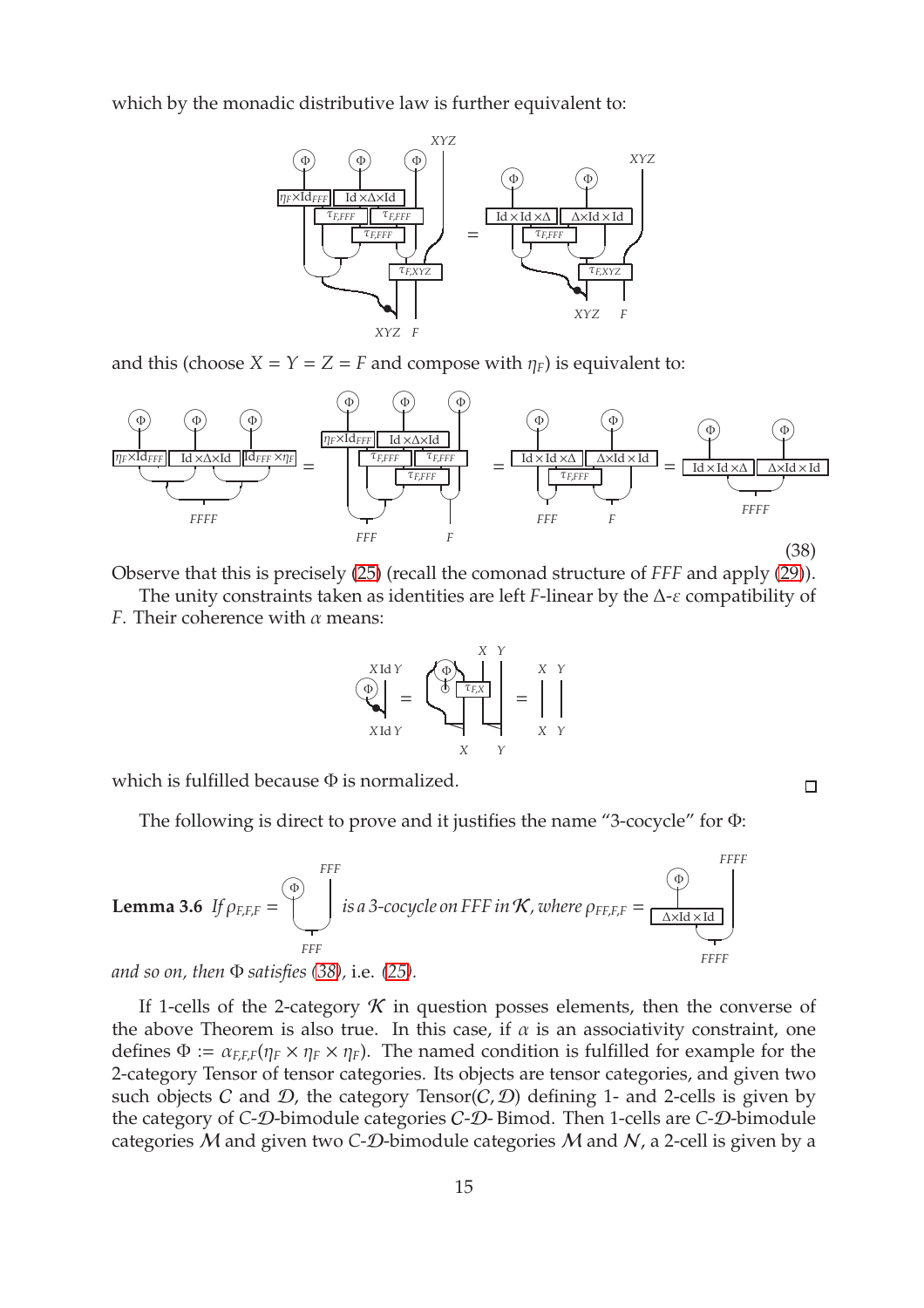*C*-D-bilinear functor  $\mathcal{F}: M \rightarrow N$ . The composition of 1-cells is given by the relative Deligne product (over the corresponding tensor category). A quasi-bimonad in Tensor is then a C-bimodule monoidal category  $M$  and a "quasi" coring category with a  $C$ bilinear functor  $\Phi: \mathcal{C} \to \mathcal{M} \boxtimes_{\mathcal{C}} \mathcal{M} \boxtimes_{\mathcal{C}} \mathcal{M}$  so that the suitable compatibility conditions are satisfied. We defined corings (and quasi-corings, but there the prefix *quasi* had a different meaning) in [\[7\]](#page-42-8).

Dually to quasi-bimonads we define coquasi-bimonads in  $K$ .

**Definition 3.7** *A coquasi-bimonad in* K *is an octuple*  $(\mathcal{A}, F, \mu, \eta, \Delta, \varepsilon, \tau_{EF}, \omega)$ *, where*  $(\mathcal{A}, F, \Delta, \varepsilon)$ *is a comonad,*  $τ_{F,F}$ : *FF* → *FF is a left and right monadic and comonadic distributive law, the 2-cells* µ = *F F* ✡✠ *F and*  $\eta = \frac{\varphi}{\varphi}$ *F satisfy: F* ❞ ✡✠ *F* = *F F* = *F* ❞ ✡✠ *F* , *F F*  $\rightarrow$  $\overline{\phantom{a}}$   $\overline{\phantom{a}}$ *F F* = F
F
← τ*F*,*<sup>F</sup>* ✡✠✡✠ *F F* ,  $\hat{P}$ *F F* = ❞ ☛✟ *F F* , *F F* ❞ ❞ = *F F* ✡✠  $\mathbf{P}$ ,  $\int_{0}^{\infty}$  = Id<sub>*id*A</sub>

and the 2-cell  $\omega$  : FFF  $\rightarrow$  Id<sub>A</sub> is convolution invertible and normalized: *F F* ❞  $\omega \cancel{\phantom{.}}$ = *F F* ❞ ❞ *and*

*it obeys:*

\n
$$
\text{FFF}
$$
\n $\text{FPF}$ \n $\text{FPF}$ \n $\text{FPF}$ \n $\text{FPF}$ \n $\text{FPF}$ \n $\text{FPF}$ \n $\text{FPF}$ \n $\text{FPF}$ \n $\text{FPF}$ \n $\text{FPF}$ \n $\text{FPF}$ \n $\text{FPF}$ \n $\text{FPF}$ \n $\text{FPF}$ \n $\text{FPF}$ \n $\text{FPF}$ \n $\text{FPF}$ \n $\text{FPF}$ \n $\text{FPF}$ \n $\text{FPF}$ \n $\text{FPF}$ \n $\text{FPF}$ \n $\text{FPF}$ \n $\text{FPF}$ \n $\text{FPF}$ \n $\text{FPF}$ \n $\text{FPF}$ \n $\text{FPF}$ \n $\text{FPF}$ \n $\text{FPF}$ \n $\text{FPF}$ \n $\text{FPF}$ \n $\text{FPF}$ \n $\text{FPF}$ \n $\text{FPF}$ \n $\text{FPF}$ \n $\text{FPF}$ \n $\text{FPF}$ \n $\text{FPF}$ \n $\text{FPF}$ \n $\text{FPF}$ \n $\text{FPF}$ \n $\text{FPF}$ \n $\text{FPF}$ \n $\text{FPF}$ \n $\text{FPF}$ \n $\text{FPF}$ \n $\text{FPF}$ \n $\text{FPF}$ \n $\text{FPF}$ \n $\text{FPF}$ \n $\text{FPF}$ \n $\text{FPF}$ \n $\text{FPF}$ \n $\text{FPF}$ \n $\text{FPF}$ \n $\text{FPF}$ \n $\text{FPF}$ \n $\text{FPF}$ \n $\text{FPF}$ \n $\text{FPF}$ \n $\text{FPF}$ \n $\text{FPF}$ \n $\text{FPF}$ \n $\text{FPF}$ \n $\text{FPF}$ \n $\text{FPF}$ \n $\text{FPF}$ \n $\text$ 

The 2-category of coquasi-bimonads in  $K$  we denote by CQB(K), its 0-cells are coquasi-bimonads ( $\mathcal{A}, F, \omega$ ), 1- and 2-cells have the same form as in QB(K) and they satisfy the same axioms  $(27) - (28)$  $(27) - (28)$  $(27) - (28)$  and  $(30) - (31)$  $(30) - (31)$  $(30) - (31)$ , while the axioms  $(26)$  and  $(29)$  change to the first two in:

<span id="page-15-0"></span>

**Definition 3.8** *The category of right Tambara comodules over a coquasi-bimonad*  $(\mathcal{A}, F, \omega)$ *we denote by* T (A,*F*,ω) *and we define it as follows. Its objects are triples* (*X*, τ*<sup>F</sup>*,*<sup>X</sup>*, ρ)*, where*  $(X, \tau_{F,X})$  are objects of  $CQB(X)(F)$  so that  $(X, \rho)$  is a right F-comodule in  $K$  and the coaction  $\rho$  :  $(X, \tau_{F,X}) \to (XF, \tau_{F,XF})$  *is a morphism in*  $CQB(X)(F)$ *. Morphisms of*  $\mathcal{T}^{(\mathcal{A},F,\omega)}$  are right *F-colinear morphisms in* CQB(K)(*F*)*.*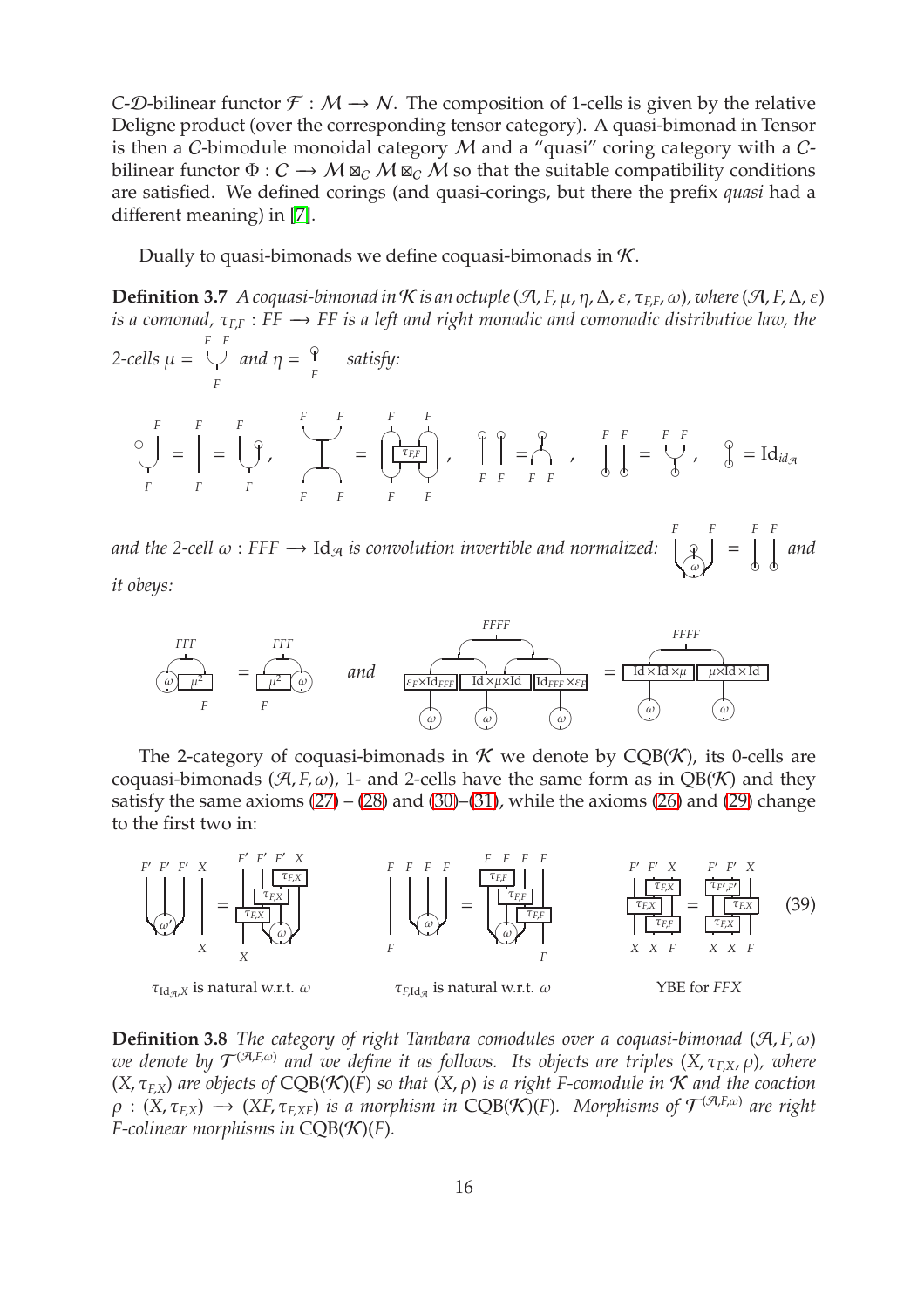The dual of Theorem [3.5](#page-12-0) holds: the category  $\mathcal{T}^{(\mathcal{A},E,\omega)}$  of right Tambara *F*-comodules over a coquasi-bimonad  $F$  in  $K$ , is monoidal. Its associativity constraint is given by [\(40\)](#page-16-1) and *XY* is a right *F*-comodule via [\(41\)](#page-16-2), for  $(X, \tau_{F,X})$ ,  $(Y, \tau_{F,Y})$ ,  $(Z, \tau_{F,Z}) \in \mathcal{T}^{(\mathcal{A},E,\omega)}$ .

<span id="page-16-1"></span>

Here we used the notation:

<span id="page-16-2"></span>
$$
\begin{array}{c}\nXYZ \\
XYZ \\
YZ \\
YZ\n\end{array} = \begin{bmatrix}\nX & Y & Z \\
\hline\n\tau_{F,Y} & \tau_{FZ} \\
\hline\n\tau_{F,Z} & Y & ZF \\
\hline\n\tau_{F,Z} & Y & ZF & F\n\end{bmatrix}
$$

similarly as before and the dual statement of Proposition [3.4](#page-12-3) holds.

# **4 Actions of monoidal categories**

Let *B* :  $A \rightarrow A$  be a monad in K and C a monoidal category such that there is a quasi-monoidal faithful functor  $U : C \rightarrow \mathcal{T}(\mathcal{A}, B)$ . We will denote the objects of C by  $\overline{X}$ , and write  $\mathcal{U}(\overline{X}) = (X, \tau_{B,X})$ . The monoidal category C may be non-strict, we denote by  $\alpha$ :  $(\overline{XY})\overline{Z} \rightarrow \overline{X}(\overline{YZ})$  its associativity constraint, for  $\overline{X}$ ,  $\overline{Y}$ ,  $\overline{Z} \in C$ . Thus  $\mathcal{U}(\alpha)$  is a morphism in  $\mathcal{T}(A, B)$ . The unity constraints we will consider though as identities. Let *B*K denote the category whose objects are left *B*-modules *M* :  $\mathcal{A}' \rightarrow \mathcal{A}$  for any 0-cell  $\mathcal{H}$  in  $\mathcal{K}$  and morphisms are left *B*-linear 2-cells in  $\mathcal{K}$ .

<span id="page-16-0"></span>**Theorem 4.1** Let  $B : \mathcal{A} \rightarrow \mathcal{A}$  be a monad and C as above. Suppose that there is a quasi*monoidal functor*  $\mathcal{F}: C \to \mathcal{T}(\mathcal{A}, B)$  *that factors through*  $\mathcal{U}: C \to \mathcal{T}(\mathcal{A}, B)$  *and let us write*  $\mathcal{F}(\overline{X}) = (X, \psi_{B,X})$ . The following are equivalent:

*1. there is an action*  $C \times_B K \longrightarrow_B K$  *of*  $C$  *on*  $_B K$  *given by*  $(\overline{X}, M) \mapsto XM$  *where*  $XM$  *is a left* B*module via [\(22\)](#page-8-2) and where the category action associativity isomorphism r<sup>X</sup>*,*Y*,*<sup>M</sup>* : (*XY*)*M* −→ *X*(*YM*) *(respectively* ρ*<sup>X</sup>*,*Y*,*<sup>M</sup>* : *X*(*YM*) −→ (*XY*)*M) satisfies:*

<span id="page-16-3"></span>
$$
r_{X,Y,M} = \frac{\left|\bigcup_{\substack{r_{X,Y,B}}{\varphi} \right|}}{\left|\bigcup_{\substack{X \ Y \ M}}\right|} \tag{42}
$$

*for every*  $\overline{X}$ ,  $\overline{Y}$   $\in$  C and  $M \in B\mathcal{K}$ ; and the unity-action isomorphism is taken to be identity;

*2. for every*  $\overline{X}$ ,  $\overline{Y}$   $\in$  *C there is an invertible 2-cell*  $\hat{\rho}$  :  $(X, \psi_{BX})(Y, \psi_{BY}) \rightarrow (X, \psi_{BX})(Y, \psi_{BY})$ *in* EM<sup>M</sup>(K) *that is a normalized 2-cocycle* [\(1\)](#page-4-0) *(respectively* [\(2\)](#page-4-2)*) in* EM<sup>M</sup>(K).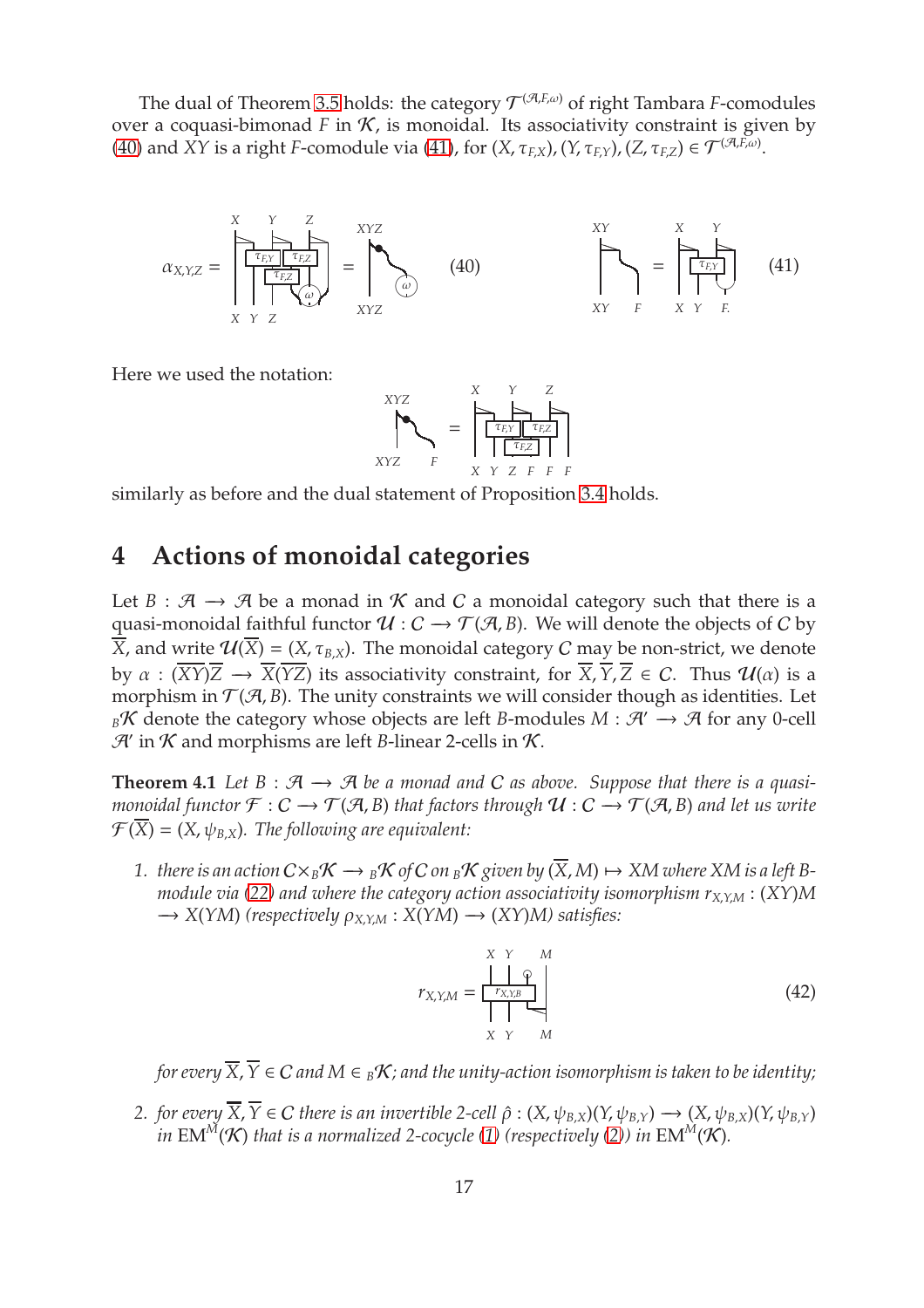*Proof.* We know from Proposition [2.5](#page-8-3) that [\(22\)](#page-8-2) determines a left *B*-module structure on *XM*. Then it is straightforward to prove that the category action functor is well-defined on morphisms. Given a natural isomorphism  $r_{X,Y,M}$  satisfying [\(42\)](#page-16-3), define  $\overline{\rho}_{X,Y} : XY$  $\rightarrow$  *XYB* by  $\overline{\rho}_{X,Y} = r_{X,Y,B}(id_{XY} \times \eta_B)$ . Conversely, given a 2-cell  $\overline{\rho}_{X,Y} : XY \rightarrow XYB$  natural in *X* and *Y* define

<span id="page-17-0"></span>
$$
r_{X,Y,M} = \frac{\begin{array}{ccc} X & Y & M \\ \hline P_{X,Y} & & \\ XY & M. \end{array}}{Y \quad \text{M}} \tag{43}
$$

We are going to prove that  $r_{X,Y,M}$  (*i.e.*  $\rho_{X,Y,M}$ ) is an isomorphism in  ${}_{B}K$  natural in *X*, *Y* and *M*, and it satisfies the pentagon and the triangle defining the coherence of the action if and only if  $\overline{\rho}_{X,Y}$  induces an invertible and normalized 2-cocycle in EM<sup>M</sup>(K). Observe that *r<sup>X</sup>*,*Y*,*<sup>M</sup>* and ρ*<sup>X</sup>*,*Y*,*<sup>M</sup>* are equal on 1-cells and that left *B*-module structure on (*XY*)*M* and on *X*(*YM*) are both given via  $\psi_{B,XY}$  (see [\(22\)](#page-8-2)). The only difference between the two of them, one encounters when dealing with the pentagon axiom, as we will see below.

For the naturality of  $r_{X,Y,M}$  take 2-cells *i.e.* morphisms  $\zeta: X \to X', \xi: Y \to Y'$  in *C* and a *B*-linear morphism  $\beta : M \to M'$  in K. The naturality then translates into the condition:

<span id="page-17-3"></span>
$$
\frac{X Y}{\boxed{\frac{\overline{P}_{XY}}{\boxed{\frac{\overline{X}}{\boxed{\frac{\overline{X}}{\boxed{\frac{\overline{X}}{\boxed{\frac{\overline{X}}{\boxed{\frac{\overline{X}}{\boxed{\frac{\overline{X}}{\boxed{\frac{\overline{X}}{\boxed{\frac{\overline{X}}{\boxed{\frac{\overline{X}}}{\boxed{\frac{\overline{X}}{\boxed{\frac{\overline{X}}{\boxed{\frac{\overline{X}}}{\boxed{\frac{\overline{X}}{\boxed{\frac{\overline{X}}{\boxed{\frac{\overline{X}}{\boxed{\frac{\overline{X}}}{\boxed{\frac{\overline{X}}{\boxed{\frac{\overline{X}}}{\boxed{\frac{\overline{X}}{\boxed{\frac{\overline{X}}}{\boxed{\frac{\overline{X}}}{\boxed{\frac{\overline{X}}}{\boxed{\frac{\overline{X}}}{\boxed{\frac{\overline{X}}}{\boxed{\frac{\overline{X}}}{\boxed{\frac{\overline{X}}}{\boxed{\frac{\overline{X}}}{\boxed{\frac{\overline{X}}}{\boxed{\frac{\overline{X}}}{\boxed{\frac{\overline{X}}}{\boxed{\frac{\overline{X}}}{\boxed{\frac{\overline{X}}}{\boxed{\frac{\overline{X}}}{\boxed{\frac{\overline{X}}}{\boxed{\frac{\overline{X}}}{\boxed{\frac{\overline{X}}}{\boxed{\frac{\overline{X}}}{\boxed{\frac{\overline{X}}}{\boxed{\frac{\overline{X}}}{\boxed{\frac{\overline{X}}}{\boxed{\frac{\overline{X}}}{\boxed{\frac{\overline{X}}}{\boxed{\frac{\overline{X}}}{\boxed{\frac{\overline{X}}}{\boxed{\frac{\overline{X}}}{\boxed{\frac{\overline{X}}}{\boxed{\frac{\overline{X}}}{\boxed{\frac{\overline{X}}}{\boxed{\frac{\overline{X}}}{\boxed{\frac{\overline{X}}}{\boxed{\frac{\overline{X}}}{\boxed{\frac{\overline{X}}}{\boxed{\frac{\overline{X}}}{\boxed{\frac{\overline{X}}}{\boxed{\frac{\overline{X}}}{\boxed{\frac{\overline{X}}}{\boxed{\frac{\overline{X}}}{\boxed{\frac{\overline{X}}}{\boxed{\frac{\overline{X}}}{\boxed{\frac{\overline{X}}}{\boxed{\frac{\overline{X}}}{\boxed{\frac{\overline{X}}}{\boxed{\frac{\overline{X}}}{\boxed{\frac{\overline{X}}}{\boxed{\frac{\overline{X}}}{\boxed{\frac{\overline{X}}}{\boxed{\frac{\overline{X}}}{\boxed{\frac{\overline{X}}}{\boxed{\frac{\overline{X
$$

(the morphism  $\beta$  "cancels out" in the calculation, we will comment on it further below).

If we suppose that the inverse  $r_{X}^{-1}$  $\chi_{X, Y, M}^{-1}$  of  $r_{X, Y, M}$  also has the form [\(43\)](#page-17-0), then Id<sub>XYM</sub> =  $r_X^{-1}$  $X$ ,*Y*,*M*  $\circ$  *r*<sub>*X*</sub>,*Y*,*M* and Id<sub>*XYM*</sub> = *r*<sub>*X*</sub>,*Y*,*M*  $\circ$  *r*<sub>*X*</sub>,*Y*  $\chi$ <sup>2</sup>/<sub>*X,Y,M'*</sub> where ∘ denotes the vertical composition of 2-cells in  $K$ , are equivalent to:

<span id="page-17-1"></span>
$$
\frac{\frac{X Y}{\sqrt{P_{XY}}}}{\frac{X Y}{\sqrt{P_{XY}}}} = \bigcup_{\begin{array}{c} X \\ Y \\ X Y B \end{array}}^{X Y} \text{ and } \frac{\frac{X Y}{\sqrt{P_{XY}}}}{\frac{X Y}{\sqrt{P_{XY}}}} = \bigcup_{\begin{array}{c} X \\ Y \\ Y B \end{array}}^{X Y} \text{ (45)}
$$

where  $\overline{\rho}_{\text{X}}^{-1}$  $\sum_{X,Y}$  is a formal symbol with the clear meaning. *B*-linearity of  $r_{X,Y,M}$  is equivalent to:

<span id="page-17-2"></span>
$$
\frac{\frac{B \times Y}{\psi_{B,X}}}{\frac{\psi_{B,Y}}{\psi_{B,Y}}}\n= \frac{\frac{B \times Y}{\psi_{B,X}}}{\frac{\psi_{B,X}}{\psi_{B,Y}}}\n= \frac{\psi_{B,X}}{\frac{\psi_{B,Y}}{\psi_{B,Y}}}\n\tag{46}
$$

Observe that by [\(18\)](#page-7-0) the upper identity we may also write as follows:

<span id="page-17-4"></span>*B X Y* ψ*B*,*XY* ρ*X*,*<sup>Y</sup>* ✡✠ *X Y B* = *B X Y* ρ*X*,*<sup>Y</sup>* ψ*B*,*XY* ✡✠ *X Y B* (47)

Let  $\overline{X}$ ,  $\overline{Y}$ ,  $\overline{Z}$  ∈ C and  $M \in B\mathcal{K}$ , then the pentagon for  $r_{X,Y,M}$  reads:

<span id="page-17-5"></span>
$$
(\mathrm{Id}_X \times r_{Y,Z,M}) \circ r_{X,YZ,M} \circ (\alpha_{X,Y,Z} \times \mathrm{Id}_M) = r_{X,Y,ZM} \circ r_{XY,Z,M}
$$
(48)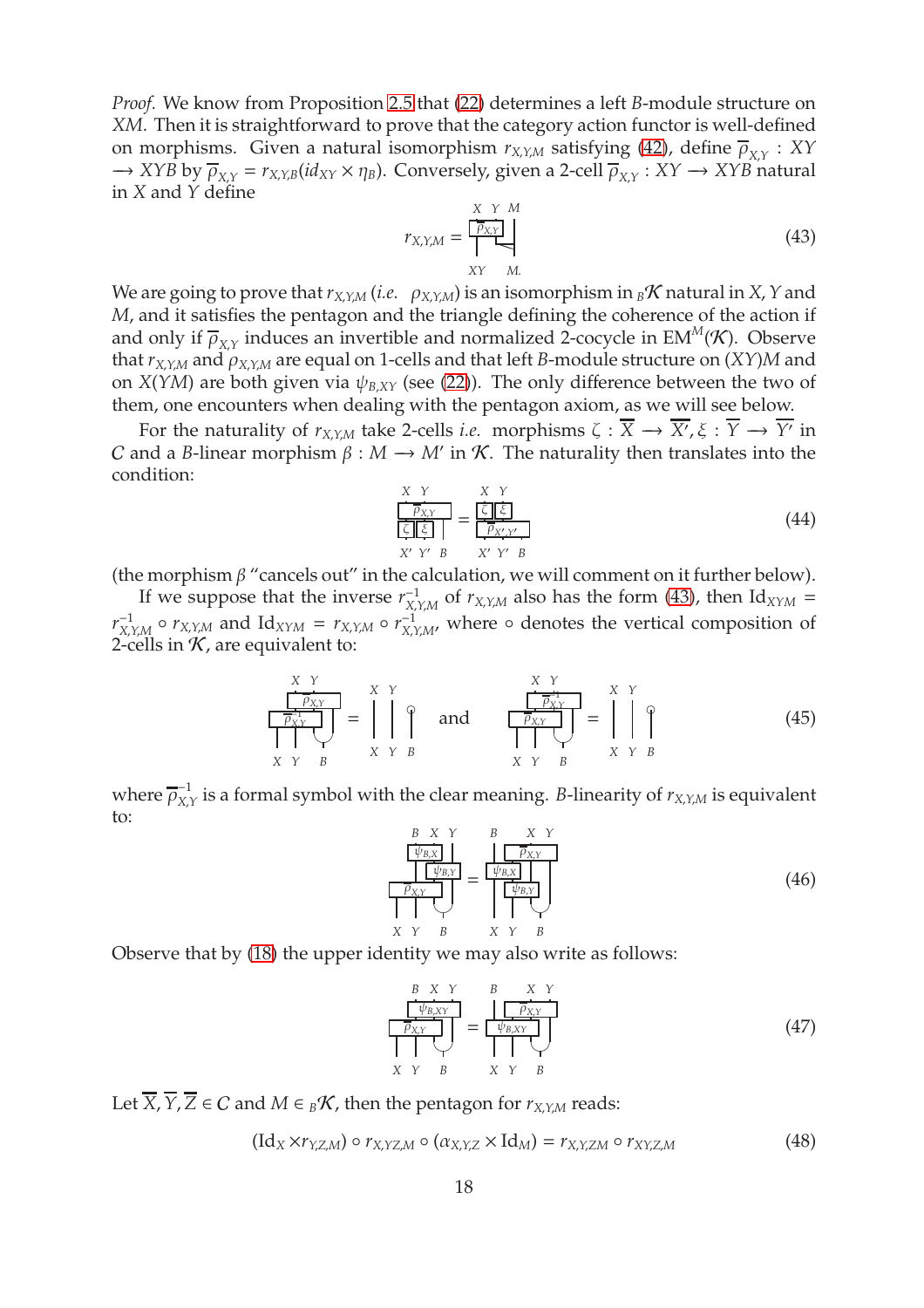where  $\alpha_{X,Y,Z}: (XY)Z \rightarrow X(YZ)$  is the associativity constraint of C. Observe that the pentagon for  $\rho_{X,Y,M}$  reads:

$$
(\alpha_{X,Y,Z} \times \text{Id}_M) \circ \rho_{XY,Z,M} \circ \rho_{X,Y,ZM} = \rho_{X,YZ,M} \circ (\text{Id}_X \times \rho_{Y,Z,M}). \tag{49}
$$

By [\(43\)](#page-17-0) the above two pentagon identities translate into:

<span id="page-18-1"></span>

respectively. The coherence of the associativity constraint of C and the unity constraints (which are identities) mean:

<span id="page-18-3"></span>
$$
\sum_{X \ M}^{X \ M} = \prod_{X \ M}^{X \ M} = \overline{\left[\begin{array}{c}\n\overline{P_{\text{Ld,X}}}\n\end{array}\right]} \qquad \Leftrightarrow \qquad\n\sum_{\substack{P_{\text{X,Id}}\n\end{array}}^{X} = \prod_{\substack{X \ N \ M}}^{X} = \overline{\left[\begin{array}{c}\n\overline{P_{\text{Ld,X}}}\n\end{array}\right]} \qquad (52)
$$

<span id="page-18-2"></span>*X*

We have not detailed the proofs of the above claims but the idea is the same in all of them: one uses the associativity of the *B*-action on *M*, then one choses  $M = B$  and composes the equation in question with the unit  $\eta_B$  of the monad *B* at the appropriate place. Note that [\(45\)](#page-17-1) means that the 2-cells  $\overline{\rho}_{X,Y}$  and  $\overline{\rho}_{X,Y}^{-1}$  $\frac{1}{X,Y}$  induce two 2-cells inverse to each other in the 2-category EM $^M\!({\cal K})$ , [\(46\)](#page-17-2) means that  $\overline\rho_{X,Y}$  induces a 2-cell in EM $^M\!({\cal K})$ , and [\(50\)](#page-18-1), [\(51\)](#page-18-2) mean that  $\bar{\rho}$  induces an operator which is an (inverse) 2-cocycle in EM<sup>M</sup>(K), while [\(52\)](#page-18-3) means that it is normalized.  $\Box$ 

Observe that the point 2) in the above Theorem is equivalent to saying that the identities [\(44\)](#page-17-3), [\(45\)](#page-17-1), [\(47\)](#page-17-4), [\(50\)](#page-18-1) *i.e.* [\(51\)](#page-18-2) and [\(52\)](#page-18-3) hold.

# <span id="page-18-0"></span>**5 Representation category of coquasi-bimonads in** K

Let  $(F, \omega)$  be a coquasi-bimonad and  $B : \mathcal{A} \to \mathcal{A}$  a monad in *K*. Suppose that for every  $(X, \tau_{F,X}, \rho) \in \mathcal{T}^{(\mathcal{A}, F, \omega)}$  - including when  $X = F$  - there is a distributive law  $\tau_{B,X}$  such that  $(X, \tau_{B,X}) \in \mathcal{T}(\mathcal{A}, B)$ , the coaction  $\rho : (X, \tau_{B,X}) \to (XF, \tau_{B,XF})$  is a morphism in  $\mathcal{T}(\mathcal{A}, B)$  (*i.e.*  $\tau_{B,X}$  is natural with respect to  $\rho$ , [\(53\)](#page-18-4)) and the Yang-Baxter equation [\(54\)](#page-18-5) is fulfilled. We require moreover that  $\tau_{B,\text{Id}_{\mathcal{A}}}$  be natural with respect to  $\omega$ , [\(55\)](#page-18-6).

<span id="page-18-6"></span><span id="page-18-5"></span><span id="page-18-4"></span>*B X* τ*B*,*<sup>X</sup>* P *X F B* = *B X* P τ*B*,*<sup>X</sup>* τ*B*,*<sup>F</sup> X F B*. (53) *B F X* τ*F*,*<sup>X</sup>* τ*B*,*<sup>X</sup>* τ*B*,*<sup>F</sup> X F B* = *B F X* τ*B*,*<sup>F</sup>* τ*B*,*<sup>X</sup>* τ*F*,*<sup>X</sup> X F B* (54) *B F F F* ω♠ *B* = *B F F F* τ*B*,*<sup>F</sup>* τ*B*,*<sup>F</sup>* τ*B*,*<sup>F</sup>* ω♠ *B* (55)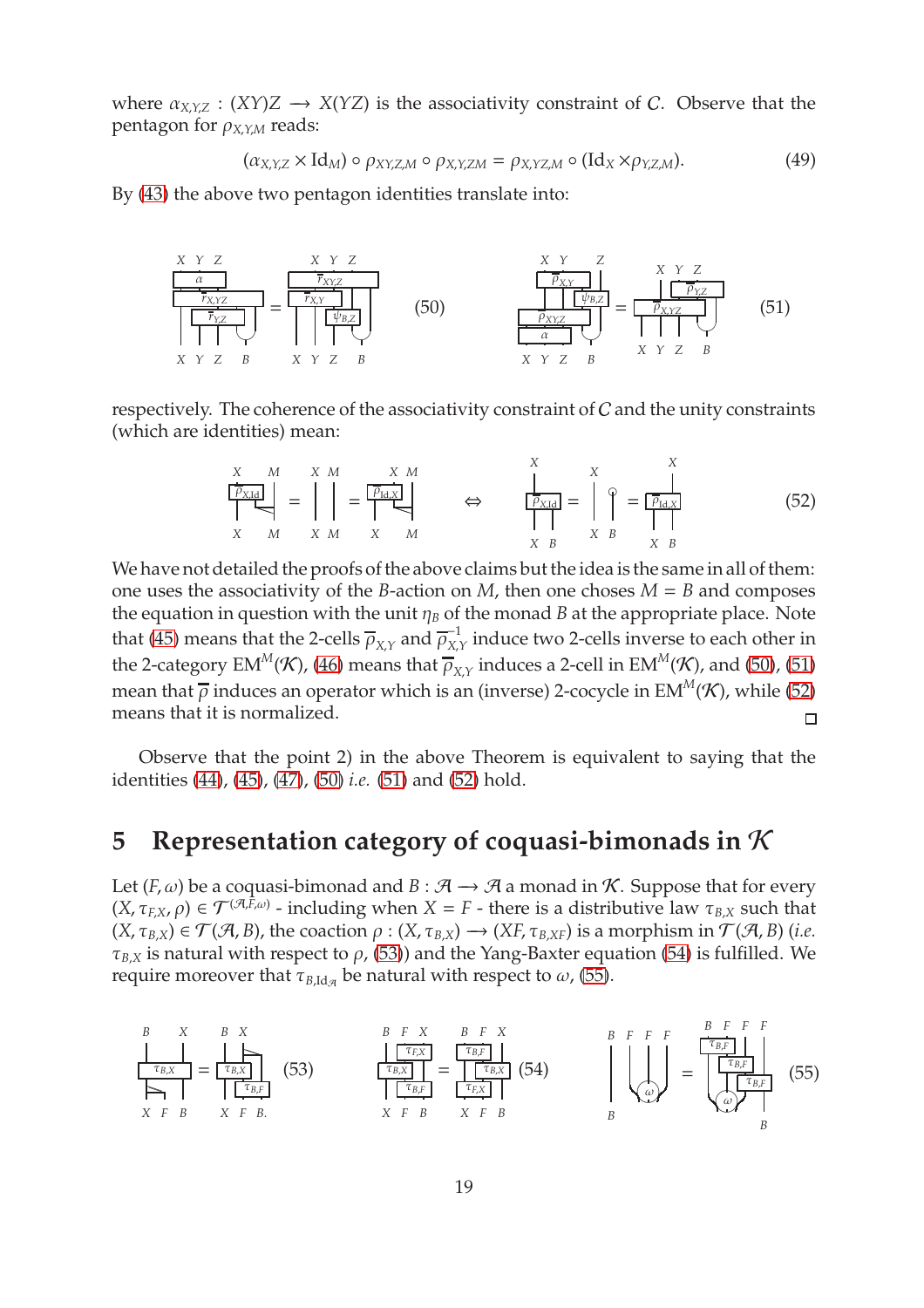In particular, for  $X = F$  we get that  $\tau_{B,F}$  is comonadic with respect to *F* and obeys [\(53\)](#page-18-4) for  $X = F$ . Let  $_{\tau_B} \mathcal{T}^{(\mathcal{A},E,\omega)}$  denote the category whose objects are triples  $(X,\tau_{B,X},\tau_{F,X})$  with the above properties and morphisms are  $\zeta$  :  $(X, \tau_{B,X}, \tau_{EX}) \rightarrow (Y, \tau_{B,Y}, \tau_{EX})$  given by right *F*-colinear morphisms  $\zeta : X \to Y$  in Mnd( $\mathcal{K}(B)$ ) and in Mnd( $\mathcal{K}(F)$ ) (that is, both  $\tau_{B,X}$ and  $\tau_{F,X}$  are natural with respect to  $\zeta$ ). The latter means that the following are fulfilled:

<span id="page-19-2"></span>
$$
\sum_{\begin{subarray}{c}\nX \\
X \\
Y \\
Y\n\end{subarray}}^{X} = \frac{\sum_{\begin{subarray}{c}\nX \\
\overline{C}\n\end{subarray}}^{X} \quad\n\begin{subarray}{c}\nB X \\
\overline{\overline{C}_{B,X}} \\
\overline{C}\n\end{subarray}}{(\sum_{\begin{subarray}{c}\nX \\
\overline{C}\n\end{subarray}}^{X} \quad\n\begin{subarray}{c}\nB X \\
\overline{C}\n\end{subarray}}^{X}, \quad\n\begin{subarray}{c}\nF X \\
\overline{\overline{C}_{F,X}} \\
\overline{C}\n\end{subarray}}^{F X} = \frac{\sum_{\begin{subarray}{c}\n\overline{C}\n\end{subarray}}^{F X}}{(\sum_{\begin{subarray}{c}\n\overline{C}_{F,Y}\n\end{subarray}}^{F X}} \quad (56)
$$

We already know that the category  $\mathcal{T}^{(\mathcal{A},E,\omega)}$  is monoidal. In order to prove that so is  $_{\tau_B}\mathcal{T}^{(\mathcal{A},E,\omega)}$  it rests to check the conditions [\(54\)](#page-18-5) and [\(53\)](#page-18-4) for  $\tau_{B,XY}$  as in [\(18\)](#page-7-0), and that  $\alpha$ from [\(40\)](#page-16-1) is a morphism in  $\mathcal{T}(A, B)$ . We comment this last fact, the rest we leave to the reader as an easy check. The proof that  $\alpha$  is a morphism in  $\mathcal{T}(\mathcal{A}, B)$  is analogous to the proof [\(36\)](#page-13-1) that *α* from [\(35\)](#page-12-4) is a morphism in  $T(A, F)$ . In the current case we use [\(55\)](#page-18-6) (in place of [\(26\)](#page-10-2) from before) and [\(54\)](#page-18-5) (in place of [\(30\)](#page-11-1), which we used to prove [\(34\)](#page-12-1)).

Assume moreover that *B* is a right *F*-module monad in the sense of [\(4\)](#page-4-1)–[\(5\)](#page-4-3). In this setting we require for the 2-cells  $\tau_{BX}$  to be also natural with respect to the right *F*-module action on *B*:

$$
\frac{B \quad F \quad X}{\sigma_{B,X}} = \frac{B \quad F \quad X}{\sigma_{B,X}} \tag{57}
$$
\n
$$
\frac{B \quad F \quad X}{\sigma_{B,X}} = \frac{B \quad T \quad X}{\sigma_{B,X}}
$$
\n
$$
\frac{B \quad X \quad B}{\sigma_{B,X}} = \frac{B \quad X \quad B}{\sigma_{B,X}}
$$

As above, it is directly proved that  $\tau_{B,XY}$  has the latter property, so the new category is also monoidal. We will again abuse notation and denote this category also by  $\tau_{B} \mathcal{T}^{(\mathcal{A},E,\omega)}$ , understanding implicitly the added properties once we assume that *B* is a right *F*-module monad.

<span id="page-19-3"></span>**Lemma 5.1** *Let* (*F*,  $\omega$ ) *be a coquasi-bimonad*,  $B$  :  $\mathcal{A}$  →  $\mathcal{A}$  *be a right F-module monad with*  $ψ$ *B*,*F given by* [\(58\)](#page-19-0), (*X*, *ρ*) *a right F*-comodule and  $τ$ <sub>*B*,*X*</sub> *such that*  $ρ$  : (*X*,  $τ$ <sub>*B,X*</sub>) → (*XF*,  $τ$ <sub>*B,XF*</sub>) *is a morphism in*  $\mathcal{T}(\mathcal{A}, B)$ . Then  $(X, \psi_{B,X}) \in \mathcal{T}(\mathcal{A}, B)$  with  $\psi_{B,X}$  being given via:

<span id="page-19-1"></span><span id="page-19-0"></span>
$$
\psi_{B,F} = \frac{\begin{array}{c} B & F \\ \hline \tau_{B,F} \\ \hline \Gamma & D \end{array}} \tag{58}
$$
\n
$$
\psi_{B,X} = \frac{\begin{array}{c} B & X \\ \hline \tau_{B,X} \\ \hline \Gamma & D \end{array}} \tag{59}
$$
\n
$$
X \quad B.
$$

*Proof.* We only prove the first distributive law for  $\psi_{B,X}$ :

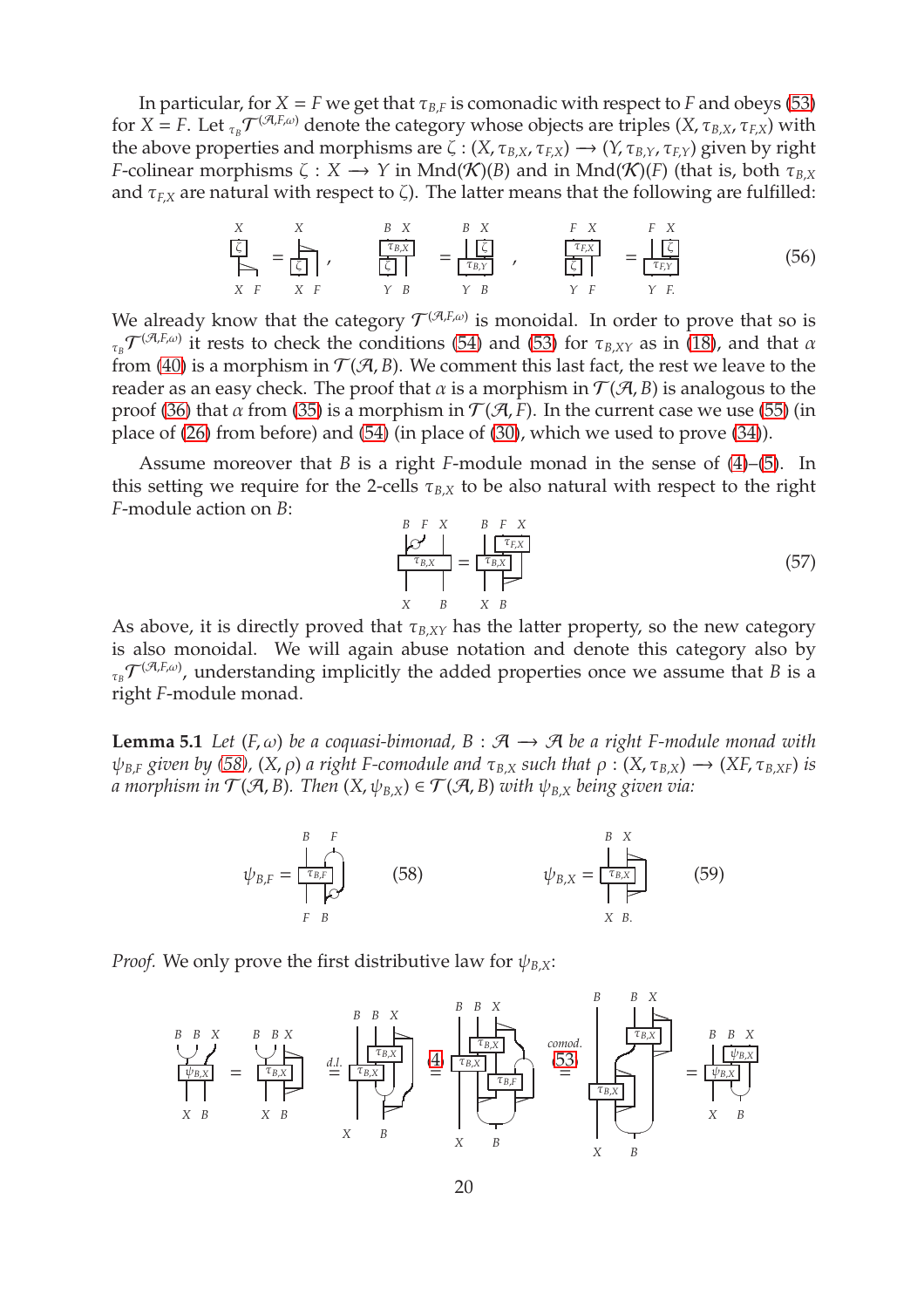A coquasi-bimonad in  $K$  is a proper comonad. Given a coquasi-bimonad ( $F, \omega$ ) and a monad  $B : \mathcal{A} \to \mathcal{A}$  in K. Then it is directly proved that the 2-cells  $FF \to B$  in K form a monad in  $K$ , that is actually a convolution algebra in the monoidal category  $K(\mathcal{A})$ .

<span id="page-20-0"></span>**Proposition 5.2** *Let*  $(F, \omega)$  *be a coquasi-bimonad and*  $B : \mathcal{A} \rightarrow \mathcal{A}$  *a right F-module monad in* K *with* ψ*<sup>B</sup>*,*<sup>F</sup> given by [\(58\)](#page-19-0). The following are equivalent:*

1. set  $C = \frac{1}{\tau_B} \mathcal{T}^{(\mathcal{A},E,\omega)}$  and let  $\psi_{B,X}$  be given by [\(59\)](#page-19-1); given a 2-cell  $\sigma: FF \to B$  such that [\(60\)](#page-20-1) *holds, the 2-cell* ρ*<sup>X</sup>*,*<sup>Y</sup> given by [\(61\)](#page-20-2) satisfies the conditions in Theorem [4.1;](#page-16-0)*

<span id="page-20-2"></span><span id="page-20-1"></span>
$$
\frac{\begin{array}{c}\nF \ F \ X \\
\hline\n\end{array}\n\overbrace{\begin{array}{c}\n\tau_{EX} \\
\hline\n\end{array}}\n\end{array}}\n\begin{array}{c}\nF \ F \ X \\
\hline\n\end{array}\n\begin{array}{c}\n\tau_{EX} \\
\hline\n\end{array}\n\begin{array}{c}\n\tau_{EX} \\
\hline\n\end{array}\n\end{array}\n\begin{array}{c}\n\tau_{EX} \\
\hline\n\end{array}\n\begin{array}{c}\n\tau_{EX} \\
\hline\n\end{array}\n\begin{array}{c}\n\tau_{EX} \\
\hline\n\end{array}\n\end{array}\n\begin{array}{c}\n\tau_{X} \\
\hline\n\end{array}\n\begin{array}{c}\n\tau_{X} \\
\hline\n\end{array}\n\begin{array}{c}\n\tau_{X} \\
\hline\n\end{array}\n\end{array} \tag{61}
$$

*2.* (*B*, *F*, ψ*<sup>B</sup>*,*<sup>F</sup>*, µ*M*, η*M*, ε*F*, β) *is a Sweedler's Hopf datum where* µ*<sup>M</sup> and* β *are given by:*

<span id="page-20-3"></span>

*where the Sweedler's 2-cocycle*  $\sigma$  *in*  $K$  *is invertible in the convolution algebra*  $K(\mathcal{A})(FF, B)$ *. Here*  $\eta_M = \eta_F \times \eta_B$ *.* 

*Proof.* A faithful functor is provided by the forgetful functor  $\mathcal{F}: {}_{\tau_B}\mathcal{T}^{(\mathcal{A},E,\omega)}\to \mathcal{T}(\mathcal{A},B)$ , given by  $\mathcal{F}(X,\tau_{B,X},\tau_{F,X},\rho)=(X,\tau_{B,X})$ , it is clearly quasi-monoidal. The 2-cell  $\overline{\rho}_{X,Y}$  given

in [\(61\)](#page-20-2) satisfies the condition [\(44\)](#page-17-3) by [\(56\)](#page-19-2). Let us check when  $\overline{\rho}_{\chi}^{-1}$  $\frac{1}{X,Y}$  := *X Y*  $\geq$   $\geq$ τ*F*,*<sup>Y</sup>* τ *X Y B* together

with the above  $\overline{\rho}_{\mathrm{X},Y}$  fulfills the identity [\(45\)](#page-17-1). We have:



where in the first identity we applied the comodule law and naturality of  $\tau$ <sub>*F*</sub> $\gamma$  with respect to the comodule structure, in the second one the distributive law for  $\tau_{F,Y}$ , the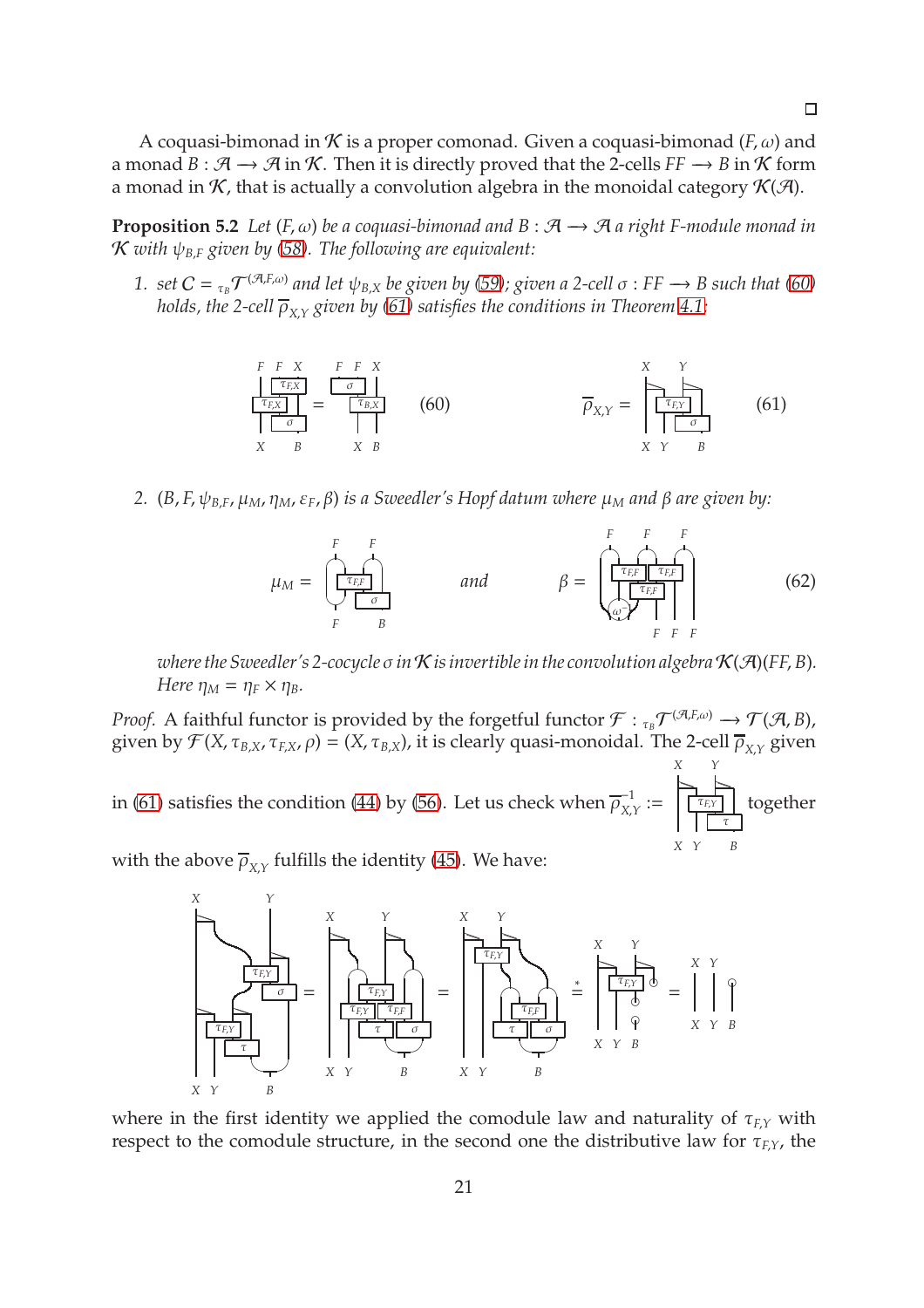identity \* holds true if and only if  $\tau$  is the convolution inverse for  $\sigma$ , and finally we applied the counital distributive law for  $\tau$ <sub>*F*</sub> $\gamma$  and a comodule property. The other identity is shown in the same way reversing the order of the 2-cocycles.

Next, for the identity [\(47\)](#page-17-4) we compute using the same techniques:



At the place \* the identity holds true if and only if the *F*-action on *B* is twisted by σ, *i.e.* if [\(6\)](#page-5-2) holds. Since the rest in the above computation uses the conditions holding in the category *C*, the equality  $L = R$  expressing  $(\overline{47})$  is equivalent to [\(6\)](#page-5-2).

Before we proceed we note that we have the following identity:

<span id="page-21-0"></span>

where  $\alpha$  is the associativity constraint from Theorem [3.5.](#page-12-0) Now, as for [\(51\)](#page-18-2), we find:

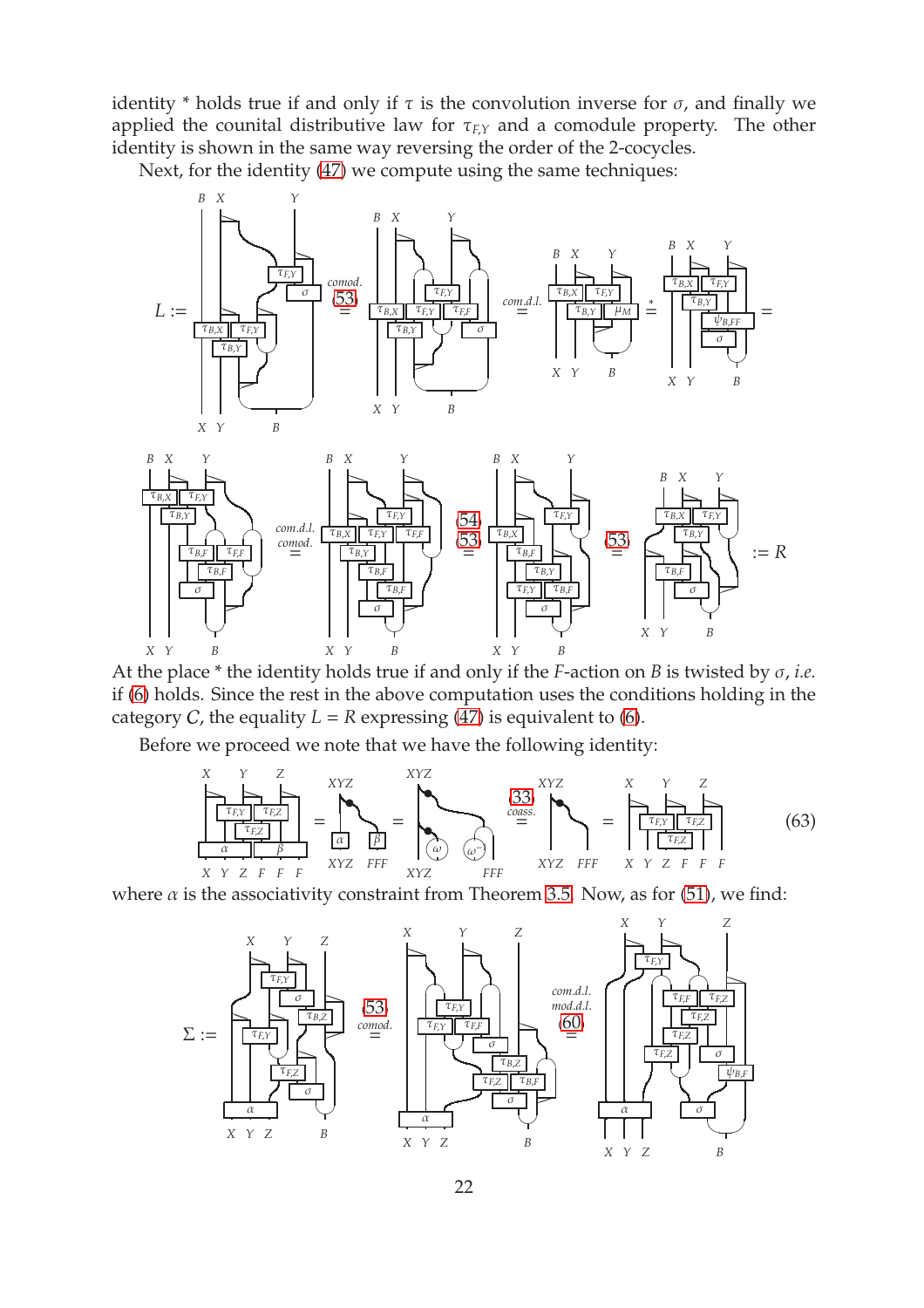

In the equation  $* \alpha$  is the associativity constraint given by [\(40\)](#page-16-1). Similarly as in the previous computation, the equality  $\Sigma = \Omega$  expressing [\(51\)](#page-18-2) holds true if and only if the 2-cocycle condition [\(8\)](#page-5-0) for  $\sigma$  at the place \* holds true.

At last, for [\(52\)](#page-18-3) we find:

$$
\frac{\partial}{\partial B} \frac{\partial}{\partial B} = \frac{\partial}{\partial B} \frac{\partial}{\partial B} = \frac{\partial}{\partial B} \frac{\partial}{\partial B} = \frac{\partial}{\partial B} \frac{\partial}{\partial B}
$$

the unlabeled 1-cell is taken to be *X* on the left hand-side, which presents  $\overline{\rho}_{X_{\text{Id}}}$  (observe that  $\tau_{X,\text{Id}} = id_X$ ) and it is taken to be *Y* on the right hand-side, which presents  $\overline{\rho}_{\text{Id},X}$ . Setting  $X = Y = F$  and and applying  $\varepsilon_F$  we see that [\(52\)](#page-18-3) is fulfilled if and only if [\(9\)](#page-5-1) holds.  $\Box$ 

<span id="page-22-0"></span>For a consequence of Theorem [4.1](#page-16-0) and Proposition [5.2](#page-20-0) we have:

**Corollary 5.3** *There is an action of categories*  $\tau_B \mathcal{T}^{(\mathcal{A},E,\omega)} \times {}_B\mathcal{K} \to {}_B\mathcal{K}$  given by  $(X,M) \mapsto XM$ *where XM is a left B-module via [\(64\)](#page-23-2) and the action associativity isomorphism is given by [\(65\)](#page-23-3)*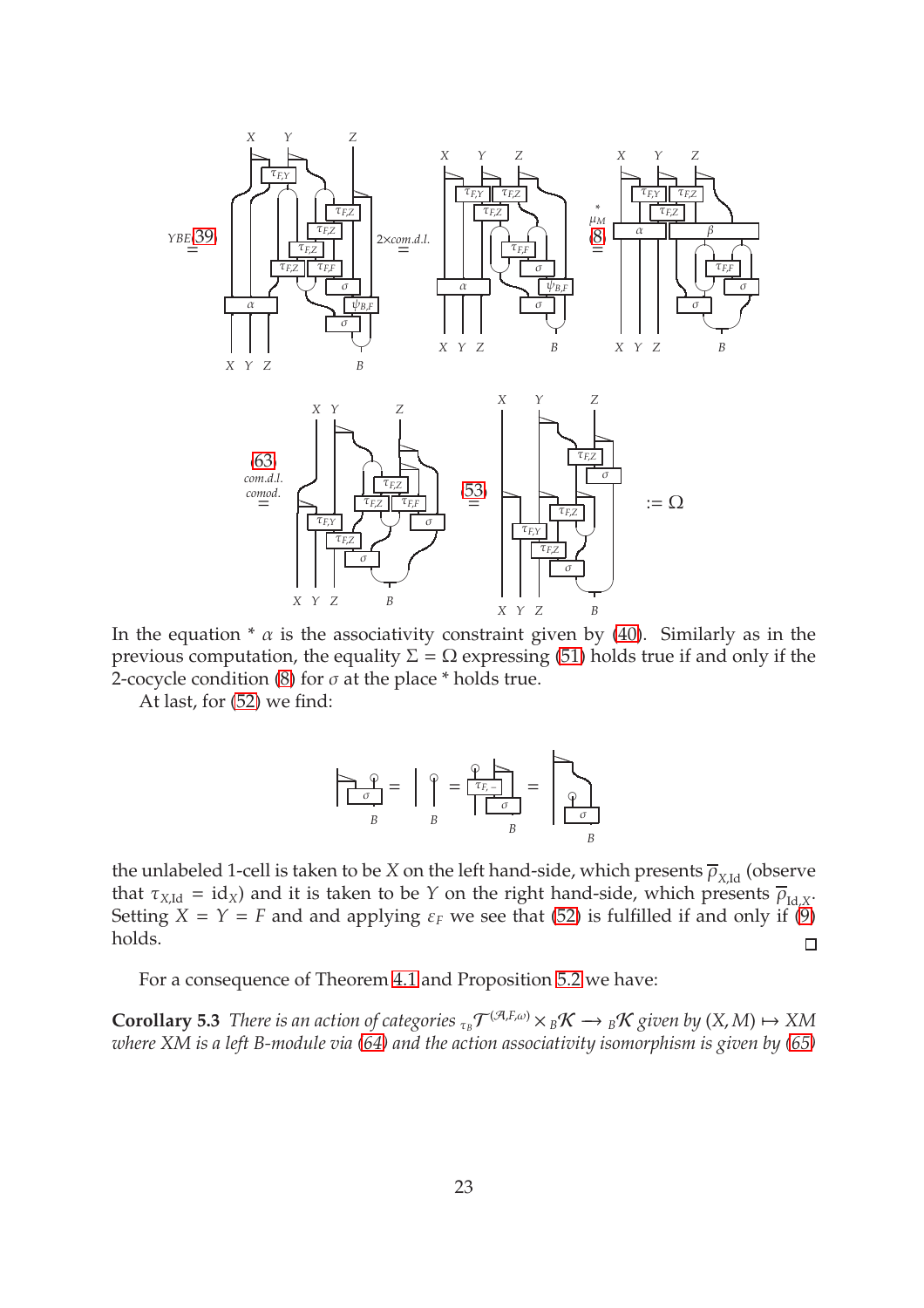<span id="page-23-3"></span><span id="page-23-2"></span>

*if and only if* (*B*, *F*, ψ*<sup>B</sup>*,*<sup>F</sup>*, µ*M*, η*M*) *is a Sweedler's Hopf datum where* ψ*<sup>B</sup>*,*<sup>F</sup> and* µ*<sup>M</sup> are given as in [\(62\)](#page-20-3).*

**Example 5.4** Assume *K* is induced by the braided monoidal category of modules over a commutative ring *R*. Then τ's are the flip maps. Corollary [5.3](#page-22-0) then recovers the results from [\[17,](#page-42-0) Section 4] and [\[1,](#page-41-0) Proposition 12]. In the latter reference our Sweedler's Hopf datum was called *H-crossed system* for a coquasi-bialgebra *H*.

<span id="page-23-0"></span>The following is directly proved and it explains the relation between Sweedler's 2-cocycle σ in *K* and a 2-cocycle in the sense of Definition [2.2.](#page-3-0)

**Lemma 5.5** *If [\(66\)](#page-23-4) is a 2-cocycle in* EM<sup>M</sup>(K) *in the sense of [\(51\)](#page-18-2), where*  $\rho_{\text{FFF}}$  *and*  $\rho_{\text{EFF}}$  *are given as below, then* σ *satisfies [\(8\)](#page-5-0).*

<span id="page-23-4"></span>ρ<sup>σ</sup> = *F F* ☛✟☛✟ τ*F*,*<sup>F</sup>* σ *F F B* = ✎ *FF* σ *FF B* (66) ρ*FF*,*<sup>F</sup>* = *F F F* ✡✠ ρσ ☛✟ *F F F B* , ρ*<sup>F</sup>*,*FF* = *F F F* ✡✠ ρσ☛✟ *F F F B*

### <span id="page-23-1"></span>**6 Representation category of quasi-bimonads in** K

In this Section let  $(F, \Phi)$  denote a quasi-bimonad in K. In Theorem [3.5](#page-12-0) we proved that the representation category of  $(F, \Phi)$  is monoidal. We now assume that *B* is a left *F*-comodule monad in the sense of [\(10\)](#page-5-4)–[\(11\)](#page-5-5) and we are going to consider the category  $_{\tau_B(\mathcal A,F,\Phi)}\mathcal T$  that is analogous to the category  $_{\tau_B}\mathcal T^{(\mathcal A,F,\omega)}$  we introduced before Lemma [5.1.](#page-19-3) We describe it here.

The objects of  $_{\tau_B(\mathcal{A},E,\Phi)}$  are triples  $(X, \tau_{B,X}, \tau_{F,X})$  - including when  $X = F$  - where  $(X, \tau_{F,X}) \in (A, F, \phi)$  (from Definition [3.3\)](#page-11-3),  $(X, \tau_{B,X}) \in \mathcal{T}(\mathcal{A}, B)$ ,  $(X, \nu)$  is a left *F*-module so that  $v : (FX, \tau_{B,FX}) \to (X, \tau_{B,X})$  is a morphism in  $\mathcal{T}(A, B)$ ,  $\tau_{B,X}$  is natural with respect to the left *F*-coaction on *B* (see [\(68\)](#page-24-1)), and the Yang-Baxter equation [\(54\)](#page-18-5) for (τ*<sup>B</sup>*,*<sup>F</sup>*, τ*<sup>B</sup>*,*<sup>X</sup>*, τ*<sup>F</sup>*,*<sup>X</sup>*) holds true. In particular, for  $X = F$  we have that  $\tau_{B,F}$  is monadic with respect to *F* and obeys [\(68\)](#page-24-1) for  $X = F$ . We also require that [\(69\)](#page-24-2) holds, saying that  $\tau_{B,\mathrm{Id}_{\mathcal{A}}}$  is natural with respect to Φ.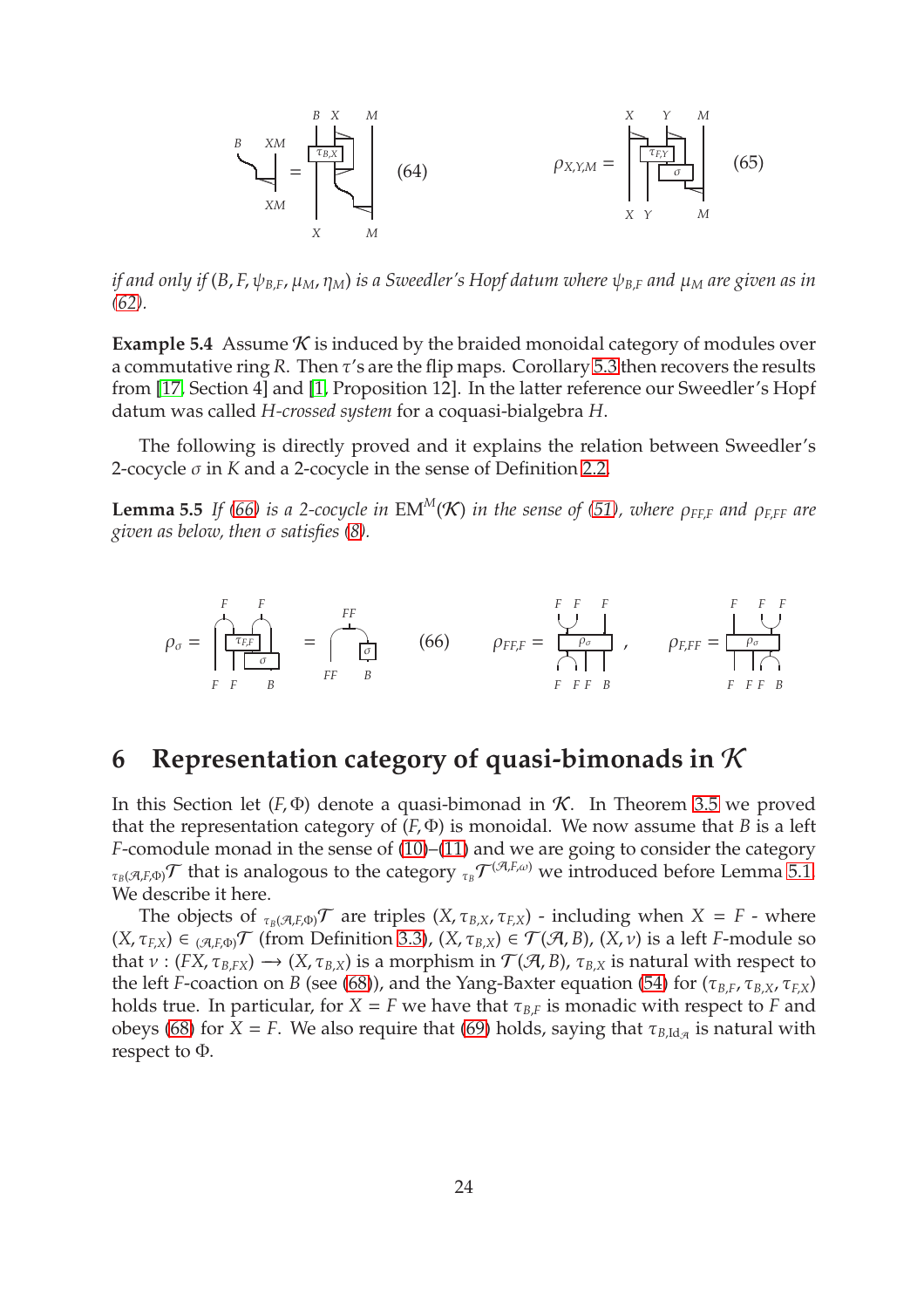<span id="page-24-5"></span><span id="page-24-1"></span>

The morphisms of  $\tau_B(\mathcal{A},F,\Phi)$  are  $\zeta: (X,\tau_{B,X},\tau_{F,X}) \to (Y,\tau_{B,Y},\tau_{F,Y})$  given by left *F*-linear morphisms  $\zeta$  :  $(X, \tau_{B,X}) \rightarrow (Y, \tau_{B,Y})$  in Mnd $(\mathcal{K})(B)$  and  $\zeta$  :  $(X, \tau_{EX}) \rightarrow (Y, \tau_{E,Y})$  in  $Mnd(\mathcal{K})(F)$  (two last identities in [\(56\)](#page-19-2)). Analogously as before, we have that the category  $_{\tau_B(\mathcal{A}, F, \Phi)}$  is monoidal.

**Lemma 6.1** *Let* ( $F$ , $\Phi$ ) *be a quasi-bimonad*,  $B : \mathcal{A} \rightarrow \mathcal{A}$  *be a left F-comodule monad with*  $\psi_{B,F}$  *given by* [\(70\)](#page-24-3),  $(X, v)$  *a left F-module so that*  $v : (FX, \tau_{B,FX}) \rightarrow (X, \tau_{B,X})$  *is a morphism in*  $\mathcal{T}(\mathcal{A}, B)$ . Then  $(X, \psi_{B,X}) \in \mathcal{T}(\mathcal{A}, B)$  *with*  $\psi_{B,X}$  *being given via* [\(71\)](#page-24-4)*:* 

<span id="page-24-4"></span><span id="page-24-3"></span><span id="page-24-2"></span>ψ*<sup>B</sup>*,*<sup>F</sup>* = *B F* ✏ τ*B*,*<sup>F</sup>* ✡✠ *F B* (70) ψ*<sup>B</sup>*,*<sup>X</sup>* = *B X* ✏ τ*B*,*<sup>X</sup>* P *X B*. (71)

*Proof.* We only prove the first distributive law for  $\psi_{B,X}$ :



A quasi-bimonad in  $K$  is a proper monad. Given a quasi-bimonad ( $F$ , $\Phi$ ) and a monad  $B : \mathcal{A} \to \mathcal{A}$  in K. Then *FFB* is a monad, Id<sub> $\mathcal{A}$ </sub> is trivially a comonad and we can consider the monad of the 2-cells  $\text{Id}_{\mathcal{A}} \to FFB$  in  $\mathcal{K}$ , which is indeed a convolution algebra in the monoidal category  $\mathcal{K}(\mathcal{A})$ .

<span id="page-24-0"></span>**Proposition 6.2** *Let*  $(F, \Phi)$  *be a quasi-bimonad and*  $B : \mathcal{A} \rightarrow \mathcal{A}$  *a left F-comodule monad in*  $K$  *with*  $\psi_{BE}$  *given by* [\(70\)](#page-24-3). The following are equivalent:

*1. set*  $C = \tau_B(\mathcal{A}, E)$  *and let*  $\psi_{B,X}$  *be given by [\(71\)](#page-24-4); given a 2-cell*  $\Phi_\lambda$  : Id<sub> $\mathcal{A} \to FFB$ *, the*</sub> *2-cell* ρ*<sup>X</sup>*,*<sup>Y</sup> given by [\(72\)](#page-24-6) satisfies the conditions in Theorem [4.1;](#page-16-0)*

<span id="page-24-6"></span>
$$
\overline{\rho}_{X,Y} = \begin{bmatrix} \overbrace{\begin{bmatrix} \overline{\tau}_{B,X} \\ \overline{\tau}_{E,X} \end{bmatrix}}^{X \ Y} \\ \overbrace{\begin{bmatrix} \overline{\tau}_{E,X} \\ \overline{\tau}_{E,X} \end{bmatrix}}^{X \ Y} \\ X \ Y \ B \end{bmatrix} \tag{72}
$$

 $\Box$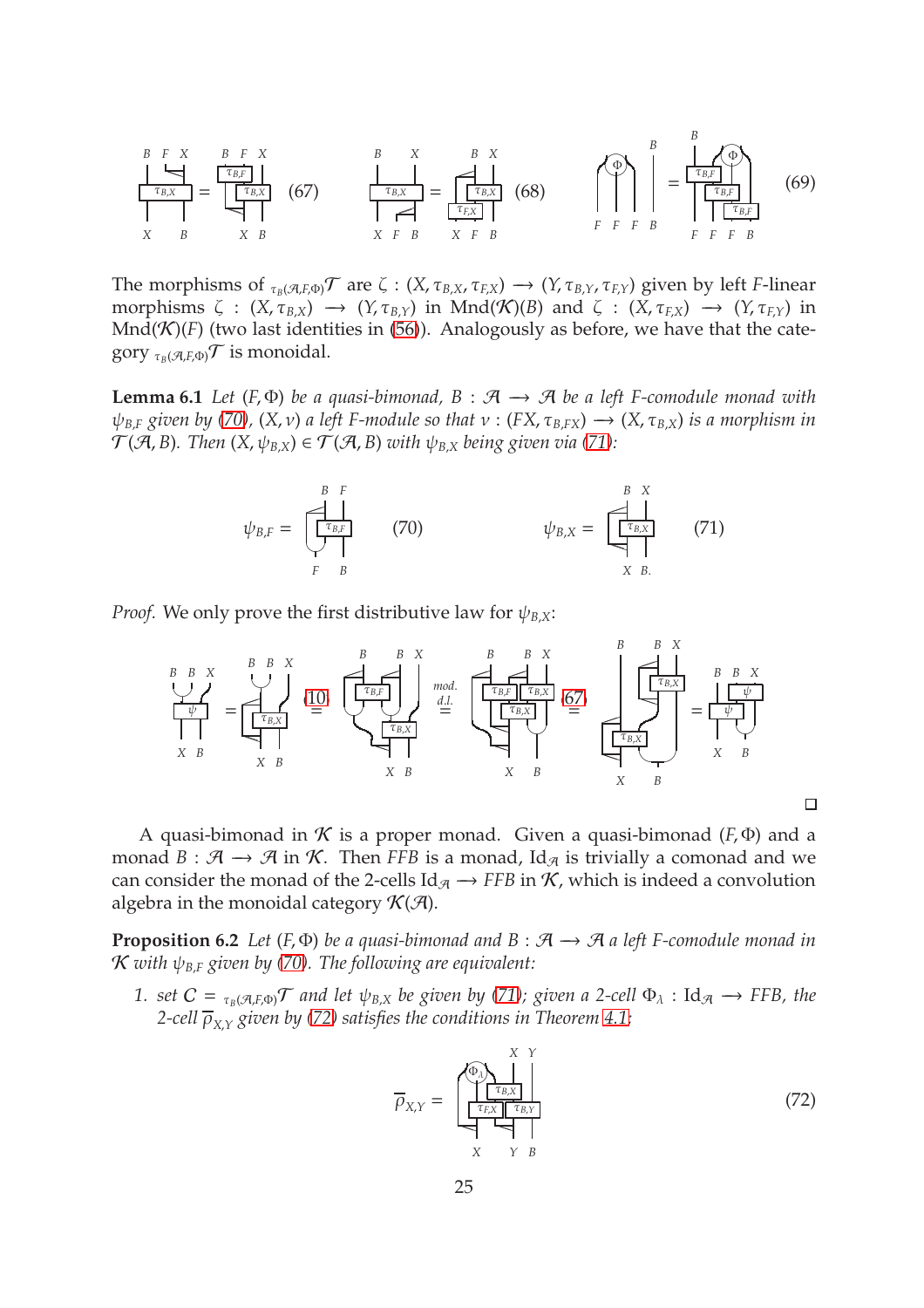*2.* (*B*, *F*,  $ψ$ <sub>*B*,*F*</sub>,  $Δ$ <sub>*M*</sub>,  $ε$ <sub>*M*</sub>,  $η$ *F*,  $β$ ) *is a Hausser-Nill datum where*  $Δ$ <sub>*M*</sub> and  $β$  are given by:

<span id="page-25-0"></span>

にっぽん

*X Y B*

=

*X Y*

*X Y B*

❞

*where the Hausser-Nill 2-cocycle*  $\Phi_{\lambda}$  *in*  $K$  *is invertible in the convolution algebra*  $\mathcal{K}(\mathcal{A})(\mathrm{Id}_{\mathcal{A}}, FFB)$ *. Here*  $\varepsilon_M = \eta_B \circ \varepsilon_F$ *.* 

*Proof.* A faithful functor is provided by the forgetful functor  $\mathcal{F}: \tau_B(\mathcal{A},F,\Phi)$   $\rightarrow$   $\mathcal{T}(\mathcal{A},B)$ which is given by  $\mathcal{F}(X, \tau_{B,X}, \tau_{F,X}, \nu) = (X, \tau_{B,X})$ , it is obviously quasi-monoidal. The 2-cell  $\overline{\rho}_{X,Y}$  from [\(72\)](#page-24-6) clearly satisfies the condition [\(44\)](#page-17-3) (recall module version of [\(56\)](#page-19-2)). For the



This together with the analogous computation with the reversed order of  $\chi$  and  $\Phi_{\lambda}$ means that  $\chi$  is the inverse of the latter in the convolution algebra  $\mathcal{K}(\mathcal{A})(\mathrm{Id}_{\mathcal{A}}$ , *FFB*) (take  $X = Y = F$  and compose with two coppies of the unit of *F*).

*X Y B*

にっぽん

To check [\(47\)](#page-17-4) we should prove:

τ*F*,*<sup>X</sup>* τ*B*,*<sup>Y</sup>* भाषप *X Y B*

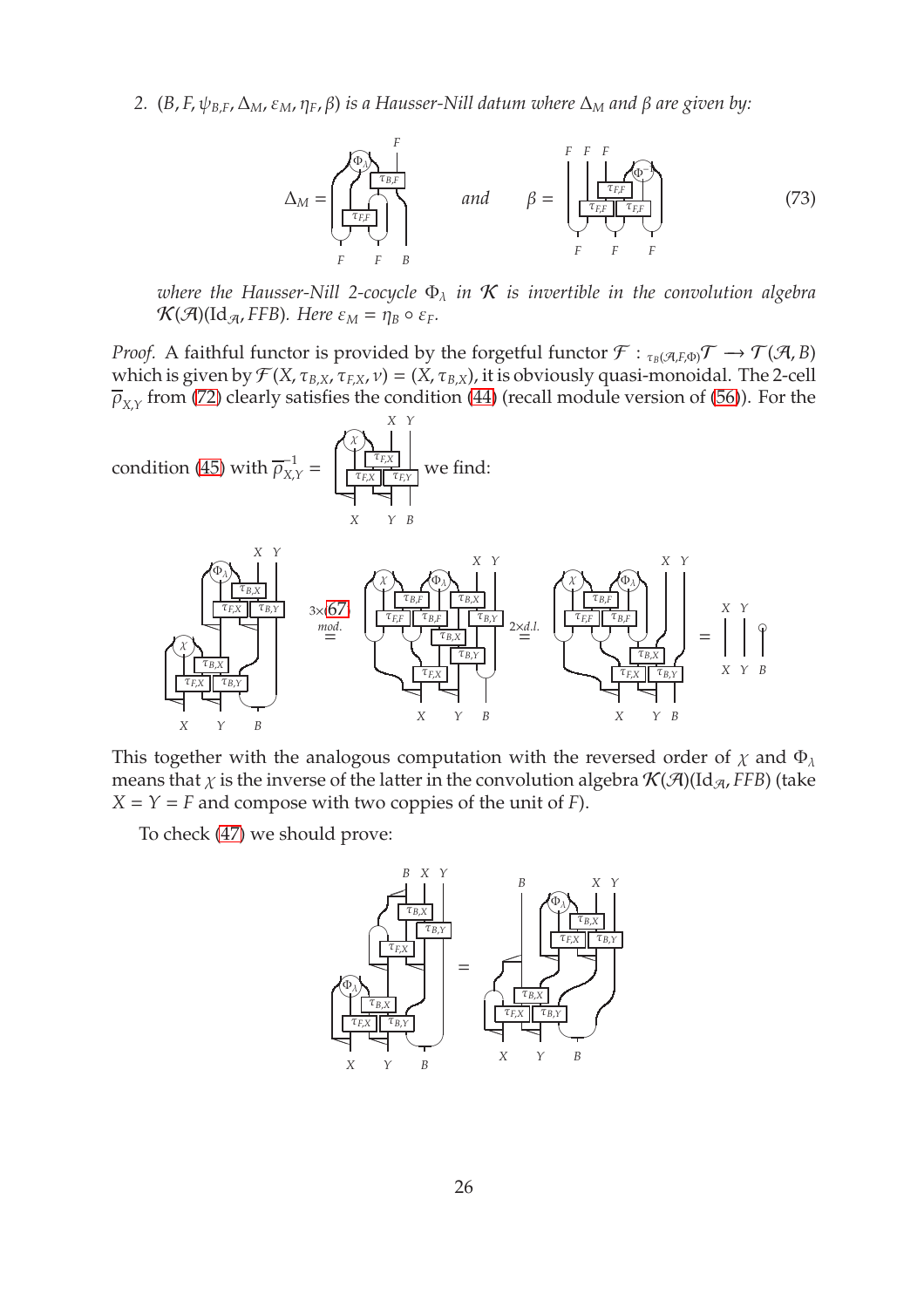By exactly the same arguments as in the previous computation this is equivalent to



This is precisely [\(12\)](#page-6-2) with  $\Delta_M$  being as in [\(73\)](#page-25-0).

We now investigate when [\(50\)](#page-18-1) is fulfilled. We find that this identity becomes:



Applying the comonadic distributive law for  $\tau_{F,X}$ , monadic for  $\tau_{B,X}$ , naturality of both with respect to the left *F*-module action, naturality of  $\tau_{B,X}$  with respect to the left *F*-comodule action and associativity of *F*, we see that this is equivalent to:



Multiplying this from the right in the convolution algebra  $\mathcal{K}(Id_A, FFFB)$  by  $\Phi^{-1} \times \eta_B$  we get precisely [\(14\)](#page-6-0) with  $\Delta_M$  and  $\beta$  as in [\(73\)](#page-25-0). Observe that  $\beta =$ *FFF* Φ♠<sup>−</sup><sup>1</sup>  $\rightarrow$ *FFF* . Similarly as in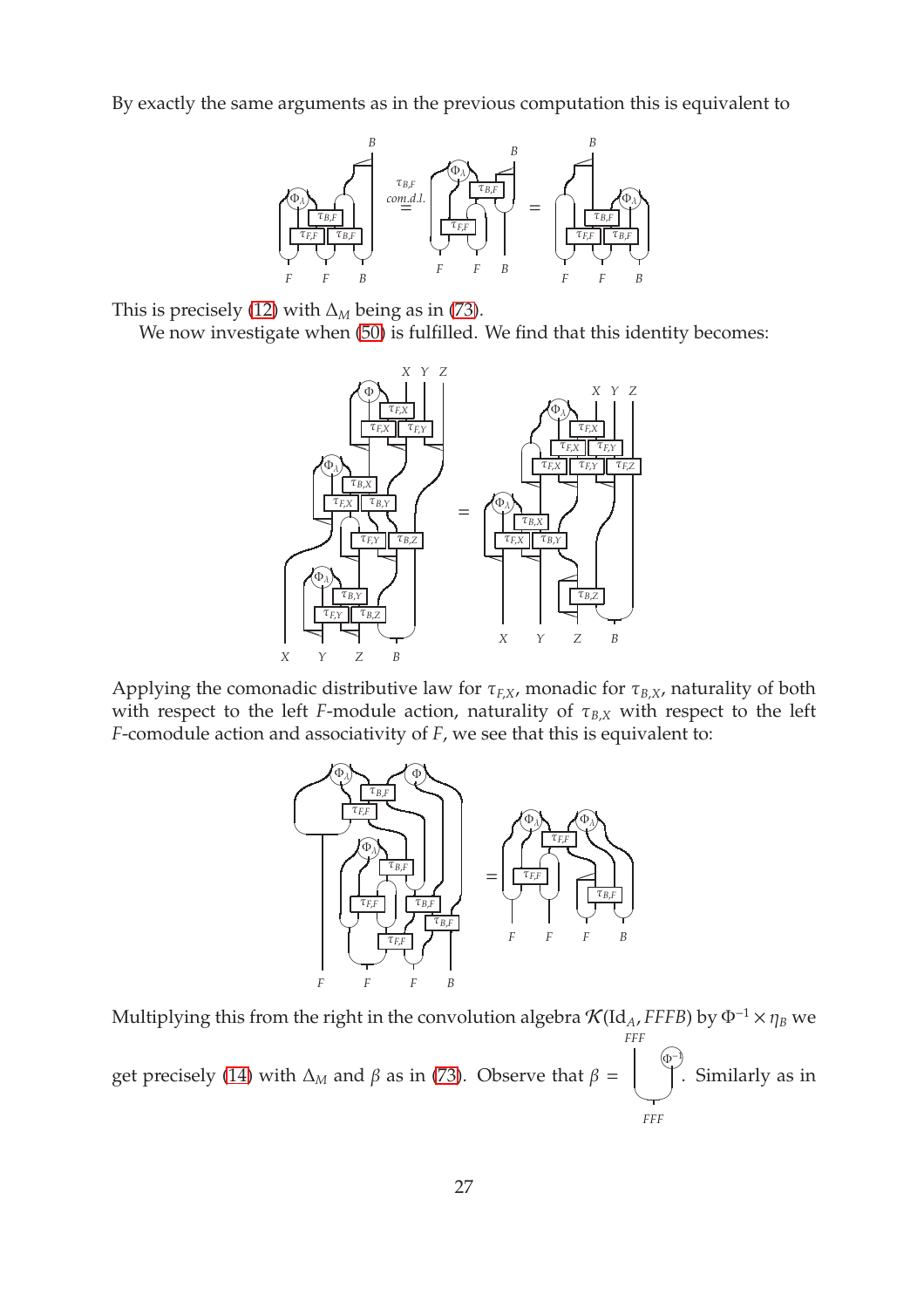[\(63\)](#page-21-0), we have:



where  $\alpha$  is the associativity constraint [\(40\)](#page-16-1).

Finally, for [\(52\)](#page-18-3) we find:

$$
\underbrace{\left(\begin{matrix} \overline{\Phi_{\lambda}} \\ \overline{\Phi_{\lambda}} \\ \overline{\Phi_{\lambda}} \\ \overline{\Phi_{\lambda}} \end{matrix}\right)}_{X \ B} = \underbrace{\left(\begin{matrix} \overline{\Phi_{\lambda}} \\ \overline{\Phi_{\lambda}} \\ \overline{\Phi_{\lambda}} \end{matrix}\right)}_{X \ B} = \underbrace{\left(\begin{matrix} X \\ Y \\ Y \end{matrix}\right)}_{X \ B} = \underbrace{\left(\begin{matrix} Y \\ Y \\ Y \end{matrix}\right)}_{X \ B} = \underbrace{\left(\begin{matrix} Y \\ Y \\ Y \end{matrix}\right)}_{Y \ B} = \underbrace{\left(\begin{matrix} Y \\ Y \\ Y \end{matrix}\right)}_{Y \ B} = \underbrace{\left(\begin{matrix} Y \\ Y \\ Y \end{matrix}\right)}_{Y \ B}
$$

where the equalities at the places  $*$  hold if and only if [\(15\)](#page-6-1) is fulfilled (set  $X = Y = F$  and apply  $\eta_F$ ).  $\Box$ 

<span id="page-27-4"></span>For a consequence of Theorem [4.1](#page-16-0) and Proposition [6.2](#page-24-0) we get:

**Corollary 6.3** *There is an action of categories*  $\tau_B(\mathcal{A}, E \Phi) \mathcal{T} \times_B \mathcal{K} \to_B \mathcal{K}$  *given by*  $(X, M) \mapsto XM$ *where XM is a left B-module via [\(74\)](#page-27-1) and the action associativity isomorphism is given by [\(75\)](#page-27-2)*

<span id="page-27-2"></span><span id="page-27-1"></span>
$$
\beta_{\text{XM}} = \begin{bmatrix} B & X & M \\ \hline \frac{\tau_{B,X}}{\tau_{B,X}} \end{bmatrix} \qquad (74) \qquad \qquad \rho_{X,Y,M} = \begin{bmatrix} \phi_{\lambda} \\ \hline \frac{\tau_{B,X}}{\tau_{B,X}} \end{bmatrix} \qquad \qquad (75)
$$

*if and only if* (*B*, *F*, ψ*<sup>B</sup>*,*<sup>F</sup>*,∆*M*, ε*M*, η*F*, β) *is a Hausser-Nill datum where* ψ*<sup>B</sup>*,*<sup>F</sup>*,∆*<sup>M</sup> and* β *are given as in [\(73\)](#page-25-0).*

**Example 6.4** The above Corollary is a 2-categorical generalization of the result in [\[10,](#page-42-3) Section 9].

<span id="page-27-0"></span>The following result is proved directly, it justifies the name "2-cocycle" for  $\Phi_{\lambda}$  in [\(14\)](#page-6-0).

**Lemma 6.5** *If* [\(76\)](#page-27-3) *is a 2-cocycle in*  $EM^M(\mathcal{K})$  *in the sense of* [\(50\)](#page-18-1)*, where*  $r_{FF,F}$  *and*  $r_{FFF}$  *are given as below, then*  $\Phi_{\lambda}$  *satisfies* [\(14\)](#page-6-0)*.* 

<span id="page-27-3"></span>*r*<sup>Φ</sup><sup>λ</sup> = *F F* Φ♠<sup>λ</sup> τ*B*,*<sup>F</sup>* τ*F*,*<sup>F</sup>* τ*B*,*<sup>F</sup>* ✡✠✡✠ *F F B* = *FF* Φ♠<sup>λ</sup> τ*B*,*FF* ✍ ✌ *FF B* (76) *<sup>r</sup>FF*,*<sup>F</sup>* <sup>=</sup> *F F F* ✡✠ ☛ *r* ✟ Φλ *F F F B* , *r<sup>F</sup>*,*FF* = *F F F* ✡✠ *<sup>r</sup>*Φ<sup>λ</sup>☛✟ *F F F B*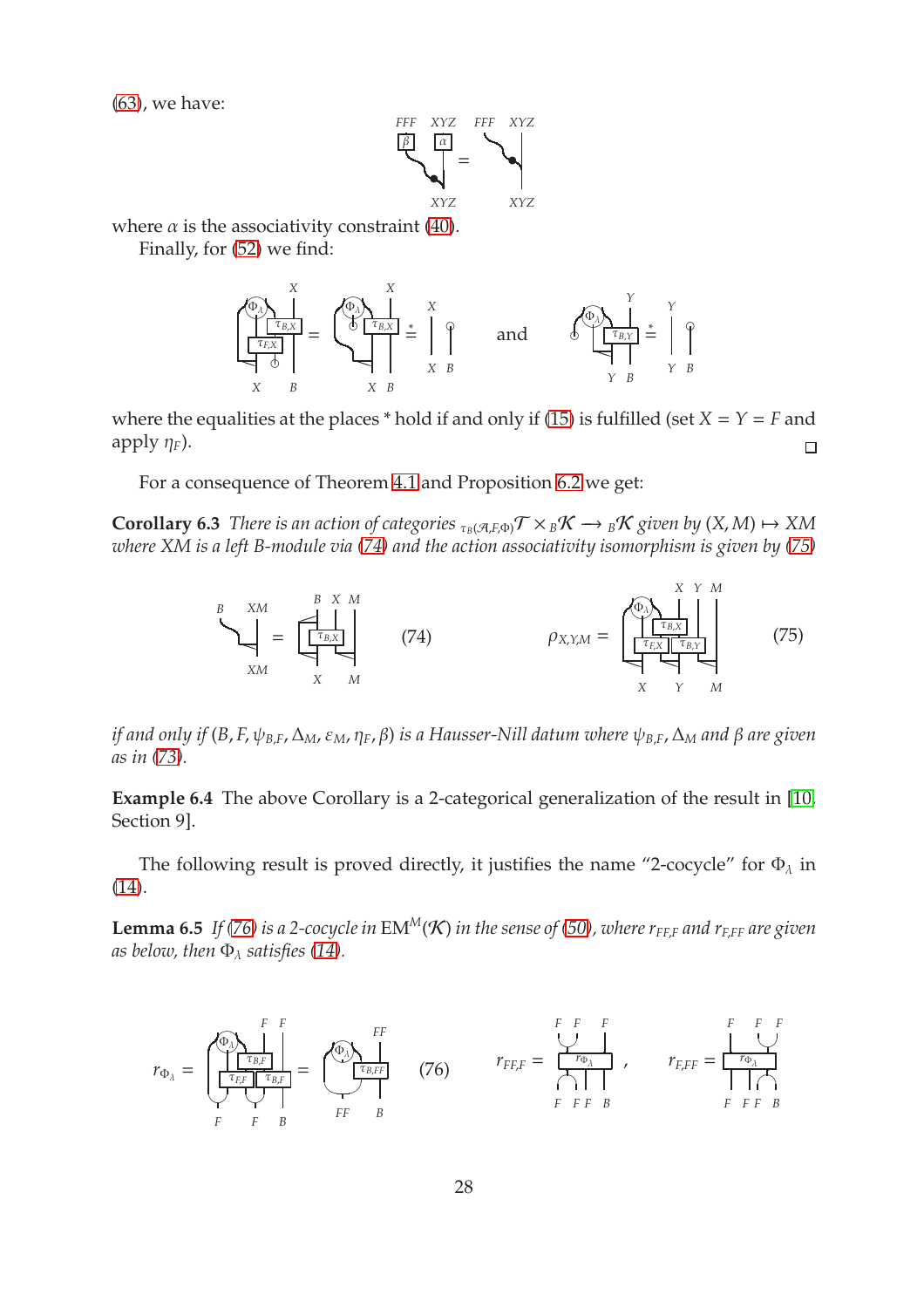### <span id="page-28-0"></span>**7 Yetter-Drinfel'd modules and relative Hopf modules**

When we introduced bimonads, the 2-category of bimonads and biwreaths in [\[8\]](#page-42-2), as a part of the data appeared what we suggested as a definition of one-sided Yetter-Drinfel'd modules in a 2-category. We recall here the definition of a (left) bimonad.

**Definition 7.1** *A* bimonad *in K is a quintuple*  $(\mathcal{A}, F, \mu, \eta, \Delta, \varepsilon, \lambda)$  *where*  $(\mathcal{A}, F, \mu, \eta)$  *is a monad and* ( $\mathcal{A}, F, \Delta, ε$ ) *is a comonad so that the following compatibility conditions hold:* 

$$
\begin{array}{c}\nF \quad F \quad F \quad F \\
\hline\n\end{array}
$$
\n
$$
\begin{array}{c}\nF \quad F \quad F \\
\hline\n\end{array}
$$
\n
$$
\begin{array}{c}\nF \quad F \quad F \\
\hline\n\end{array}
$$
\n
$$
\begin{array}{c}\nF \quad F \quad F \\
\hline\n\end{array}
$$
\n
$$
\begin{array}{c}\nF \quad F \quad F \\
\hline\n\end{array}
$$
\n
$$
\begin{array}{c}\nF \quad F \quad F \quad F \\
\hline\n\end{array}
$$
\n
$$
\begin{array}{c}\nF \quad F \quad F \quad F \\
\hline\n\end{array}
$$
\n
$$
\begin{array}{c}\nF \quad F \quad F \quad F \\
\hline\n\end{array}
$$
\n
$$
\begin{array}{c}\nG \quad \text{and} \\
G \quad \text{and} \\
F \quad F \quad F \quad F\n\end{array}
$$

*and the 2-cell*  $\lambda$  : *FF*  $\rightarrow$  *FF is such that* (*F*,  $\lambda$ ) *is a 1-cell both in* Mnd( $\mathcal K$ ) *and in* Comnd( $\mathcal K$ )*.* 

We rectify the definition of the 2-category of bimonads from [\[8\]](#page-42-2) slightly changing the definition of 2-cells. We define the 2-category of bimonads  $Bimnd(\mathcal{K})$  as follows. It has bimonads in *K* for 0-cells, 1-cells are triples  $(X, \psi, \phi)$  where  $(X, \psi)$  is a 1-cell in Mnd(K),  $(X, \phi)$  is a 1-cell in Comnd(K) so that the compatibility:

<span id="page-28-2"></span>
$$
\frac{F' \times F}{\frac{\psi}{\phi}} = \frac{\frac{\psi}{\phi}}{\frac{\lambda'}{\frac{\psi}{\phi}}}
$$
\n
$$
\frac{\frac{\lambda}{\phi}}{F' \times F} = \frac{F' \times F}{F' \times F}
$$
\n(77)

holds, and 2-cells are 2-cells both in  $Mnd(K)$  and  $Comnd(K)$  simultaneously. The compositions of the latter and the identity 1- and 2-cells are defined in the obvious way.

**Remark 7.2** With this rectified definition we still have the embedding 2-functor Bimnd(K)  $\hookrightarrow$  bEM(K) to what we conjectured to be the Eilenberg-Moore category for bimonads  $bEM(K)$ . We lose though the projection from the latter to the former 2-category, but the projection exists under an assumption that we used in all the examples that we treated in [\[8\]](#page-42-2) (that the canonical restrictions of monadic and comonadic components of the 2-cells in  $bEM(K)$  coincide). The definition of (2-cells in) Bimnd(K) does not affect our results in [\[8\]](#page-42-2).

Now a *strong Yetter-Drinfel'd module in* K we define as an endomorphism 1-cell  $(X, \psi, \phi)$  over a 0-cell  $(\mathcal{A}, F, \lambda)$  in Bimnd(K). We will differ Yetter-Drinfel'd modules and strong Yetter-Drinfel'd modules. In order to stress the difference between the two we give the next Definition.

<span id="page-28-1"></span>**Definition 7.3** Let  $(\mathcal{A}, F, \lambda)$  be a left bimonad in K. A Yetter-Drinfel'd module in K is a *triple*  $(X, \psi, \phi)$ *, where*  $(X, \psi)$  *is a 1-cell in* Mnd(K) *and*  $(X, \phi)$  *is a 1-cell in* Comnd(K)*, so that the compatibility condition [\(78\)](#page-29-0)*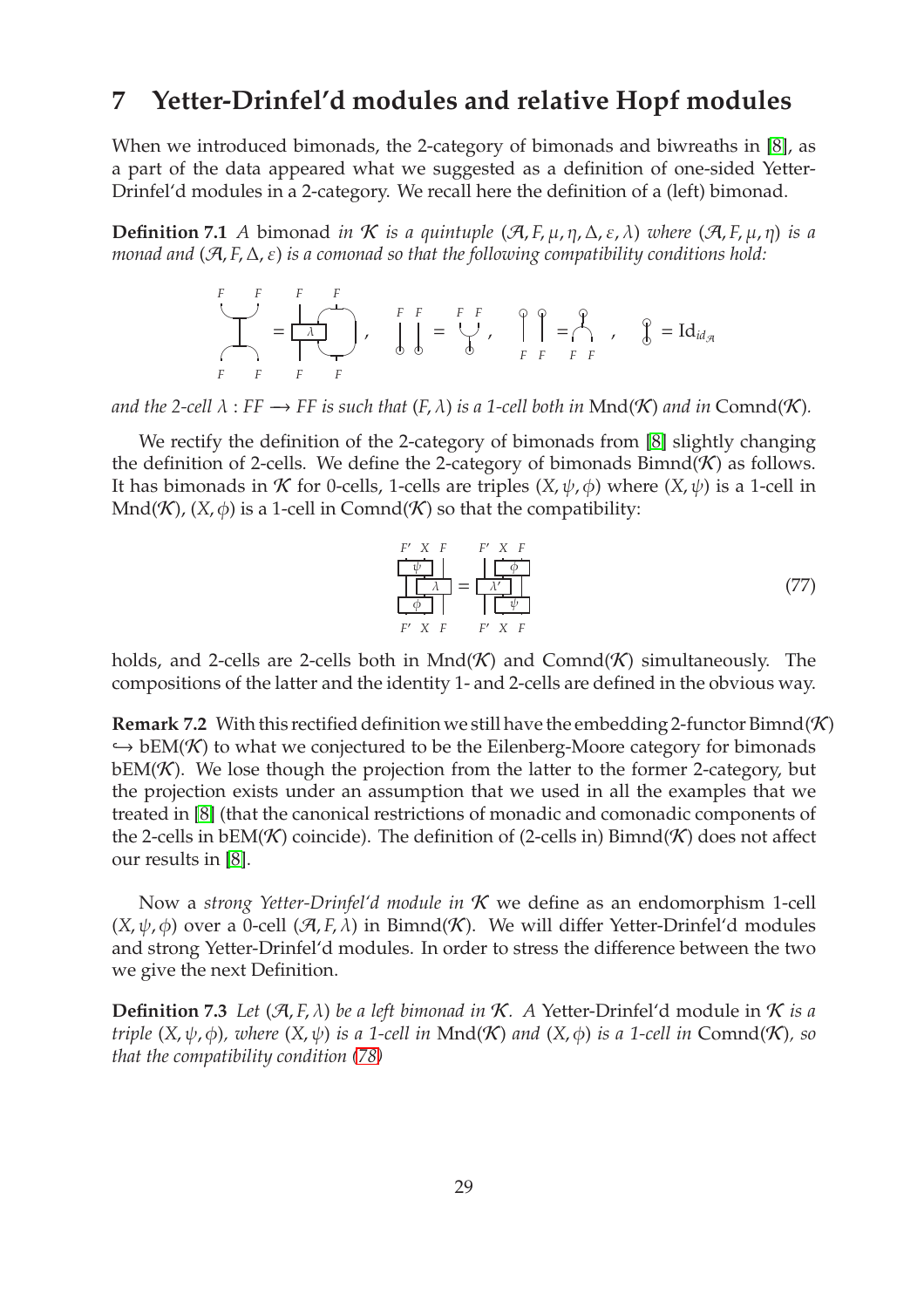<span id="page-29-1"></span><span id="page-29-0"></span>

| F      | X      | F      | X |
|--------|--------|--------|---|
| $\phi$ | $\phi$ | $\phi$ |   |
| $\phi$ | $\phi$ | $\phi$ |   |
| F      | X      | F      | X |

\n(78)

\n

| $\phi$ | $\phi$ | $\phi$ |   |
|--------|--------|--------|---|
| F      | X      | F      | X |
| F      | X      | F      | X |

\n(79)

*holds true, where F X*  $\overline{\phantom{0}}$ *X* = *F X* ψ ❞ *X and X* ✏ *F X* = *X* ❞ φ *F X . A Yetter-Drinfel'd module in* K *is called*

strong *if [\(79\)](#page-29-1) holds.*

Note that every strong Yetter-Drinfel'd module is a Yetter-Drinfel'd module (apply  $\eta_F$  and  $\varepsilon_F$  on the right hand-side lag of *F* in [\(79\)](#page-29-1)). It is directly proved, as we showed in [\[8\]](#page-42-2), that the above 2-cells  $\leftarrow$  and  $\rightleftarrow$  equip *X* with structures of a proper left *F*-module and left *F*-comodule. For the same reason the 2-cells in Bimnd( $K$ ) turn out to be left *F*-linear and left *F*-colinear.

Let us investigate when Yetter-Drinfel'd modules in K together with (left *F*-linear and *F*-colinear) morphisms in Bimnd( $K$ )(*F*) form a monoidal category. Observe that the comodule version of the identity [\(22\)](#page-8-2) is:

<span id="page-29-2"></span>
$$
\sum_{F}^{XM} = \underbrace{\sum_{\phi_{X,F}}^{X} M}_{F \quad XM} \tag{80}
$$

for  $M : \mathcal{A}' \to \mathcal{A}$  a left *F*-comodule in  $\mathcal{K}$  and  $(X, \phi_{X,F}) \in \text{Comnd}(\mathcal{K})(F)$ . This applies then to two Yetter-Drinfel'd modules  $(X, \psi_X, \phi_X)$  and  $(Y, \psi_Y, \phi_Y)$  in K. We find:

| F XY   | F X Y  | F X Y  |        |        |        |        |        |        |        |        |        |        |        |        |        |        |        |        |        |        |        |        |        |        |        |        |        |        |        |        |        |        |        |        |        |        |        |        |        |        |        |        |        |        |        |        |        |        |        |        |        |        |        |        |        |        |     |
|--------|--------|--------|--------|--------|--------|--------|--------|--------|--------|--------|--------|--------|--------|--------|--------|--------|--------|--------|--------|--------|--------|--------|--------|--------|--------|--------|--------|--------|--------|--------|--------|--------|--------|--------|--------|--------|--------|--------|--------|--------|--------|--------|--------|--------|--------|--------|--------|--------|--------|--------|--------|--------|--------|--------|--------|--------|-----|
| $\psi$ | $\phi$ | $\psi$ | $\phi$ | $\psi$ | $\phi$ | $\psi$ | $\phi$ |        |        |        |        |        |        |        |        |        |        |        |        |        |        |        |        |        |        |        |        |        |        |        |        |        |        |        |        |        |        |        |        |        |        |        |        |        |        |        |        |        |        |        |        |        |        |        |        |        |     |
| $\phi$ | $\phi$ | $\phi$ | $\phi$ | $\psi$ | $\phi$ | $\psi$ | $\phi$ | $\psi$ | $\psi$ | $\psi$ | $\psi$ | $\psi$ | $\psi$ | $\psi$ | $\psi$ | $\psi$ | $\psi$ | $\psi$ | $\psi$ | $\psi$ | $\psi$ | $\psi$ | $\psi$ | $\psi$ | $\psi$ | $\psi$ | $\psi$ | $\psi$ | $\psi$ | $\psi$ | $\psi$ | $\psi$ | $\psi$ | $\psi$ | $\psi$ | $\psi$ | $\psi$ | $\psi$ | $\psi$ | $\psi$ | $\psi$ | $\psi$ | $\psi$ | $\psi$ | $\psi$ | $\psi$ | $\psi$ | $\psi$ | $\psi$ | $\psi$ | $\psi$ | $\psi$ | $\psi$ | $\psi$ | $\psi$ | $\psi$ | $\$ |

So, we find that Yetter-Drinfel'd modules in  $K$  should be strong in order to form a monoidal category. As endomorphism 1-cells in Bimnd(K) strong Yetter-Drinfel'd modules, together with the respective 2-cells, form a monoidal category Bimnd(K)(*F*). We already have seen that  $\psi_{\text{EXT}}$  is defined as in [\(18\)](#page-7-0), similarly holds for  $\phi_{XY}$ . That these structures are appropriate for the monoidal structure of strong Yetter-Drinfel'd modules it is easy to show:



**Proposition 7.4** *The category*  $^F_F$ *J* $D_s$ ( $\mathcal{K}, \mathcal{A}$ ) = Bimnd( $\mathcal{K}$ )(*F*) *of strong Yetter-Drinfel'd modules in* K *is monoidal.*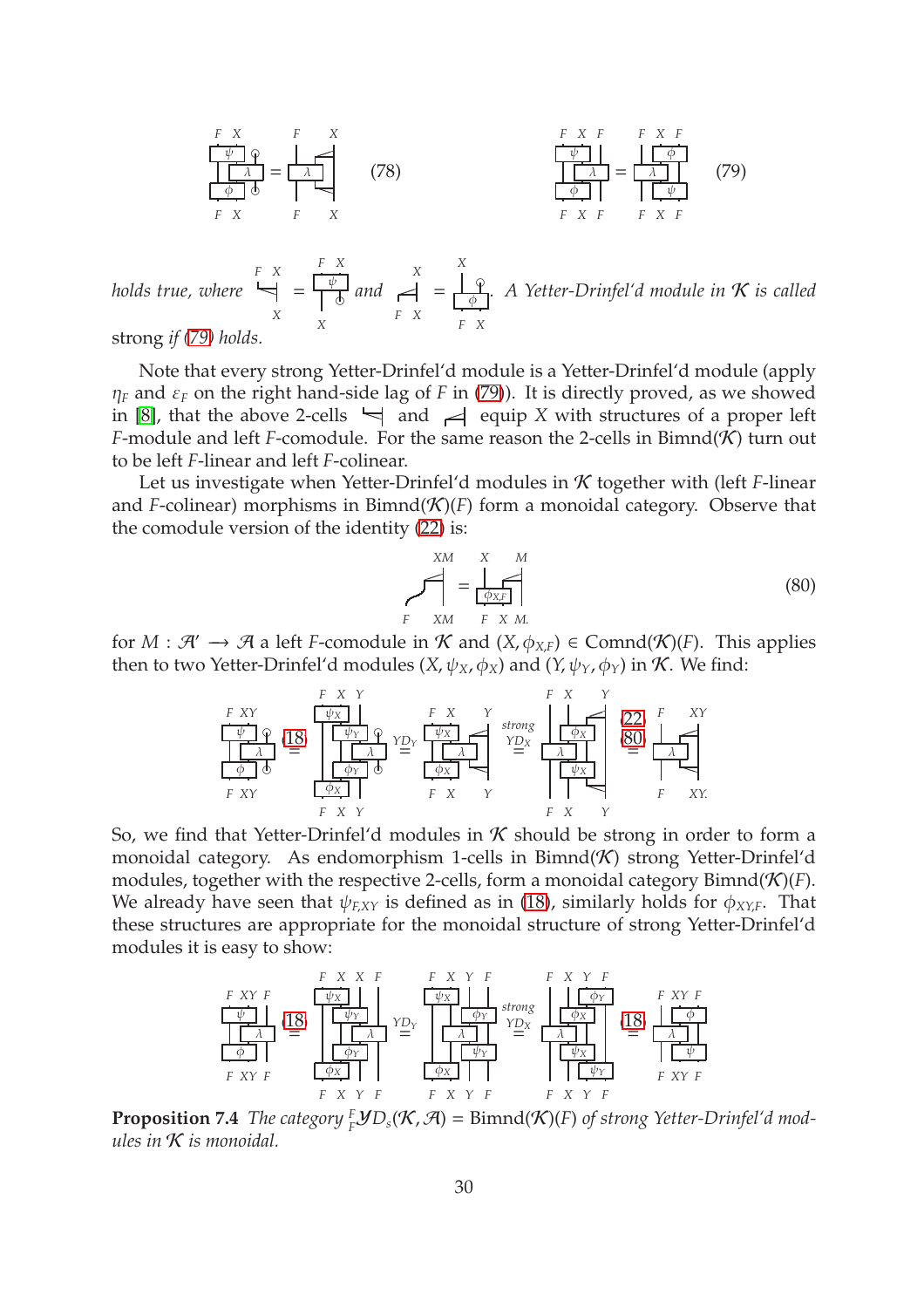#### **7.1 The action of the category of strong Yetter-Drinfel'd modules**

Now suppose that *B* is a monad and that there is a 1-cell ( $F, \psi_{B,F}$ ) in  $\mathcal{T}(A, B)$ . Let  ${}_{\psi_B}$ *F* $\mathcal{Y}D_s(\mathcal{K}, \mathcal{A})$  denote the following category. Its objects are strong Yetter-Drinfel'd modules  $(X, \psi_X, \phi_X)$  for which there is a 2-cell  $\psi_{B,X} : BX \to XB$  so that  $(X, \psi_{B,X})$  is a 1-cell in  $\mathcal{T}(\mathcal{A}, B)$  and the following compatibility Yang-Baxter equations hold true:

<span id="page-30-2"></span><span id="page-30-1"></span>*B F X* ψ*F*,*<sup>X</sup>* ψ*B*,*<sup>X</sup>* ψ*B*,*<sup>F</sup> X F B* = *B F X* ψ*B*,*<sup>F</sup>* ψ*B*,*<sup>X</sup>* ψ*F*,*<sup>X</sup> X F B* (81) *B X F* φ*X*,*<sup>F</sup>* ψ*B*,*<sup>F</sup>* ψ*B*,*<sup>X</sup> F X B* = *B X F* ψ*B*,*<sup>X</sup>* ψ*B*,*<sup>F</sup>* φ*X*,*<sup>F</sup> F X B* (82)

Note that these two identities can be restated so that  $\psi_{B,FX}$  is natural with respect to  $\psi_{F,X}$  and that  $\psi_{B,XF}$  is natural with respect to  $\phi_{X,F}.$  Morphisms of  ${}_{\psi_B}{}^F_F\bm{y}D_s(\bm{\mathcal{K}},\bm{\mathcal{A}})$ are (left *F*-linear and *F*-colinear) morphisms in Bimnd( $\mathcal{K}$ )(*F*) and in Mnd( $\mathcal{K}$ )(*B*). It is straightforwardly showed that  ${}_{\psi_B}^F F$ *YD<sub>s</sub>*( $K$ ,  ${\cal A}$ ) is a monoidal category. Observe that the identity [\(81\)](#page-30-1) is the same one as in [\(54\)](#page-18-5).

<span id="page-30-3"></span>**Definition 7.5** Let B be a monad, F a comonad, both on a 0-cell  $\mathcal{A}$  in  $\mathcal{K}$ , and suppose there is *a* 1-cell (*F*,  $\psi_{B,F}$ ) *in*  $\mathcal{T}(\mathcal{A}, B)$ . A left relative (*F*, *B*)-module in  $\mathcal{K}$  *is a left F*-comodule and a left *B-module M* :  $\mathcal{A}' \rightarrow \mathcal{A}$  *so that* 

$$
B \underset{F \ M}{\bigcup} = \underset{F \ M}{\underbrace{\bigcup_{F \ E_F}} \underset{F}{\bigcup_{F \ M}}^{B}
$$

*holds.*

*The category of left relative* (*F*, *B*)*-modules in* K *and left F-colinear and left B-linear 2-cells in*  $K$  we will denote by  $_{B}^F K$ .

Note that if *B* is a left *F*-comodule monad (in the sense of [\(10\)](#page-5-4)), then it is an object of  ${}_{B}^{F}$ K. Hence, if one wants to have *B* inside, one should add the comodule monad property on *B*.

On one hand, this definition generalizes relative/Hopf/entwined modules to 2 categories. On the other hand, it may be seen as a 2-categorical generalization of the result in [\[20\]](#page-42-16), recalled in [\[14,](#page-42-6) Section 2.1], that the category of algebras over a lifted monad  $\hat{B}$  on the category of coalgebras over a comonad  $F$  on an ordinary category  $C$ is isomorphic to the category of coalgebras over a lifted comonad *F*ˆ of the category of algebras over a monad  $B\colon (C^F)_{\hat B}\cong (C_B)^{\hat F}$ , provided a mixed distributed law  $\psi:BF\longrightarrow FB$ from a monad to a comonad. In our context we take this isomorphism of categories as a definition, so our  $\psi_{B,F}$  is a distributive law with respect only to the monadic structure of *B*.

<span id="page-30-0"></span>**Theorem 7.6** There is an action of categories  $\psi_{BF}^F$ *PD*<sub>s</sub>( $\mathcal{K}, \mathcal{A}$ )× $\frac{F}{B}\mathcal{K} \to \frac{F}{B}\mathcal{K}$  given by (X, M)  $\mapsto$ *XM, where XM is a left F-comodule by [\(80\)](#page-29-2) and a left B-module via [\(22\)](#page-8-2).*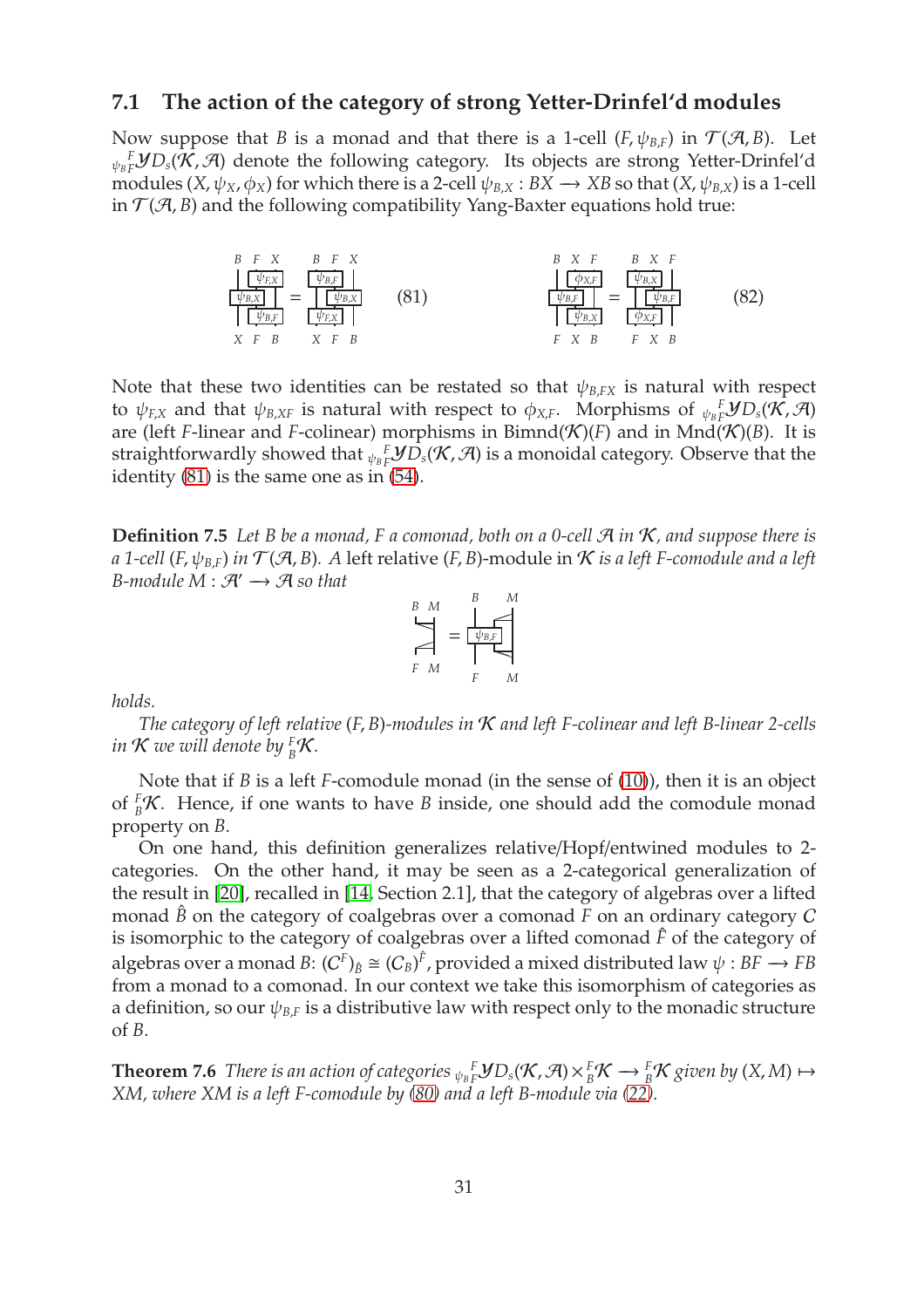*Proof.* We will consider the category action associativity isomorphism to be identity. Let us prove that a 1-cell *XM* is indeed a left relative (*F*, *B*)-module with the indicated structures:



The proof that given a morphism  $F : M \to N$  in  ${}^F_B\mathcal{K}$ , the newly obtained morphism  $X \times M : XM \to XN$  is in  ${}_B^F K$ , is direct, as well as that the defined action of categories is compatible with composition of morphisms and identity morphisms.  $\Box$ 

**Remark** 7.7 We could have considered the category  ${}^F_F$  $D_S(\mathcal{K}, \mathcal{A})$  and require that for every  $X \in {}^F_F$ *y* $D_s$ (*K*,  $\mathcal{A}$ ) there exists  $\psi_{B,X}$  so that (*X*,  $\psi_{B,X}$ ) is a 1-cell in  $\mathcal{T}(\mathcal{A}, B)$  and the relations [\(81\)](#page-30-1) and [\(82\)](#page-30-2) hold true. Then there is an action of  $^F_{F}$ *yD*<sub>*s*</sub>( $\mathcal K$ ,  $\mathcal A$ ) on  $^F_{B}K$  (precisely because [\(82\)](#page-30-2) holds).

In the right hand-side version of Definition [7.3](#page-28-1) the right strong Yetter-Drinfel'd modules are triples  $(X, \psi'_{X,F}, \phi'_{F,X})$  where  $\psi'_{Y}$  $'_{X,F}: \overline{X}F \rightarrow FX$  and  $\phi'_F$  $'_{F,X}$  :  $XF \rightarrow FX$ , so that  $(X, \psi'_{X,F}) \in \text{Mnd}(\mathcal{K}^{op})$  and  $(\widetilde{X}, \phi'_{F,X}) \in \text{Comnd}(\mathcal{K}^{op})$ . The corresponding category we denote by  $\mathcal{Y} D_s(\mathcal{K},\mathcal{A})^F_F$ *F*. Moreover, we consider the category  ${}_{\psi_B}\mathcal{Y}D_s(\mathcal{K},\mathcal{A})^F_F$  $_F^F$  analogous to the category  $\psi_B^F F$ *F* $\mathcal{Y}D_s(\mathcal{K}, \mathcal{A})$  from the beginning of this Subsection. The only difference in the definition is that the 2-cells  $\psi_{F,X}$  and  $\phi_{X,F}$  are now substituted by  $\phi'_F$  $'_{F,X}$  and  $\psi'_y$ *X*,*F* , respectively. Observe that this change, although formally minor, implies changing from  $Mnd(\mathcal{K})$  to Comnd( $\mathcal{K}^{op}$ ), and from Comnd( $\mathcal{K})$  to Mnd( $\mathcal{K}^{op}$ ). Also in this setting we have a 1-cell  $(F, \psi_{B,F})$  in  $\mathcal{T}(\mathcal{A}, B)$  and 2-cells  $\psi_{B,X} : BX \to XB$  so that  $(X, \psi_{B,X}) \in \mathcal{T}(\mathcal{A}, B)$ for every  $(X, \psi'_{X,F}, \phi'_{F,X}) \in \mathcal{Y}D_s(\mathcal{K}, \mathcal{A})^F_F$  $F_F$  and so that the following compatibility Yang-Baxter equations hold:

<span id="page-31-0"></span>
$$
\begin{array}{c|c|c|c|c|c|c|c|c} B & F & X & B & F & X & B & X & F & B & X & F \\ \hline \hline \hline \psi_{B,X} & \psi_{B,F} & \psi_{B,F} & \psi_{B,K} & \psi_{B,F} & \psi_{B,K} & \psi_{B,F} \\ \hline \hline \psi_{B,F} & \psi_{B,F} & \psi_{B,F} & \psi_{B,F} & \psi_{B,F} & \psi_{B,F} \\ X & F & B & X & F & B & F & X & B \\ \end{array} \tag{84}
$$

<span id="page-31-2"></span>This is a monoidal category and we have:

**Theorem 7.8** *There is an action of categories*  $_{\psi_B}$  $\n *JD_s(K, \mathcal{A})^F_F*$   $\times^F_BK \to^F_BK$  given by  $(X, M) \mapsto$ *XM, where XM is a left B-module via [\(22\)](#page-8-2) and a left F-comodule by:*

<span id="page-31-1"></span>
$$
\sum_{F}^{XM} = \underbrace{\begin{array}{c} X & M \\ \downarrow & \downarrow \\ \downarrow & \downarrow \\ F & XM & F & X & M. \end{array}}_{F} \tag{A}
$$

The proof of this result is analogous as in Theorem [7.6.](#page-30-0)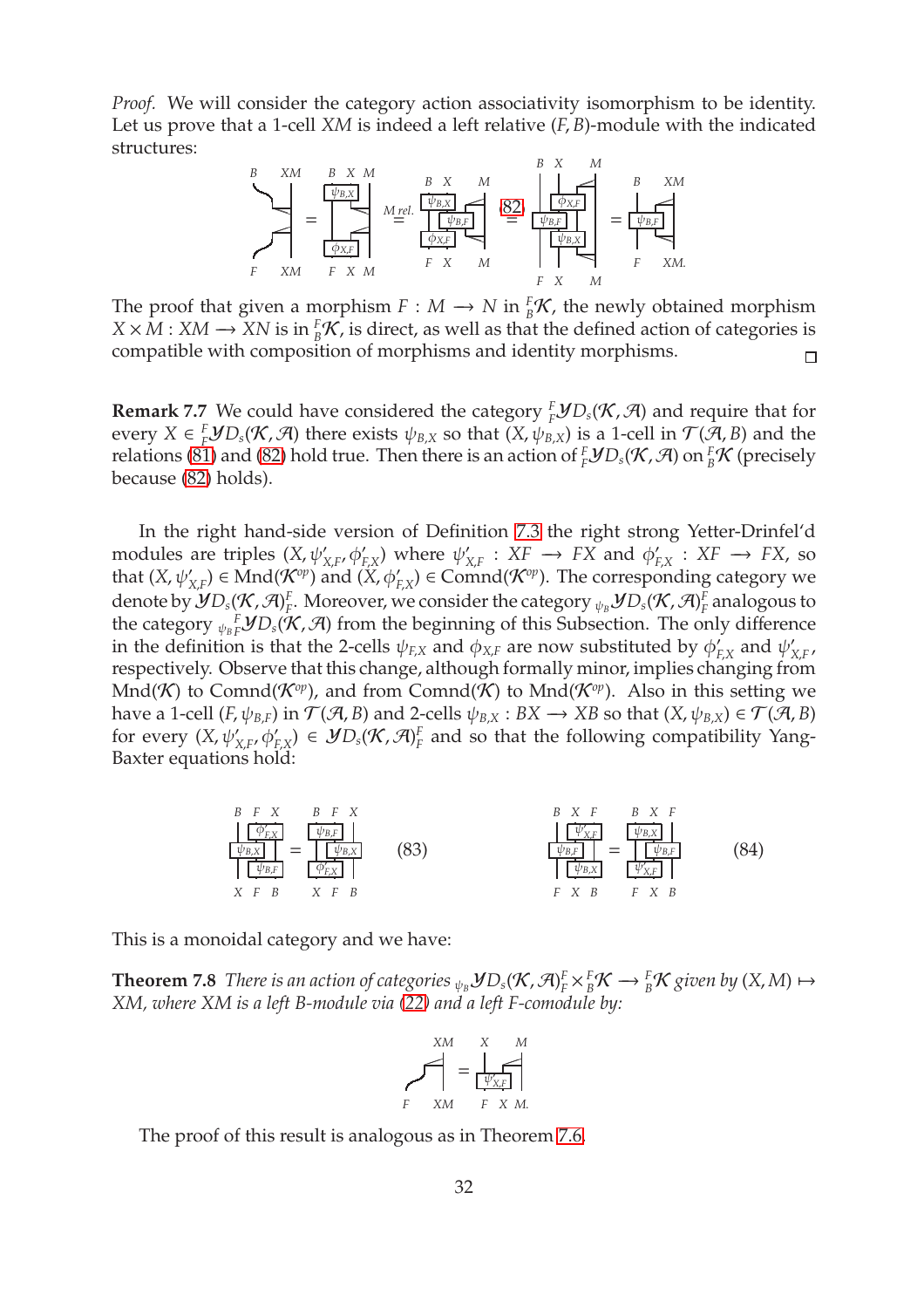### **7.2 Relation to classical Yetter-Drinfel'd modules**

We are first going to prove some results and these will lead to the introduction of another 2-category which resembles more (and generalizes) the classical Yetter-Drinfel'd modules.

#### **Proposition 7.9** *Assume the following:*

- *1. let F be a bimonad with* λ *indicated as below, where* τ*<sup>F</sup>*,*<sup>F</sup> is both left monadic and comonadic and right monadic and comonadic distributive law;*
- *2. let*  $(X, v)$  *be a left F-module so that*  $v : (FX, \tau_{F, FX}) \rightarrow (X, \tau_{F,X})$  *is a morphism in* Mnd(K)(*F*) *(in other words,* τ*<sup>F</sup>*,*<sup>X</sup> is a left monadic distributive law and natural with respect to*  $\leftarrow$  *)*;
- *3. let*  $(X, l)$  *be a left F-comodule so that l* :  $(X, \tau_{X,F}) \rightarrow (FX, \tau_{FXF})$  *is a morphism in* Comnd(K)(F) (in other words,  $\tau_{X,F}$  is left comonadic and natural with respect to  $\leq$ ).

*Then*  $(X, \psi_{\text{EX}})$  *is a 1-cell in* Mnd $(\mathcal{K})(F)$  *and*  $(X, \phi_{X,F})$  *is a 1-cell in* Comnd $(\mathcal{K})(F)$ *, where:* 

<span id="page-32-0"></span>λ = *F F* ☛✟ τ*F*,*<sup>F</sup>* ✡✠ *F F* , ψ*<sup>F</sup>*,*<sup>X</sup>* = *F X* ☛✟ τ*F*,*<sup>X</sup>* P *X F* , φ*<sup>X</sup>*,*<sup>F</sup>* = *X F* ✏ τ*X*,*<sup>F</sup>* ✡✠ *F X*. (85)

*Proof.* The proof that  $\lambda$  is a desired distributive law making  $F$  a left bimonad is direct. Then the claim for  $(X, \psi_{EX})$  holds by Remark [2.6,](#page-8-4) and the one for  $(X, \psi_{EX})$  holds by duality.  $\Box$ 

<span id="page-32-2"></span>**Proposition 7.10** *Let* (*X*, ψ*<sup>F</sup>*,*<sup>X</sup>*, φ*<sup>X</sup>*,*<sup>F</sup>*) *be a Yetter-Drinfel'd module determined by [\(85\)](#page-32-0). Under the hypotheses as in the above Proposition and moreover assuming:*

- $l : (X, \tau_{F,X}) \longrightarrow (FX, \tau_{F,FX})$  *is a morphism in* Mnd(K)(*F*) *(in other words,*  $\tau_{F,X}$  *is a right comonadic distributive law and natural with respect to*  $\rightarrow$  *)*;
- $v : (FX, \tau_{FX,F}) \rightarrow (X, \tau_{XF})$  *is a morphism in* Comnd(K)(*F*) *(in other words,*  $\tau_{XF}$  *is right monadic and natural with respect to*  $\leftarrow$  *)*;
- *the Yang-Baxter equation*

<span id="page-32-1"></span>*F X F* τ*X*,*<sup>F</sup>* τ*F*,*<sup>F</sup>* τ*F*,*<sup>X</sup> F X F* = *F X F* τ*F*,*<sup>X</sup>* τ*F*,*<sup>F</sup>* τ*X*,*<sup>F</sup> F X F* (86)

*holds;*

*the Yetter-Drinfel'd module* (*X*, ψ*<sup>F</sup>*,*<sup>X</sup>*, φ*<sup>X</sup>*,*<sup>F</sup>*) *is a strong Yetter-Drinfel'd module.*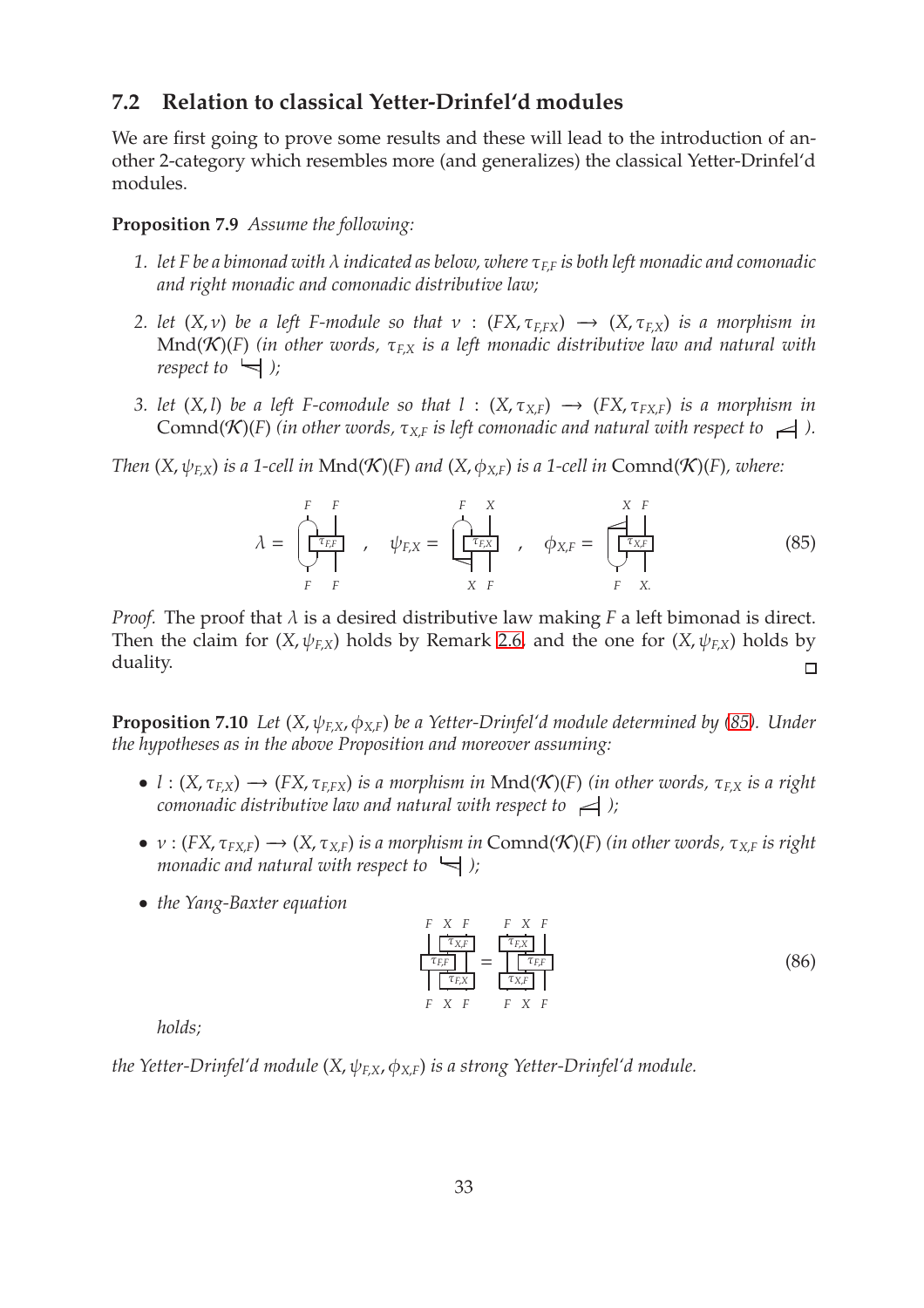*Proof.* We prove the relation [\(79\)](#page-29-1) for a Yetter-Drinfel'd module *X*:



**Corollary 7.11** *In any braided monoidal category* C *Yetter-Drinfel'd modules over a bialgebra H in* C *are strong in the 2-category induced by* C*.*

The classically studied Yetter-Drinfel'd modules over a bialgebra *H* over a field all turn out to be strong in the sense of [\(79\)](#page-29-1).

We now introduce the following 2-category, which we will call *the 2-category of left* τ-bimonads in  $\cal K$  and denote by τ-Bimnd ${}^l({\cal K})$ . A left τ-bimonad in  $\cal K$  is a left bimonad (*F*,  $\lambda$ ) in *K* such that  $\lambda$  is given as in [\(85\)](#page-32-0). We dealt with  $\tau$ -bimonads in [\[9\]](#page-42-14).

0-cells: are *τ*-bimonads ( $\mathcal{A}, F, \tau_{EF}$ ) in K.

<u>1-cells:</u> are quintuples  $(X, \tau_{F,X}, \tau_{X,F}, \nu, l) : (\mathcal{A}, F, \tau_{F,F}) \longrightarrow (\mathcal{A}', F', \tau_{F',F'})$  where:

 $(X, \tau_{F,X})$  are 1-cells in Mnd(K) and in Mnd( $\mathcal{K}^{op}$ ) and  $(X, \tau_{X,F})$  are 1-cells in Comnd(K) and in Comnd( $\mathcal{K}^{op}$ ) (observe the notation:  $\tau_{F,X}: F'X \to XF$  and  $\tau_{X,F}: XF \to F'X$ ),

 $(X, v)$  is a left *F*'-module and a left *F*'-comodule, so that

 $\nu: (F'X, \tau_{F,F'X}) \longrightarrow (X, \tau_{F,X})$  and  $l: (X, \tau_{F,X}) \longrightarrow (F'X, \tau_{F,F'X})$  are morphisms in Mnd(K),  $\nu: (F'X, \tau_{F'X,F}) \longrightarrow (X, \tau_{X,F})$  and  $l: (X, \tau_{X,F}) \longrightarrow (F'X, \tau_{F'X,F})$  are morphisms in Comnd(K), recall:

$$
\tau_{F,F'X} = \frac{\begin{array}{c|c} F' & F' & X \\ \hline \hline \tau_{F',F'} & \end{array}}{\begin{array}{c|c|c} \hline \tau_{F,X} & F \\ \hline \end{array}} \qquad \text{and} \qquad \tau_{F'X,F} = \frac{\begin{array}{c|c} F' & X & F \\ \hline \tau_{F',F'} & \end{array}}{\begin{array}{c|c} \hline \tau_{F',F'} & F' & X \\ \hline \end{array}}
$$

(in other words,  $\tau_{FX}$  is left monadic and right comonadic and natural with respect to  $\forall$  and  $\prec$ , and  $\tau_{X,F}$  is left comonadic and right monadic and natural with respect to  $\leftarrow$  and  $\leftarrow$ ),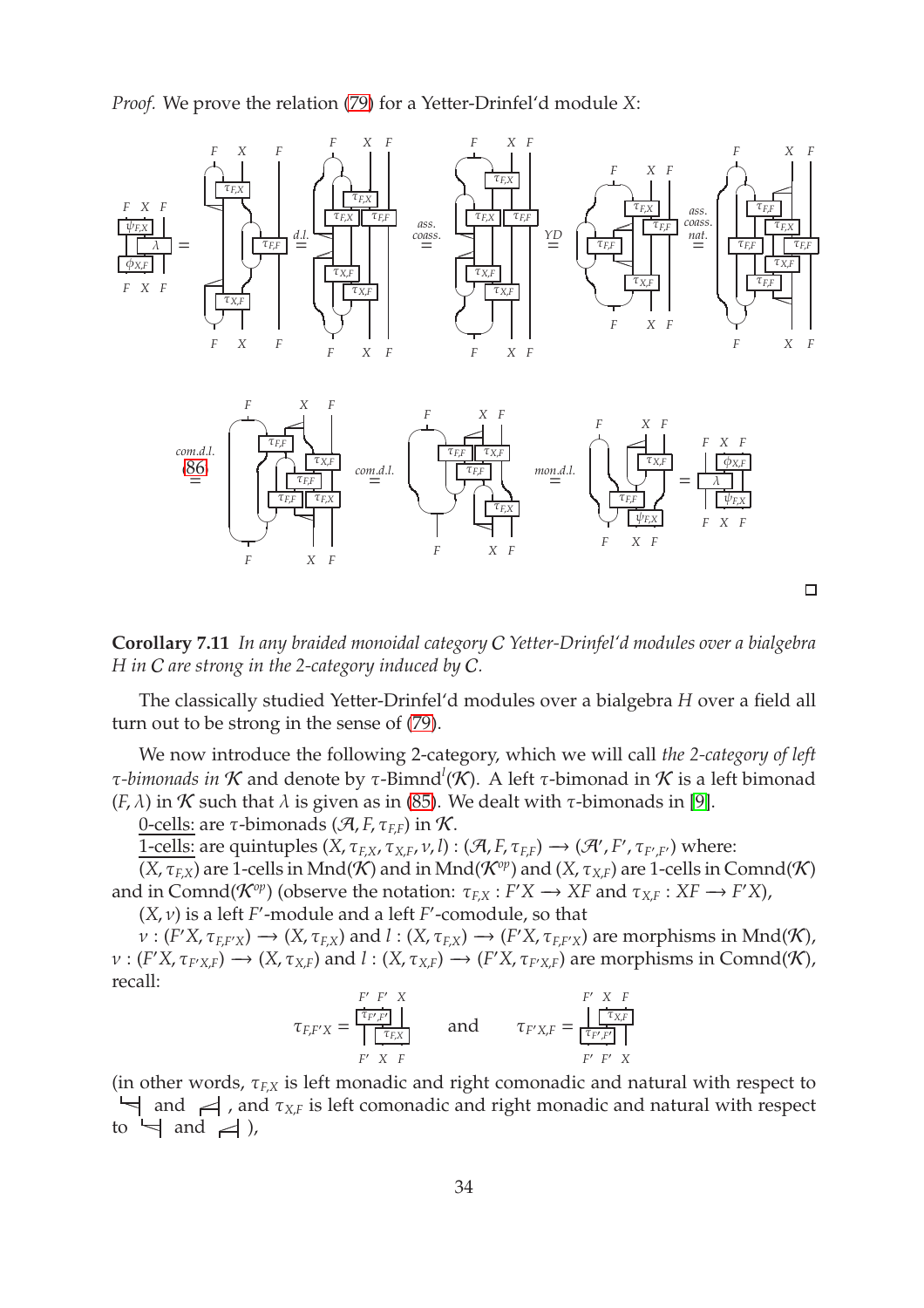and the following compatibility conditions among the data in the quintuple and τ*<sup>F</sup>*,*<sup>F</sup>* and *τ<sub>F',F'</sub>* hold:



2-cells: are the same as in Bimnd(K), they are 2-cells in  $Mnd(K)$  and  $Comnd(K)$ simultaneously (recall that they are left *F*-linear and left *F*-colinear).

The composition of 1-cells: given  $(X, \tau_{F,X}, \tau_{X,F}, \nu_X, l_X)$  :  $(\mathcal{A}, F, \tau_{F,F}) \rightarrow (\mathcal{A}', F', \tau_{F',F'})$ and  $\overline{(Y,\tau_{F,Y},\tau_{Y,F},\nu_Y,l_Y)}:(\mathcal{A}',F',\tau_{F',F'})\to (\mathcal{A}'',F'',\tau_{F'',F''})$ , their composition is a quintuple  $(YX, \tau_{F, YX}, \tau_{YX, F}, \nu_{YX}, l_{YX}) : (\mathcal{A}, F, \tau_{F,F}) \longrightarrow (\mathcal{A}'', F'', \tau_{F'', F''})$  where

$$
\tau_{F,YX}\underbrace{\begin{array}{|c|c|c|c|c|c|c|c} F^{\prime\prime}&Y&X&Y&X\\ \hline \tau_{F,YX}&\tau_{YX,F}&\tau_{YX,F}&\tau_{YX,F}&\tau_{YX}&Y&X\\ Y&X&F&\tau_{Y}^{\prime}&Y&X&\tau_{Y}^{\prime}&X \end{array}}_{F^{\prime\prime}\quad Y\quad X}\quad \nu_{YX}=\underbrace{\begin{array}{|c|c|c|c|c|c|c|c} F^{\prime\prime}&Y&X&Y&X\\ \hline \tau_{F,YX}&\tau_{Y}&X&\tau_{Y}^{\prime}&Y&X\\ Y&X&\tau_{Y}^{\prime}&Y&X.\\ \end{array}}
$$

The above two Propositions allow to define the embedding 2-functor

<span id="page-34-0"></span>
$$
\tau\text{-Bimnd}^l(\mathcal{K}) \longrightarrow \text{Bimnd}^l(\mathcal{K})\tag{87}
$$

(here Bimnd<sup>*l*</sup>( $K$ ) is the 2-category that so far we denoted by Bimnd( $K$ ), we now stress that this is the 2-category of *left* bimonads in *K*). It sends a *τ*-bimonad (*F*,  $τ_{FF}$ ) to the left bimonad (*F,*  $\lambda$ ) and a 1-cell (*X, τ<sub>F,X</sub>, τ<sub>X,F</sub>, ν<sub>X</sub>, l<sub>X</sub>) from τ-Bimnd<sup>l</sup>(* $\cal K$ *) to the left strong* Yetter-Drinfel'd module  $(X, \psi_{F,X}, \phi_{X,F})$  where  $\lambda$ ,  $\psi_{F,X}$  and  $\phi_{X,F}$  are given by [\(85\)](#page-32-0).

On the other hand, classical Yetter-Drinfel'd modules (over a filed *k*) are endomorphism 1-cells in  $\tau$ -Bimnd(K) when K is induced by the braided monoidal category of vector spaces. This inspires:

**Definition 7.12** *A* classical Yetter-Drinfel'd module in K *is an endomorphism 1-cell in* τ*-*Bimnd(K) *(left and right versions).*

Now it is clear that we have:

**Corollary 7.13** *The category of classical left Yetter-Drinfel'd modules over a bimonad F in* K *is F <sup>F</sup>*Y*Dcl*(K, <sup>A</sup>) :<sup>=</sup> <sup>τ</sup>*-*Bimnd*<sup>l</sup>* (K)(*F*) *and it is monoidal. Moreover, there is a monoidal embedding of categories:*

$$
\tau\text{-Bimnd}^l(\mathcal{K})(F) \longrightarrow \text{Bimnd}^l(\mathcal{K})(F)
$$

i.e.

$$
{}^F_F\mathcal{Y}D_{cl}(\mathcal{K},\mathcal{A})\longrightarrow {}^F_F\mathcal{Y}D_{s}(\mathcal{K},\mathcal{A}).
$$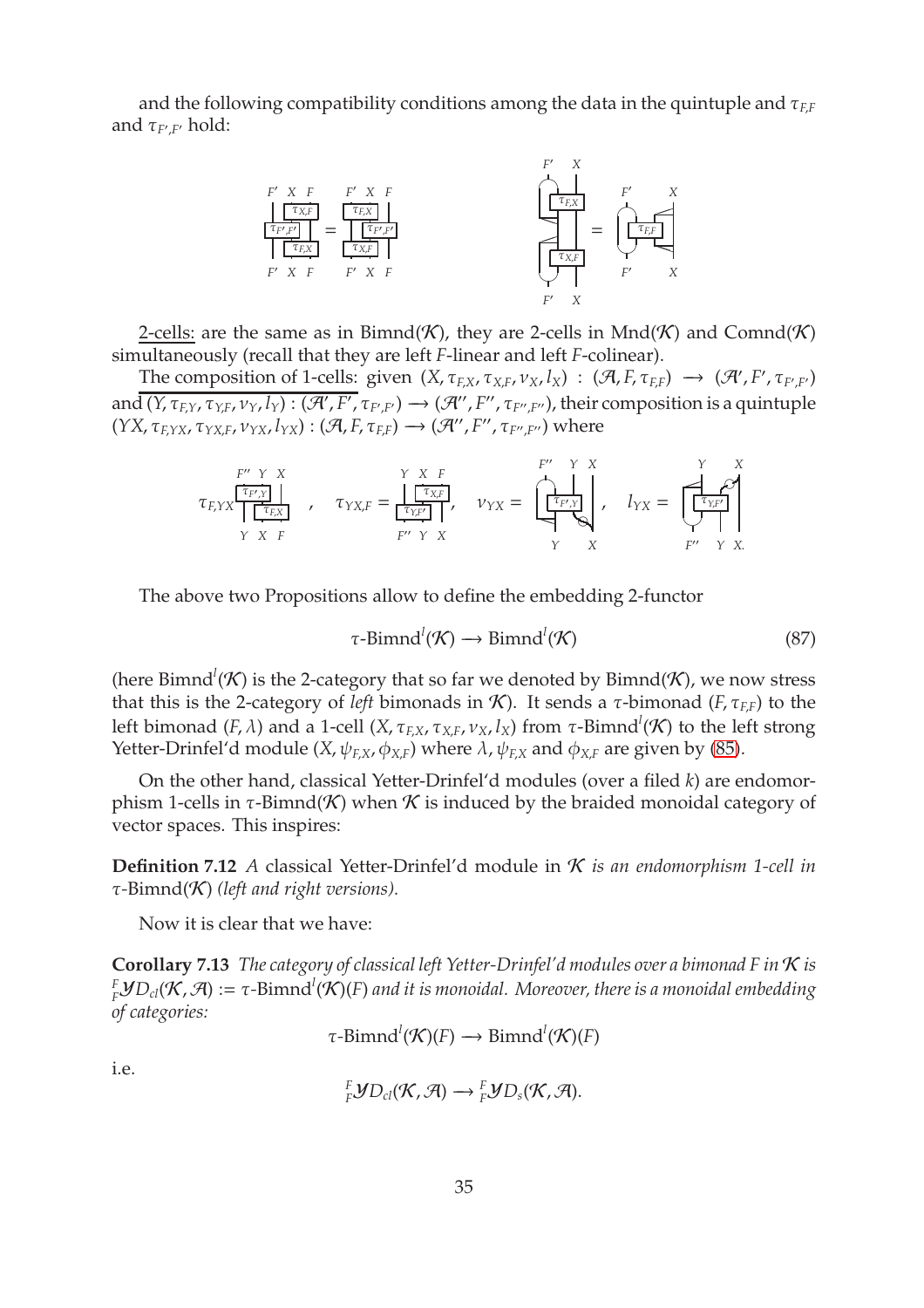We next want to apply the results of Theorem [7.6](#page-30-0) to the above setting. As before, assume that *B* is a monad and that there is a 1-cell ( $F, \tau_{B,F}$ ) in  $\mathcal{T}(A, B)$ . Let τ*B F <sup>F</sup>*Y*Dcl*(K, A) denote the following category. Its objects are classical Yetter-Drinfel'd modules  $(X, \psi_X, \phi_X)$  for which there is a 2-cell  $\tau_{B,X} : BX \to XB$  so that  $(X, \tau_{B,X})$  is a 1-cell in  $\mathcal{T}(A, B)$  and the following Yang-Baxter equations hold true:

<span id="page-35-1"></span><span id="page-35-0"></span>
$$
\frac{B \quad F \quad X}{\left[\frac{\tau_{E,X}}{\tau_{B,X}}\right]} = \frac{\left[\frac{\tau_{B,F}}{\tau_{B,K}}\right]}{\left[\frac{\tau_{B,K}}{\tau_{E,K}}\right]}
$$
\n
$$
X \quad F \quad B \qquad X \quad F \quad B
$$
\n
$$
\frac{B \quad X \quad F \quad B \quad X \quad F}{\left[\frac{\tau_{B,K}}{\tau_{B,K}}\right]} = \frac{\left[\frac{\tau_{B,X}}{\tau_{B,K}}\right]}{\left[\frac{\tau_{B,K}}{\tau_{B,K}}\right]}
$$
\n
$$
F \quad X \quad B \qquad F \quad X \quad B.
$$
\n(89)

Here  $\nu_X : (FX, \tau_{B, FX}) \rightarrow (X, \tau_{B,X}), l_X : (X, \tau_{B,X}) \rightarrow (FX, \tau_{B,FX}), l_B : (B, \tau_{F,B}) \rightarrow (FB, \tau_{F,FB}) \in$  $\mathcal{T}(\mathcal{A},B)$  ( $\tau_{B,X}$  is natural with respect to the left *F*-action and left *F*-coaction on *X*, and *τ*<sub>*B*</sub>*F* with respect to the left *F*-coaction on *B*). The morphisms of  ${}_{\tau_B}$ *F* $YD_{cl}(K, \mathcal{A})$  are the morphisms in  $Mnd(\mathcal{K})(F)$  and in  $Comnd(\mathcal{K})(F)$ . Then  ${}_{\tau_B}^F\mathcal{Y}D_{cl}(\mathcal{K},\mathcal{A})$  is a monoidal category.

**Proposition 7.14** *Let F be a left bimonad in* K*, B a left F-comodule monad with* ψ*<sup>B</sup>*,*<sup>F</sup> given* by [\(70\)](#page-24-3). Let  $(X,\psi_{F,X},\phi_{X,F})$  be an object in  $_{\tau_B F}^{-F}$ UD<sub>cl</sub>( $K$ , A) and let  $\psi_{B,X}$  be as in [\(71\)](#page-24-4). Then the *Yang-Baxter equations [\(81\)](#page-30-1) and [\(82\)](#page-30-2) are fulfilled.*

*Consequently, there is a monoidal embedding of categories*  $\sigma_{BF}^F$ *<i>J* $D_{cl}$ (*K, A*)  $\rightarrow \sigma_{BF}^F$ *J* $D_{s}$ (*K, A*).

*Proof.* The proof that the identities [\(81\)](#page-30-1) and [\(82\)](#page-30-2) hold is analogous to the proof in Proposition [7.10](#page-32-2) that the relation [\(79\)](#page-29-1) holds. For the proof of [\(81\)](#page-30-1) apply the following changes in the arguments in the proof: coassociativity of  $F \rightarrow F$ -comodule law, comonadic distributive law property  $\rightsquigarrow$  naturality with respect to the *F*-comodule structure, [\(86\)](#page-32-1)  $\rightsquigarrow$ [\(88\)](#page-35-0), whereas to prove [\(82\)](#page-30-2) change additionally: associativity of  $F \sim F$ -module law, monadic distributive law property  $\sim$  naturality with respect to the *F*-module structure, and change [\(86\)](#page-32-1)  $\rightsquigarrow$  [\(89\)](#page-35-1).  $\Box$ 

<span id="page-35-2"></span>Let us denote by  $\psi_B$   $\frac{F}{2}$ *J*  $D_s$ (**K**,  $\mathcal{A}$ ) the image of  $\tau_B$   $\frac{F}{2}$ *J*  $D_{cl}$ (**K**,  $\mathcal{A}$ ) by the latter embedding functor.

**Corollary 7.15** *Under the hypotheses of the previous Proposition there is an action of categories*  ${}_{\psi_B}$ F $\underline{\mathcal{Y}}$ *D*<sub>s</sub>( $\mathcal{K}, \mathcal{A}$ )  $\times$   ${}^F_B\mathcal{K}$   $\longrightarrow$   ${}^F_B\mathcal{K}$  as described in Theorem [7.6.](#page-30-0)

**Example 7.16** When  $K$  is induced by a braided monoidal category  $C$ , our Corollary [7.15](#page-35-2) recovers [\[12,](#page-42-9) Theorem 2.3].

If we forget the left *F*-comodule action both on Yetter-Drinfel'd modules and on *B*, the 2-cells  $ψ_{B,X}$ ,  $ψ_{F,X}$  and  $φ_{X,F}$  pass to be the 2-cells  $τ_{B,X}$ ,  $τ_{F,X}$  and  $τ_{X,F}$ , respectively. Moreover, the category  ${}_{\psi_B}F^s_\mu\frac{\partial D_s(\mathcal{K},\mathcal{A})}{\partial D_s}$  becomes  ${}_{\tau_B(\mathcal{A},F)}\mathcal{T}$ . On the other hand, if we consider a left bimonad *F* in *K* as a quasi-bimonad (with  $\Phi = \eta_F \times \eta_F \times \eta_F$ ) and take  $\sigma$  to be trivial in Corollary [7.15,](#page-35-2) then we see that the latter result and Corollary [6.3](#page-27-4) are generalizations in two different directions of one and the same result.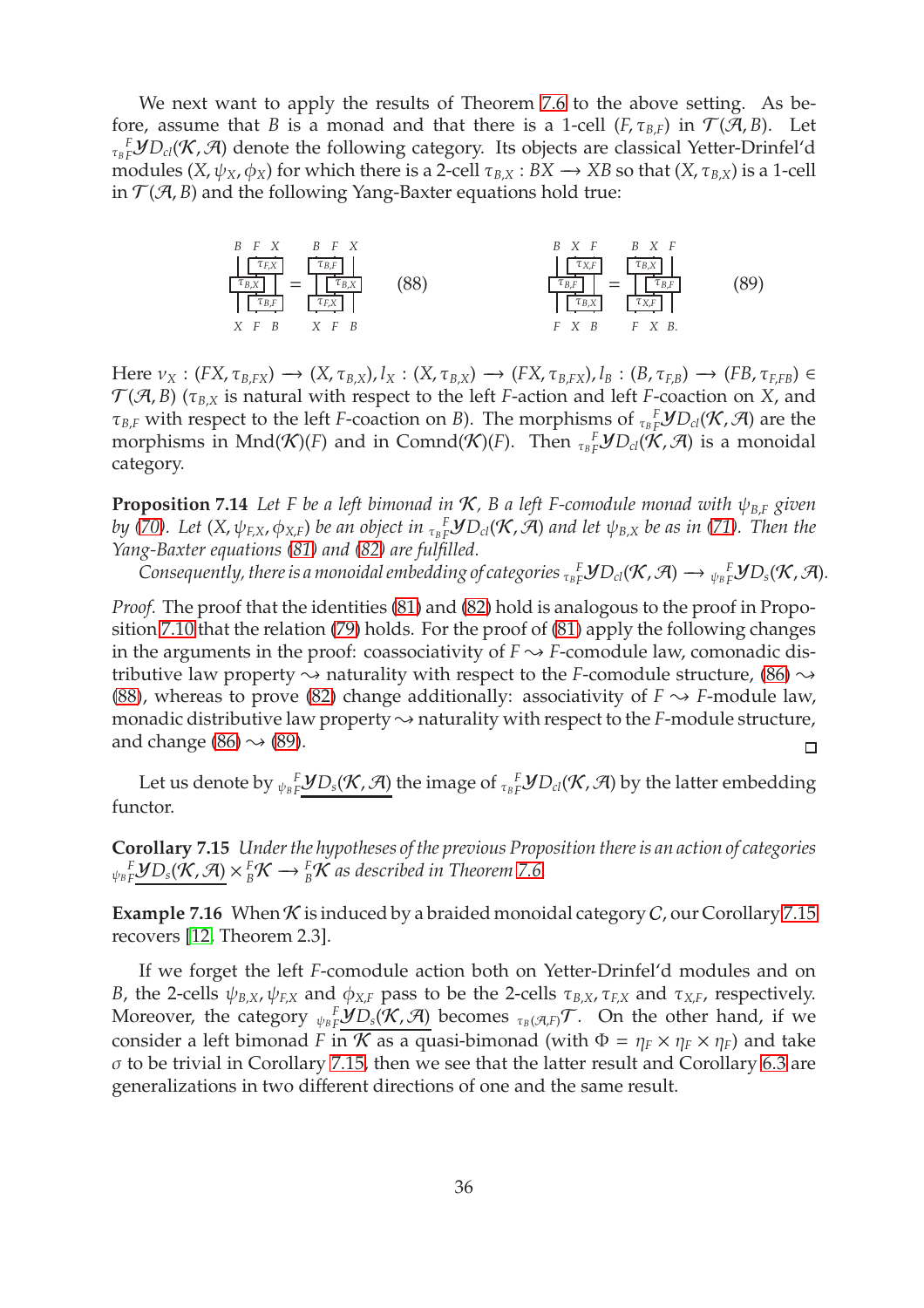In the right hand-side version of [\(87\)](#page-34-0) we have an embedding of 2-categories  $\tau$ -Bimnd<sup>r</sup> (K) → Bimnd<sup>*r*</sup>(*K*) determined by:

$$
\lambda = \frac{\begin{vmatrix} F & F \\ \hline \tau_{EF} \\ \hline \tau_{EF} \\ \hline \tau_{EF} \\ \hline \tau_{EF} \\ \hline \tau_{EF} \\ \hline \tau_{EF} \\ \hline \tau_{EF} \\ \hline \tau_{EF} \\ \hline \tau_{EF} \\ \hline \tau_{EF} \\ \hline \tau_{EF} \\ \hline \tau_{EF} \\ \hline \tau_{EF} \\ \hline \tau_{EF} \\ \hline \tau_{EF} \\ \hline \tau_{EF} \\ \hline \tau_{EF} \\ \hline \tau_{EF} \\ \hline \tau_{EF} \\ \hline \tau_{EF} \\ \hline \tau_{EF} \\ \hline \tau_{EF} \\ \hline \tau_{EF} \\ \hline \tau_{EF} \\ \hline \tau_{EF} \\ \hline \tau_{EF} \\ \hline \tau_{EF} \\ \hline \tau_{EF} \\ \hline \tau_{EF} \\ \hline \tau_{EF} \\ \hline \tau_{EF} \\ \hline \tau_{EF} \\ \hline \tau_{EF} \\ \hline \tau_{EF} \\ \hline \tau_{EF} \\ \hline \tau_{EF} \\ \hline \tau_{EF} \\ \hline \tau_{EF} \\ \hline \tau_{EF} \\ \hline \tau_{EF} \\ \hline \tau_{EF} \\ \hline \tau_{EF} \\ \hline \tau_{EF} \\ \hline \tau_{EF} \\ \hline \tau_{EF} \\ \hline \tau_{EF} \\ \hline \tau_{EF} \\ \hline \tau_{EF} \\ \hline \tau_{EF} \\ \hline \tau_{EF} \\ \hline \tau_{EF} \\ \hline \tau_{EF} \\ \hline \tau_{EF} \\ \hline \tau_{EF} \\ \hline \tau_{EF} \\ \hline \tau_{EF} \\ \hline \tau_{EF} \\ \hline \tau_{EF} \\ \hline \tau_{EF} \\ \hline \tau_{EF} \\ \hline \tau_{EF} \\ \hline \tau_{EF} \\ \hline \tau_{EF} \\ \hline \tau_{EF} \\ \hline \tau_{EF} \\ \hline \tau_{EF} \\ \hline \tau_{EF} \\ \hline \tau_{EF} \\ \hline \tau_{EF} \\ \hline \tau_{EF} \\ \hline \tau_{EF} \\ \hline \tau_{EF} \\ \hline \tau_{EF} \\ \hline \tau_{EF} \\ \hline \tau_{EF} \\ \hline \tau_{EF} \\ \hline \tau_{EF} \\ \hline \tau_{EF} \\ \hline \tau_{EF} \\ \hline \tau_{EF} \\ \hline \tau_{EF} \\ \hline \tau_{EF} \\ \hline \tau_{EF
$$

which induces an embedding of monoidal categories  $\tau$ -Bimnd<sup>*r*</sup>( $\mathcal{K}$ )(*F*)  $\rightarrow$  Bimnd<sup>*r*</sup>( $\mathcal{K}$ )(*F*), that is:

$$
\mathcal{Y}D_{cl}(\mathcal{K},\mathcal{A})_F^F \longrightarrow \mathcal{Y}D_{s}(\mathcal{K},\mathcal{A})_F^F.
$$

For a monad *B* and supposing that there is a 1-cell (*F*,  $\tau_{B,F}$ ) in  $\mathcal{T}(\mathcal{A}, B)$ , the category  $_{\tau_{B}}\mathcal{Y}D_{cl}(\mathcal{K},\mathcal{A})_{F}^{F}$  $F_F$  is defined analogously as  ${}_{\tau_B}$   ${}^F_\tau \mathcal{Y} D_{cl}(\mathcal{K}, \mathcal{A})$ . Its objects are classical right Yetter-Drinfel'd modules  $(X, \psi'_{X,F}, \phi'_{F,X})$  for which there is a 2-cell  $\tau_{B,X}: BX \to XB$  so that  $(X, \tau_{B,X})$  is a 1-cell in  $\mathcal{T}(A, B)$  and the same Yang-Baxter equations [\(88\)](#page-35-0) and [\(89\)](#page-35-1) hold true.

<span id="page-36-0"></span>**Theorem 7.17** *Let F be a right bimonad in* K*, B a right F-module monad (in the sense of [\(4\)](#page-4-1)–[\(5\)](#page-4-3)). We have the following:*

- 1. Let  $(X, \psi'_{X,F}, \phi'_{F,X})$  be an object in  $_{\tau_B}$ **y** $D_{cl}(\mathcal{K}, \mathcal{F})^F_F$  $_{F}^{\mathrm{F}}$  and let  $\psi_{\mathrm{B,X}}$  and  $\psi_{\mathrm{B,F}}$  be as in [\(59\)](#page-19-1) and *[\(62\)](#page-20-3). Then the Yang-Baxter equations [\(83\)](#page-31-0) and [\(84\)](#page-31-1) are fulfilled.*
- 2. *There is a monoidal embedding of categories*  $_{\tau_B}$ *YD<sub>cl</sub>(K, A)* $^F_F$  $\to$  $_{\psi_B}$ *YD<sub>s</sub>(K, A)* $^F_F$ *F .*
- *3. There is an action of categories:*

$$
\psi_B \underset{\psi_B}{\underbrace{\boldsymbol{\mathcal{Y}}}} D_s(\boldsymbol{\mathcal{K}},\boldsymbol{\mathcal{A}})^F_F \times {}^F_B \boldsymbol{\mathcal{K}} \longrightarrow {}^F_B \boldsymbol{\mathcal{K}}
$$

as described in Theorem [7.8,](#page-31-2) where  ${}_{\psi_\mathcal{B}}\mathcal{Y}D_s(\mathcal{K},\mathcal{A})^F_F$  $_{F}^{\mathrm{F}}$  denotes the image of  $_{\tau_{B}}$ YD<sub>cl</sub>(K, A) $_{F}^{\mathrm{F}}$ *F by the above embedding functor.*

Forgetting the right *F*-module action both on Yetter-Drinfel'd modules and on *B* we obtain the forgetful functor  ${}_{\psi_B}\mathcal{Y}D_s(\mathcal{K},\mathcal{A})_{_{\Gamma}}^{^{F}}$  $F_F^F \to \tau_B \mathcal{T}^{(\mathcal{A},F)}$ . Taking  $\Phi_\lambda$  in Corollary [5.3](#page-22-0) to be trivial and considering a right bimonad  $F$  in  $K$  as a coquasi-bimonad (with  $\omega = \varepsilon_F \times \varepsilon_F \times \varepsilon_F$ ), we see that Corollary [5.3](#page-22-0) and Theorem [7.17](#page-36-0) are generalization of the same result in two different directions.

# <span id="page-36-1"></span>**8 Actions of monoidal categories as pseudofunctors**

In this last section we want to show how the action theorems Theorem [4.1](#page-16-0) and Theo-rem [7.6](#page-30-0) come out from a more general situation that occurs in 2-categories. Let  $\mathcal L$  be a bicategory and Cat the 2-category of categories. Given a pseudofunctor  $\mathcal{T} : \mathcal{L} \to \mathsf{Cat}$ there is a "pre-monoidal" functor  $\mathcal{T}_{\mathcal{A},\mathcal{B}}:\mathcal{L}(\mathcal{A},\mathcal{B})\to \text{Fun}(\mathcal{T}(\mathcal{A}),\mathcal{T}(\mathcal{B}))$  for every pair of 0-cells  $\mathcal{A}, \mathcal{B}$  in  $\mathcal{L}$ , where Fun( $\mathcal{T}(\mathcal{A}), \mathcal{T}(\mathcal{B})$ ) is the category of functors from  $\mathcal{T}(\mathcal{A})$  to  $\mathcal{T}(\mathcal{B})$ . The adjective "pre-monoidal" here means that the functors  $\mathcal{T}_{\neg \neg \neg}$  are compatible with the composition of composable 1-cells. For  $A = B$  we have a monoidal category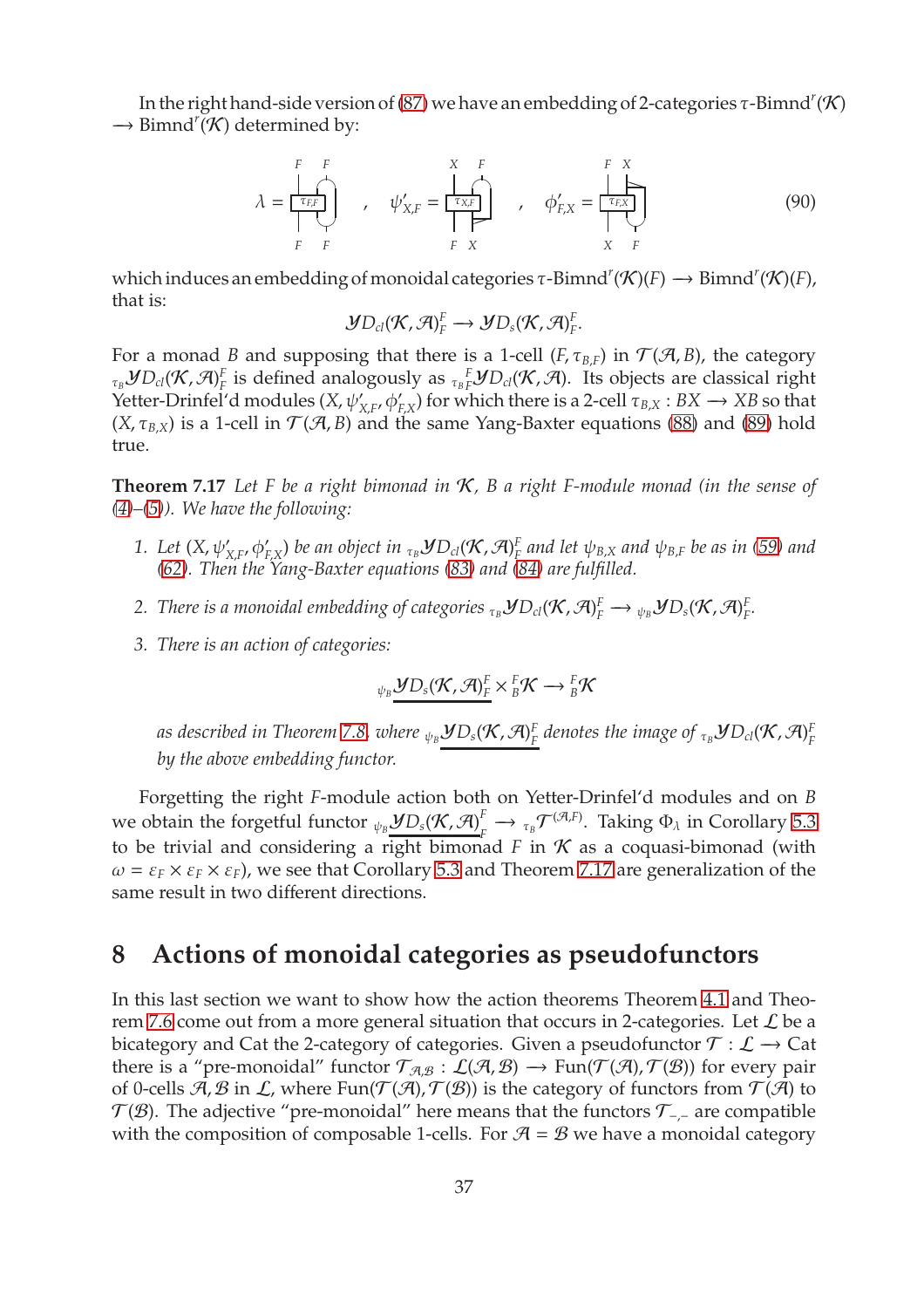$\mathcal{L}(\mathcal{A}) = \mathcal{L}(\mathcal{A}, \mathcal{A})$ , a strict monoidal category Fun( $\mathcal{T}(\mathcal{A}), \mathcal{T}(\mathcal{A})$ ) and a monoidal functor  $\mathcal{T}_{\mathcal{A}} = \mathcal{T}_{\mathcal{A},\mathcal{A}}$  between them. This in turn yields an action of the monoidal category  $\mathcal{L}(\mathcal{A})$ on the category  $\mathcal{T}(\mathcal{A})$ . Resuming we have:

<span id="page-37-1"></span>
$$
\mathcal{T} : \mathcal{L} \to \text{Cat} \quad \text{pseudofunctor} \quad \Rightarrow
$$
\n
$$
\mathcal{T}_{\mathcal{A}} : \mathcal{L}(\mathcal{A}) \to \text{Fun}(\mathcal{T}(\mathcal{A}), \mathcal{T}(\mathcal{A})) \quad \Leftrightarrow \quad \mathcal{L}(\mathcal{A}) \times \mathcal{T}(\mathcal{A}) \to \mathcal{T}(\mathcal{A}). \tag{91}
$$
\nmonoidal functor

We are going to show that the action of categories in Theorem [4.1](#page-16-0) and Theorem [7.6](#page-30-0) come from two pseudofunctors  $\mathcal{T} : \mathcal{L} \to \mathbb{C}$  at for appropriate bi/2-categories  $\mathcal{L}$ .

#### **8.1 A 2-functor from the 2-category of Tambara bimonads**

We define the 2-category of Tambara bimonads  $_{\psi}$ Bimnd(K) as follows.

0-cells: are quadriples (A, *F*, *B*,  $\psi_{B,F}$ ) where (A, *F*) is a bimonad, (A, *B*) a monad in K and  $(F, \psi_{B,F})$  is a 1-cell in Mnd $(K)$ .

<u>1-cells:</u> are quadriples  $(X, \psi_{F,X}, \phi_{X,F}, \psi_{B,X}) : (\mathcal{A}, F, B, \psi_{B,F}) \longrightarrow (\mathcal{A}', F', B', \psi_{B',F'})$  where:  $(X, \psi_{F,X}, \phi_{X,F})$  is a 1-cell in Bimnd(K), recall [\(77\)](#page-28-2), and  $(X, \psi_{B,X})$  a 1-cell in Mnd(K) such that the conditions:

$$
\frac{\frac{B' F' X}{\psi_{B,X}}}{\frac{\psi_{B,X}}{\sqrt{\frac{\psi_{B,X}}{\sqrt{\frac{\psi_{B,Y}}{\sqrt{\frac{\psi_{B,Y}}{\sqrt{\frac{\psi_{B,Y}}{\sqrt{\frac{\psi_{B,Y}}{\sqrt{\frac{\psi_{B,Y}}{\sqrt{\frac{\psi_{B,Y}}{\sqrt{\frac{\psi_{B,Y}}{\sqrt{\frac{\psi_{B,Y}}{\sqrt{\frac{\psi_{B,Y}}{\sqrt{\frac{\psi_{B,Y}}{\sqrt{\frac{\psi_{B,Y}}{\sqrt{\frac{\psi_{B,Y}}{\sqrt{\frac{\psi_{B,Y}}{\sqrt{\frac{\psi_{B,Y}}{\sqrt{\frac{\psi_{X Y}}{\sqrt{\frac{\psi_{X Y}}{\sqrt{\frac{\psi_{X Y}}{\sqrt{\frac{\psi_{X Y}}{\sqrt{\frac{\psi_{X Y}}{\sqrt{\frac{\psi_{X Y}}{\sqrt{\frac{\psi_{X Y}}{\sqrt{\frac{\psi_{X Y}}{\sqrt{\frac{\psi_{X Y}}{\sqrt{\frac{\psi_{X Y}}{\sqrt{\frac{\psi_{X Y}}{\sqrt{\frac{\psi_{X Y}}{\sqrt{\frac{\psi_{X Y}}{\sqrt{\frac{\psi_{X Y}}{\sqrt{\frac{\psi_{X Y}}{\sqrt{\frac{\psi_{X Y}}{\sqrt{\frac{\psi_{X Y}}{\sqrt{\frac{\omega_{X Y}}{\sqrt{\frac{\omega_{X Y}}{\sqrt{\frac{\omega_{X Y}}{\sqrt{\frac{\omega_{X Y}}{\sqrt{\frac{\omega_{X Y}}{\sqrt{\frac{\omega_{X Y}}{\sqrt{\frac{\omega_{X Y}}{\sqrt{\frac{\omega_{X Y}}{\sqrt{\frac{\omega_{X Y}}{\sqrt{\frac{\omega_{X Y}}{\sqrt{\frac{\omega_{X Y}}{\sqrt{\frac{\omega_{X Y}}{\sqrt{\frac{\omega_{X Y}}{\sqrt{\frac{\omega_{X Y}}{\sqrt{\frac{\omega_{X Y}}{\sqrt{\frac{\omega_{X Y}}{\sqrt{\frac{\omega_{X Y}}{\sqrt{\frac{\omega_{X Y}}{\sqrt{\frac{\omega_{X Y}}{\sqrt{\frac{\omega_{X Y}}{\sqrt{\frac{\omega_{X Y}}{\sqrt{\frac{\omega_{X Y}}{\sqrt{\frac{\omega_{X Y}}{\sqrt{\frac{\omega_{X Y}}{\sqrt{\frac{\omega_{X Y}}{\sqrt{\frac{\omega_{X Y}}{\sqrt{\frac{\omega_{X Y}}{\sqrt{\frac{\omega_{X Y}}{\sqrt{\frac{\omega_{X Y}}{\sqrt{\frac{\omega_{X Y}}{\sqrt{\frac{\omega_{X Y}}{\sqrt{\frac{\omega_{X Y}}{\sqrt{\frac{\omega_{X Y}}{\sqrt{\frac{\omega_{X Y}}{\sqrt{\frac{\omega_{X Y}}{\sqrt{\frac{\omega_{X Y}}{\sqrt{\frac{\omega_{X Y}}{\sqrt{\frac{\omega_{X Y}}{\sqrt{\frac{\omega_{X Y}}{\sqrt{\frac{\omega_{X Y}}{\sqrt{\frac{\omega_{X Y}}{\sqrt{\frac
$$

hold. Observe that the 2-cells involved are:  $\psi_{F,X}: F'X \to XF$ ,  $\phi_{X,F}: XF \to F'X$ ,  $\psi_{B,X}: F'X \to F'X$  $B'X \to XB, \psi_{B,F} : BF \to FB, \psi_{B',F'} : B'F' \to F'B'.$ 

2-cells:  $\zeta$  :  $(X, \psi_{F,X}, \phi_{X,F}, \psi_{B,X}) \rightarrow (Y, \psi_{F,Y}, \phi_{Y,F}, \psi_{B,Y})$  where  $\zeta$  :  $(X, \psi_{F,X}, \phi_{X,F}) \rightarrow (Y, \psi_{F,Y}, \phi_{Y,F})$ is a 2-cell in Bimnd(K) and  $\zeta$  :  $(X, \psi_{B,X}) \rightarrow (Y, \psi_{B,Y})$  a 2-cell in Mnd(K).

We now define a 2-functor

<span id="page-37-0"></span>
$$
\mathcal{T}: \mathcal{P}\mathrm{Bimnd}(\mathcal{K}) \longrightarrow \mathrm{Cat}
$$

as follows. It sends a 0-cell ( $\mathcal{A}, F, B, \psi_{B,F}$ ) to the category  ${}^F_B\mathcal{K}$  (from Definition [7.5\)](#page-30-3).

Given two 0-cells  $(\mathcal{A}, F, B, \psi_{B,F})$  and  $(\mathcal{A}', F', B', \psi_{B', F'})$  in  $_{\psi}$ Bimnd( $\mathcal{K})$  we define a functor ′

<span id="page-37-2"></span>
$$
\mathcal{T}_{E,F'}: \psi \text{Bimnd}(\mathcal{K})(F, F') \to \text{Fun}({}^F_B \mathcal{K}, {}^{F'}_{B'} \mathcal{K})
$$
\n
$$
X \mapsto \mathcal{T}_X = X -
$$
\n
$$
\zeta \mapsto \mathcal{T}_\zeta = \zeta \times -
$$
\n(94)

like this. An object  $(X, \psi_{F,X}, \phi_{X,F}, \psi_{B,X})$  the functor  $\mathcal{T}_{F,F}$  sends to the functor  $\mathcal{T}_X : {}^F_B\mathcal{K}$  $\rightarrow$   $\frac{F}{B'}$  K, where  $\mathcal{T}_X(M) = XM$ , for  $M \in \frac{F}{B}$  K, so that  $XM$  is endowed with the following structures of a left *B*'-module and *F*'-comodule: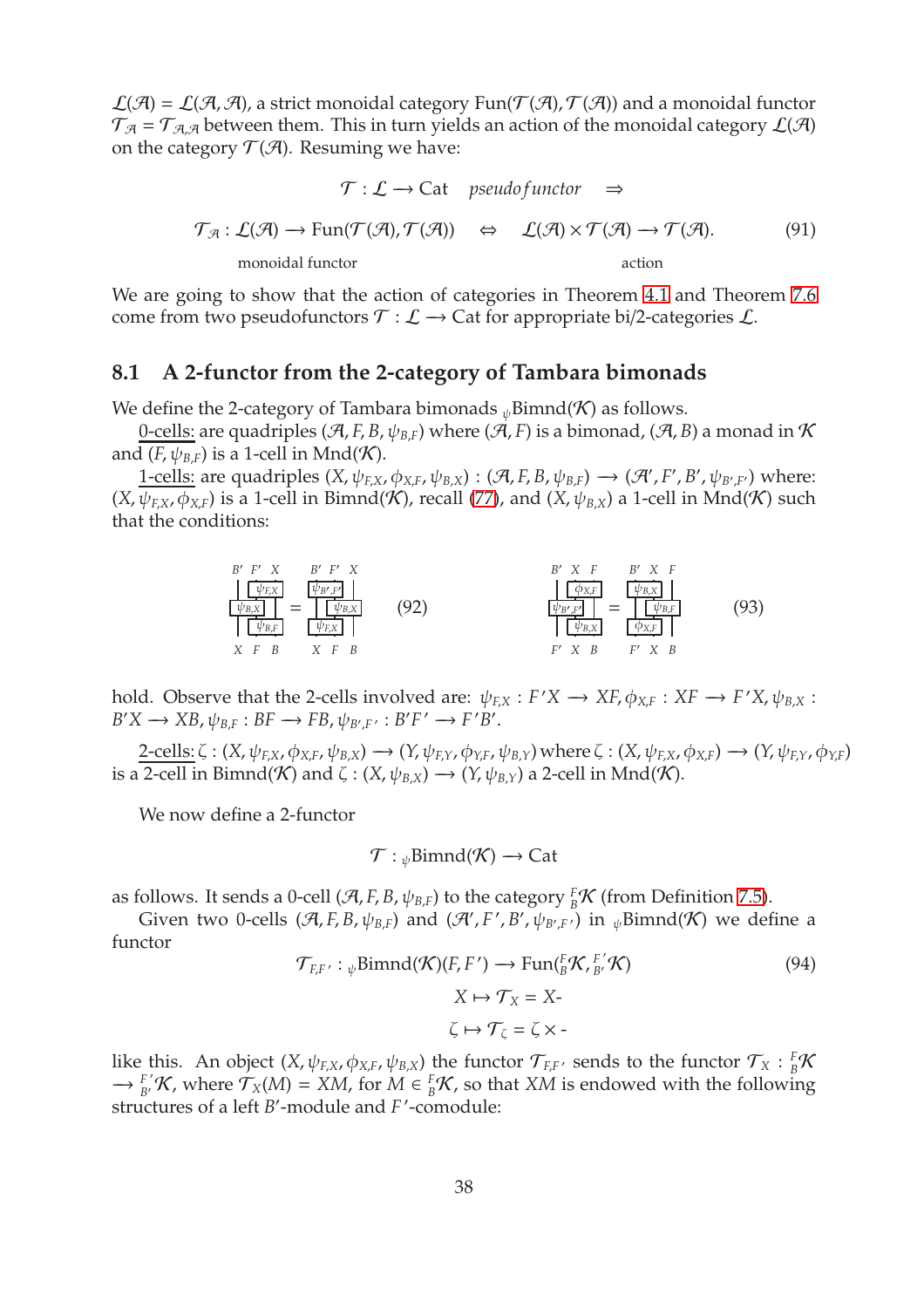<span id="page-38-1"></span>
$$
\sum_{XM}^{B'} = \frac{\begin{bmatrix} \psi_{B,X} \\ \psi_{B,X} \end{bmatrix}}{\begin{bmatrix} XM \\ X & M \end{bmatrix}} \qquad (95)
$$

That *XM*  $\in$   $^{F'}_B$ / $\mathcal K$  is proved analogously as in Theorem [7.6:](#page-30-0)



A morphism  $F: M \to N$  in  ${}^F_B\mathcal{K}$  the functor  $\mathcal{T}_X$  sends to the morphism  $X \times F: XM$  $\rightarrow$  *XN*, the proof that it is a morphism in  $^{F'}_{B'}\mathcal{K}$  is straightforward.

A morphism  $\zeta$  :  $(X, \psi_{F,X}, \phi_{X,F}, \psi_{B,X}) \rightarrow (Y, \psi_{F,Y}, \phi_{Y,F}, \psi_{B,Y})$  in  $_{\psi}$ Bimnd $(\mathcal{K})(F, F')$  the functor  $\mathcal{T}_{F,F'}$  sends to the natural transformation  $\mathcal{T}_{\zeta}: \mathcal{T}_X \to \mathcal{T}_Y : {}^F_B\mathcal{K} \to {}^{F'}_B\mathcal{K}$ . Given  $M \in {}^F_B\mathcal{K}$  we have a morphism  $\mathcal{T}_{\zeta}(M) = \zeta \times M : XM \to YM$ . It is *B*-linear, since  $(X, \psi_{B,X})$ is a 1-cell in Mnd(K), and it is *F*-colinear, since  $(X, \phi_{X,F})$  is a 1-cell in Comnd(K). The morphism ζ× $M$  is trivially natural in  $M$ . We also clearly have:  $\mathcal{T}_{F,F'}(\xi\zeta)=\mathcal{T}_{F,F'}(\xi)\mathcal{T}_{F,F'}(\zeta)$ and  $\mathcal{T}_{F,F'}(id_X) = \mathcal{T}_{id_X} = Id_{\mathcal{T}_X}$ .

Given two composable 1-cells in  $_{\psi}$ Bimnd(K):

$$
(\mathcal{A}, F, B, \psi_{B,F}) \stackrel{(X, \psi_{F,X}, \phi_{X,F}, \psi_{B,X})}{\longrightarrow} (\mathcal{A}', F', B', \psi_{B',F'}) \stackrel{(Y, \psi_{F',Y}, \phi_{Y,F'}, \psi_{B',Y})}{\longrightarrow} (\mathcal{A}'', F'', B'', B'', \psi_{B'',F''})
$$

we take the identities for the natural isomorphisms

 $s_{Y,X}: \mathcal{T}_{F',F''}(Y) \circ \mathcal{T}_{F,F'}(X) \rightarrow \mathcal{T}_{F,F''}(YX), \qquad s_0: \mathrm{Id}_{\mathcal{T}(F)} \rightarrow \mathcal{T}_{F,F}(id_F)$ 

which actually map

$$
s_{Y,X} : \mathcal{T}_Y \circ \mathcal{T}_X \to \mathcal{T}_{YX}, \qquad s_0 : \mathrm{Id}_{\mathop{\vphantom{a}}\mathop{\vphantom{a}}^{\mathop{\vphantom{a}}}}_{B}\mathcal{K}} \to \mathcal{T}_{\mathop{\vphantom{a}}\mathop{\vphantom{a}}^{\mathop{\vphantom{a}}}}_{B}.
$$

<span id="page-38-0"></span>**Theorem 8.1** *The above defines a 2-functor*  $\mathcal{T}$  : <sub> $\psi$ </sub>Bimnd( $\mathcal{K}$ )  $\rightarrow$  Cat. *Fixing a 0-cell*  $(\mathcal{A}, F, B, \psi_{B,F})$  in  $_{\psi}$ Bimnd( $\mathcal{K}$ ) by [\(91\)](#page-37-1) we recover the action of categories  $_{\psi_B}$   $_f^F$ **y**  $D_s$ ( $\mathcal{K}, \mathcal{A}) \times {}_B^F$ K −→ *<sup>F</sup> <sup>B</sup>*K *from Theorem [7.6.](#page-30-0)*

### <span id="page-38-2"></span>**8.2 A pseudofunctor from a bicategory over the 2-category of monads**

Let  $K$  be a 2-category and  $\mathcal L$  a bicategory. We say that  $\mathcal L$  is a *bicategory over the 2-category of monads*, if there is a *faithful quasi 2-functor*  $U : L \rightarrow Mnd(K)$  and a quasi 2-functor  $\mathcal{F}: \mathcal{L} \to \text{Mnd}(\mathcal{K})$  that factorizes through  $\mathcal{U}$ . The adjective "quasi" means that the 2-functor does not satisfy the monoidal coherence axiom, while "faithful" refers to the fact that each functor on hom-categories is faithful. We fix the following notation: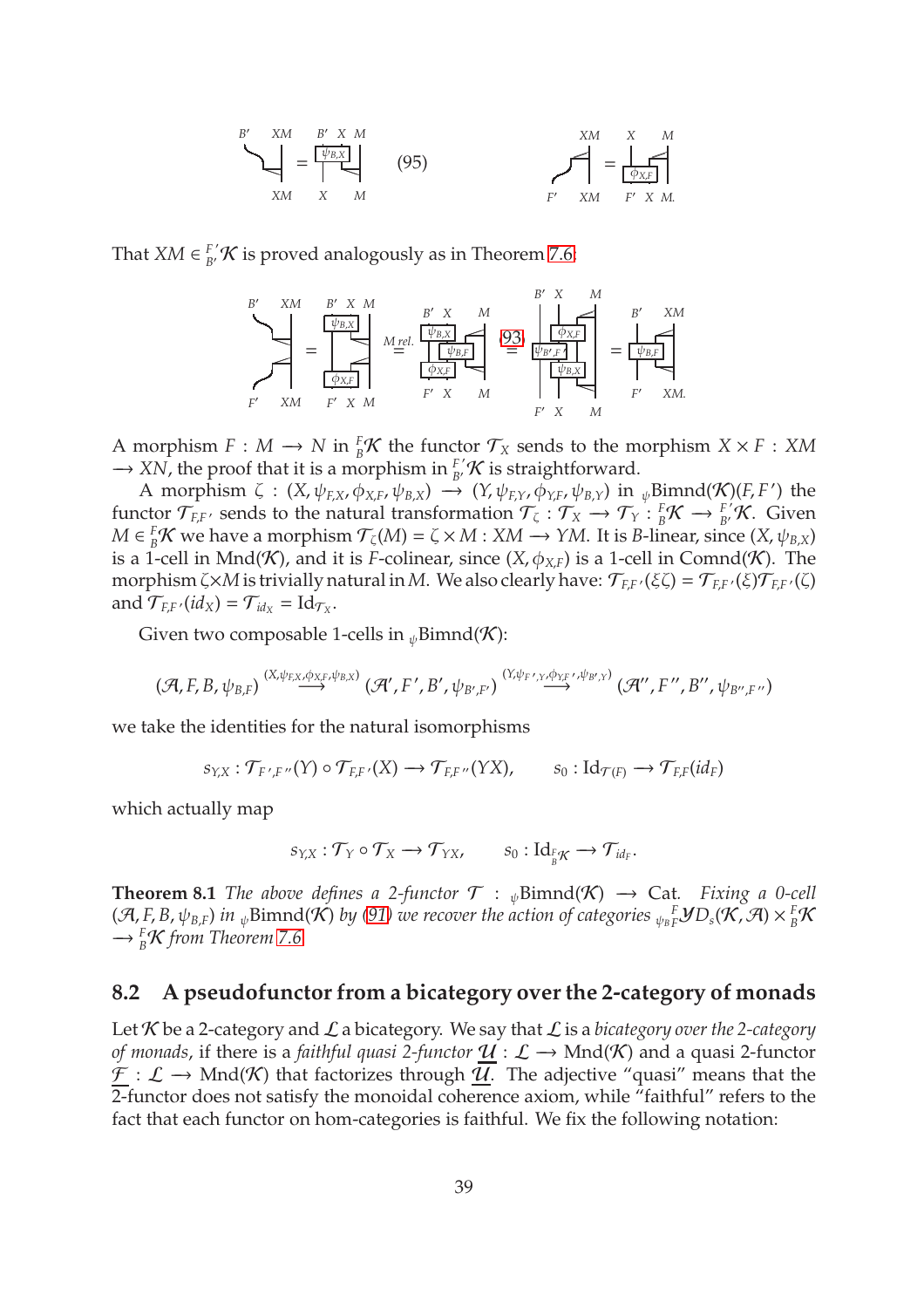

where  $B: \mathcal{A} \to \mathcal{A}, X: \mathcal{A} \to \mathcal{A}', \tau_{B,X}: B'X \to XB$ , and define a pseudofunctor

<span id="page-39-0"></span> $\mathcal{T} : \mathcal{L} \to \mathrm{Cat}$ 

on 0-cells:

$$
\overline{B} \mapsto {}_{B}\mathcal{K}
$$

and for 0-cells  $\overline{B}$ ,  $\overline{B}'$  in  $\cal L$  we define the functor

$$
\mathcal{T}_{\overline{B},\overline{B}'}:\mathcal{L}(\overline{B},\overline{B}')\longrightarrow Fun(_B\mathcal{K}, {}_{B'}\mathcal{K})
$$

on objects:

$$
\overline{X} \quad \mapsto \quad \mathcal{T}_X: {}_B\mathcal{K} \longrightarrow {}_{B'}\mathcal{K}
$$
\n
$$
M \mapsto XM
$$
\n
$$
(f: M \longrightarrow N) \mapsto (X \times f: X \times M \longrightarrow X \times N).
$$

and on morphisms:

$$
\overline{\zeta} : \overline{X} \to \overline{Y} \quad \mapsto \quad \mathcal{T}_{\zeta} : \mathcal{T}_{X} \to \mathcal{T}_{Y} : {}_{B}\mathcal{K} \to {}_{B'}\mathcal{K}
$$

$$
\mathcal{T}_{\zeta}(M) = \zeta \times M : XM \to YM
$$

analogously as in [\(94\)](#page-37-2). Here *XM* is a left *B*'-module as in [\(95\)](#page-38-1), with  $\psi_{B,X}$  from  $\underline{\mathcal{F}}(\overline{X})$  =  $(X, \psi_{B,X})$ , as depicted in the third diagram above. As in the previous subsection we have that the functor  $\mathcal{T}_{\overline{B},\overline{B}'}$  is well-defined.

For two composable 1-cells in  $\mathcal{L}: \overline{B} \stackrel{\overline{X}}{\longrightarrow} \overline{B}' \stackrel{\overline{Y}}{\longrightarrow} \overline{B}''$  we consider the natural isomorphisms

$$
s_{Y,X}: \mathcal{T}_{\overline{B}',\overline{B}''}(Y) \circ \mathcal{T}_{\overline{B},\overline{B}'}(X) \longrightarrow \mathcal{T}_{\overline{B},\overline{B}''}(YX), \qquad s_0: \mathrm{Id}_{\mathcal{T}(\overline{B})} \longrightarrow \mathcal{T}_{\overline{B},\overline{B}}(id_{\overline{B}})
$$

which actually map

$$
s_{Y,X} : \mathcal{T}_Y \circ \mathcal{T}_X \longrightarrow \mathcal{T}_{YX}, \qquad s_0 : \mathrm{Id}_{{}_B\mathcal{K}} \longrightarrow \mathcal{T}_{id_{\overline{B}}}
$$

and should satisfy a commutative hexagon and two triangles. Observe that  $T_X(M)$  = *XM* and that  $(\mathcal{T}_Y \circ \mathcal{T}_X)(M) = Y(XM)$ , then the arrow  $\mathcal{T}_Z \circ (\mathcal{T}_Y \circ \mathcal{T}_X) \to (\mathcal{T}_Z \circ \mathcal{T}_Y) \circ \mathcal{T}_X$  in the hexagon is identity and we get a commutative pentagon. Setting  $r_{Y, X, M} := s_{Y, X}(M)$  this pentagon amounts to the identity [\(48\)](#page-17-5) between morphisms in  $_B/K$  (with the difference that *X*, *Y*, *Z* there are 1-endocells, and here we have:  $\mathcal{A} \stackrel{X}{\longrightarrow} \mathcal{A}' \stackrel{Y}{\longrightarrow} \mathcal{A}'' \stackrel{Z}{\longrightarrow} \mathcal{A}'''$ ). We consider  $s_0$  to be identity, thus the two triangles become:  $r_{I, X, M} = id_{X M} = r_{X, I, M}$ . Having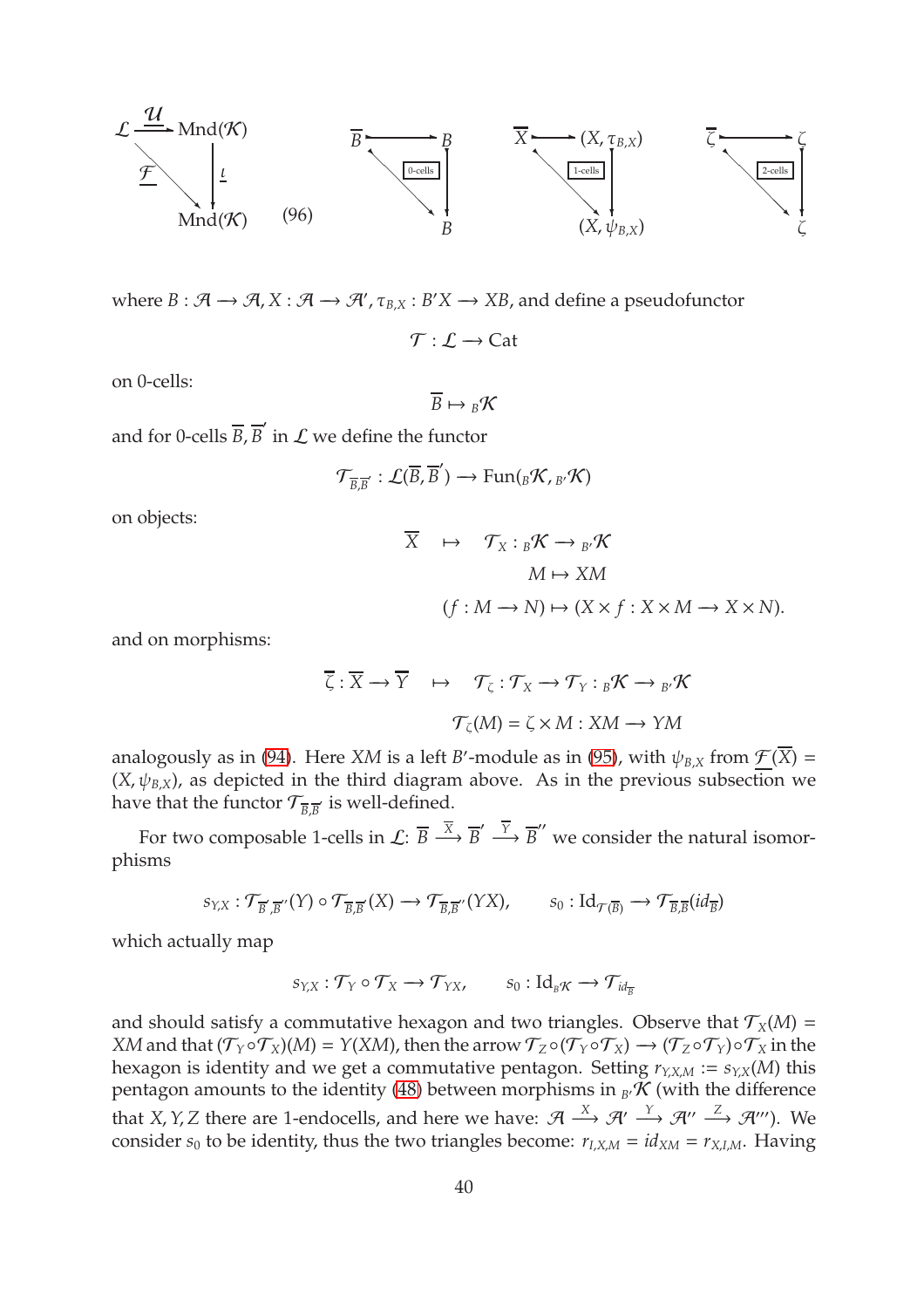a natural isomorphism  $s_{YX}$  such that the above-mentioned conditions are fulfilled, we obtain a pseudofunctor  $\mathcal{T} : \mathcal{L} \to \mathsf{Cat}$ . As we proved in Theorem [4.1,](#page-16-0) considering relations [\(42\)](#page-16-3) and [\(43\)](#page-17-0), the conditions that  $s_{YX}$ , *i.e.*  $r_{YX}$  should satisfy express the existence of an invertible 2-cocycle in  $EM^M(\mathcal{K})$ .

Fixing a 0-cell  $\overline{B}$  in  $\mathcal{L}$ , we have a quasi-monoidal faithful functor  $\mathcal U$  from the monoidal category  $C = \mathcal{L}(\overline{B}, \overline{B})$  to the strict monoidal category  $Mnd(B, B) = \mathcal{T}(A, B)$ , and another quasi-monoidal functor  $\mathcal{F}: C \to \mathcal{T}(\mathcal{A}, B)$  factorizing through  $\mathcal{U}$ .

<span id="page-40-0"></span>**Theorem 8.2** *Let*  $\mathcal{U}, \mathcal{F}, \mathcal{L}$  *be as in [\(96\)](#page-39-0). The above defines a pseudofunctor*  $\mathcal{T} : \mathcal{L} \to \text{Cat}$ *. Fix*  $\overline{B} \in \mathcal{L}$ , then [\(91\)](#page-37-1) yields the action of categories  $C \times {}_{B}\mathcal{K} \longrightarrow {}_{B}\mathcal{K}$  characterized in Theorem [4.1.](#page-16-0)

### **8.3 A pseudofunctor from the bicategory of Tambara modules over a quasi-bimonad**

In this subsection we want to see how the action of categories in Corollary [6.3](#page-27-4) fits the framework of a pseudofunctor  $\mathcal{T} : \mathcal{L} \to \mathbb{C}$  at from the previous subsection. For that purpose we introduce a new bicategory. For the action of categories in Corollary [5.3](#page-22-0) the construction is similar.

We call the bicategory of Tambara modules over quasi-bimonads in  $K$ , and denote by  $\tau$ QB- Mod(K), the following bicategory.

0-cells: are quintuples ( $\mathcal{A}, F, \Phi, B, \tau_{B,F}$ ) where ( $\mathcal{A}, F, \Phi$ ) is a quasi-bimonad in K such that [\(26\)](#page-10-2) holds, (A, *B*) is a monad in K, (*F*,  $\tau_{B,F}$ ) is a 1-cell in Mnd(K) so that *B* is a left *F*-comodule monad in  $K$  by [\(70\)](#page-24-3), and [\(69\)](#page-24-2) holds.

 $1$ -cells: are quartuples  $(X, \tau_{F,X}, \tau_{B,X}, \nu) : (\mathcal{A}, F, \Phi, B, \psi_{B,F}) \longrightarrow (\mathcal{A}', F', \Phi', B', \psi_{B', F'})$  where  $(X, \tau_{F,X}) : (\mathcal{A}, F, \Phi) \longrightarrow (\mathcal{A}', F', \Phi')$  is a 1-cell in QB(K), satisfying identities [\(27\)](#page-10-0) – [\(30\)](#page-11-1),  $(X, \nu)$  is a left *F*'-module so that the action  $\nu$  seen as 2-cells:  $\nu : (F'X, \tau_{F,F'X}) \to (X, \tau_{F,X})$ and  $\nu : (F'X, \tau_{B,F'X}) \longrightarrow (X, \tau_{B,X})$  are 2-cells in Mnd(K), meaning that [\(97\)](#page-40-1) holds both when the unlabeled 1-cell stands for *B* and *F*, and moreover the condition [\(98\)](#page-40-2) holds true:

<span id="page-40-2"></span><span id="page-40-1"></span>
$$
\frac{\begin{array}{c}\nF & X \\
\hline\n\tau_{-X} \\
X\n\end{array}}{\begin{array}{c}\n\tau_{-X} \\
\hline\nX\n\end{array}} = \frac{\begin{array}{c}\nF & X \\
\hline\n\tau_{-X} \\
\hline\n\tau_{-X} \\
\hline\n\tau_{-X} \\
\hline\n\tau_{-X} \\
X\n\end{array}}{X} \qquad (97)
$$
\n
$$
\frac{\begin{array}{c}\nB' & X \\
\hline\n\tau_{B,X} \\
\hline\n\tau_{B,X} \\
X\n\end{array}}{\begin{array}{c}\n\tau_{B,X} \\
\hline\n\tau_{B,X} \\
X\n\end{array}} = \frac{\begin{array}{c}\nB' & X \\
\hline\n\tau_{B,X} \\
\hline\n\tau_{B,X} \\
X\n\end{array}}{X\n\end{array}} \qquad (98)
$$

 $\frac{2$ -cells: ζ : (*X*, τ<sub>*F*,*X*</sub>, τ<sub>*B*,*X*</sub>, ν) → (*Y*, τ<sub>*F*,*Y*</sub>, τ<sub>*B*,*Y*</sub>, ν') are left *F*'-linear 2-cells ζ : (*X*, τ<sub>*F*</sub>,*X*)  $\rightarrow$  (*Y*,  $\tau$ <sub>*F*</sub> $_{Y}$ ) and  $\zeta$  : (*X*,  $\tau$ <sub>*B*</sub> $_{X}$ )  $\rightarrow$  (*Y*,  $\tau$ <sub>*B* $_{Y}$ )</sub> in Mnd(*K*).

In the above defined bicategory the identity 1- and 2-cells, as well as the horizontal and vertical composition of 2-cells, are defined in the obvious way (as in  $Mnd(\mathcal{K})$ ). Let us show how the composition of 1-cells is defined. This will show that  ${}_{\tau}Q\text{B-Mod}(\mathcal{K})$  is indeed a bicategory and not a 2-category. Given two composable 1-cells

$$
(\mathcal{A}, F, \Phi, B, \tau_{B,F}) \stackrel{(X, \tau_{F,X}, \tau_{B,X}, \nu)}{\longrightarrow} (\mathcal{A}', F', \Phi', B', \tau_{B', F'}) \stackrel{(Y, \tau_{F', Y}, \tau_{B', Y})}{\longrightarrow} (\mathcal{A}'', F'', \Phi'', B'', \tau_{B'', F''})
$$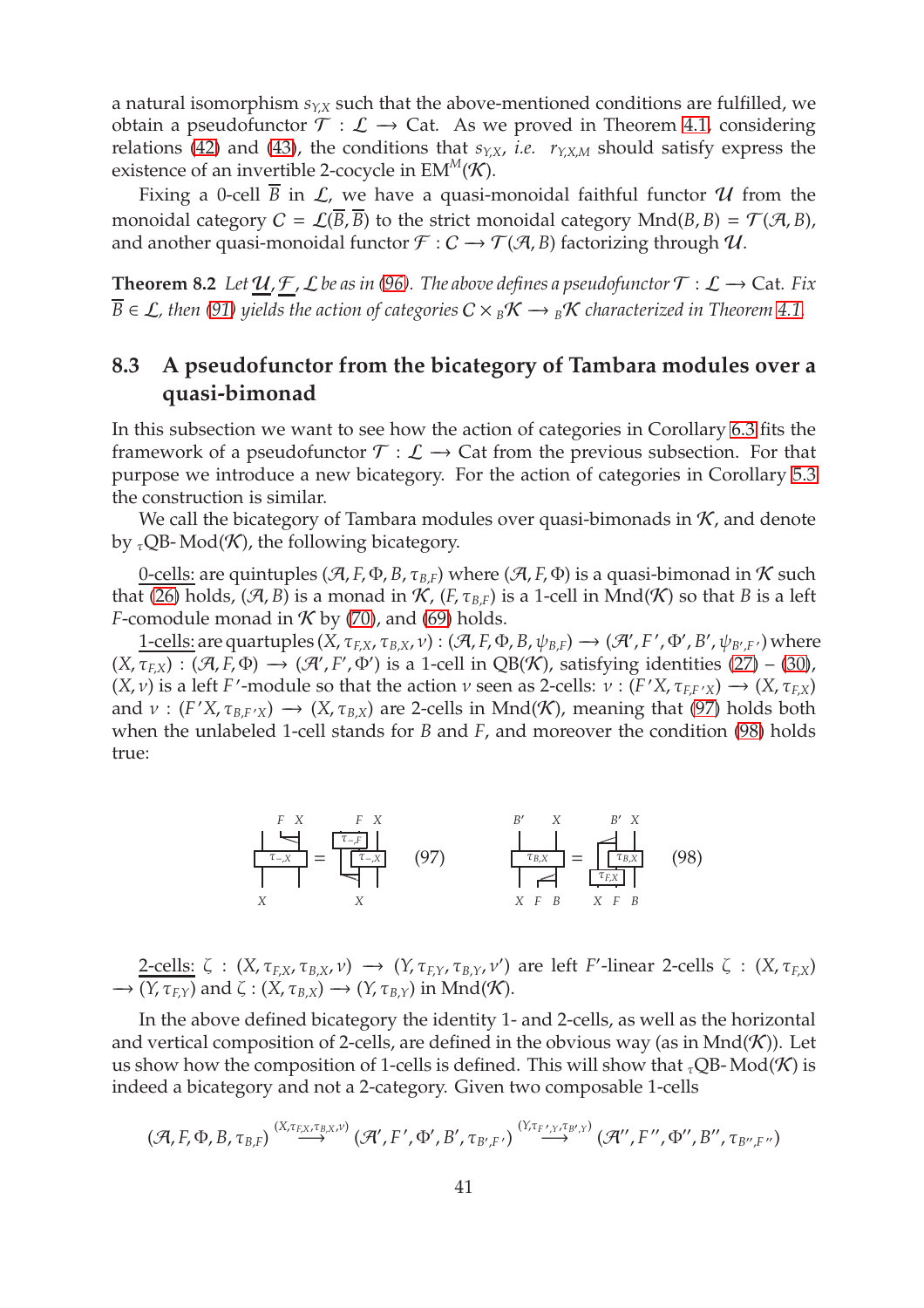their composition is induced by the one in the 2-category Mnd(K), where the *F*"-action on *YX* is given by

$$
\sum_{YX}^{F''} = \underbrace{\left(\begin{array}{ccc} Y & Y & X \\ \hline \frac{\tau_{F',Y}}{Y} & & \\ \hline \frac{\tau_{F',Y}}{Y} & & \\ \hline \end{array}\right)}_{YX} \tag{99}
$$

If  $(\mathcal{A}'', F'', \Phi'', B'', \tau_{B'', F''}) \xrightarrow{(Z, \tau_{F'', Z}, \tau_{B'', Z})} (\mathcal{A}''', F''', \Phi''', B''', \tau_{B''', F'''})$  is a third with the previous two composable 1-cell, we define a natural isomorphism  $\alpha$  : (*ZY*)*X*  $\rightarrow$  *Z*(*YX*) by

α*<sup>Z</sup>*,*Y*,*<sup>X</sup>* = *Z Y X* Φ′′′♠ τ*F* ′′ ,*Z* τ*F* ′′ ,*<sup>Z</sup>* τ*<sup>F</sup>* ′ ,*Y* P P P *Z Y X*.

It is clear that  $\alpha_{Z,Y,X}$  is *F*<sup>*'''*</sup>-linear. The proof that it is an isomorphism 2-cell in  $\tau_{\rm C}$ QB- Mod(K) satisfying the pentagon axiom, and that the above composition of 1-cells is well defined, is analogous as in the proof of Theorem [3.5.](#page-12-0)

Taking  $\mathcal{L} = {}_{\tau}QB$ - Mod(K) in the setting of Subsection [8.2](#page-38-2) it is clear that we recover Corollary [6.3.](#page-27-4) Observe that  $U : {}_{\tau}QB$ -Mod $(\mathcal{K}) \rightarrow$ Mnd $(\mathcal{K})$  given by  $\mathcal{U}(\mathcal{A}, F, \Phi, B, \tau_{B,F})$  =  $(\mathcal{A}, B)$  on 0-cells and by  $(X, \tau_{EX}, \tau_{BX}, \nu) \mapsto (X, \tau_{BX})$ ,  $\zeta \mapsto \zeta$  on 1- and 2-cells is a faithful quasi 2-functor. Moreover, that  $\underline{\mathcal{F}}$  : <sub>τ</sub>QB-Mod(K)  $\rightarrow$  Mnd(K), differing from  $\underline{\mathcal{U}}$  in that it maps a 1-cell  $(X, \tau_{F,X}, \tau_{B,X}, \nu)$  into  $(X, \psi_{B,X})$ , where  $\psi_{B,X}$  is given by [\(70\)](#page-24-3), is a quasi 2-functor that factors through  $U$ .

<span id="page-41-1"></span>**Proposition 8.3** *The pseudofunctor*  $\mathcal{T} : \mathcal{L} \to \text{Cat}$  *from Theorem* [8.2](#page-40-0) *with*  $\mathcal{L} = {}_{\tau}QB \text{-Mod}(\mathcal{K})$ *yields the action of categories characterized in Corollary [6.3.](#page-27-4)*

Acknowledgements. The author wishes to thank to Ignacio López for the observation that actions of monoidal categories may be seen as coming from a pseudofunctor between 2-categories. This lead the author to develop and add Section [8.](#page-36-1) This research was supported by PEDECIBA and ANII Uruguay.

### <span id="page-41-0"></span>**References**

- [1] A. Balan, *Crossed products and cleft extensions for coquasi-Hopf algebras*, Arabian Journal for Science and Engineering **33**/2 (2008), 53–83.
- <span id="page-41-2"></span>[2] J. Bénabou, *Introduction to bicategories*, Reports of the Midwest Category Seminar, Lecture Notes in Mathematics **47**, 1–77 Springer, Berlin 1967.
- <span id="page-41-3"></span>[3] F. Borceux, *Handbook of Categorical Algebra, Basic Category Theory (Encyclopedia of Mathematics and its Applications)*, Volume 1, Cambridge University Press 1994.
- <span id="page-41-4"></span>[4] D. Bulacu, S. Caenepeel, *Monoidal structures obtained from wreaths and cowreaths*, Algebras Represent. Theory **17** (2014), 1035–1082.